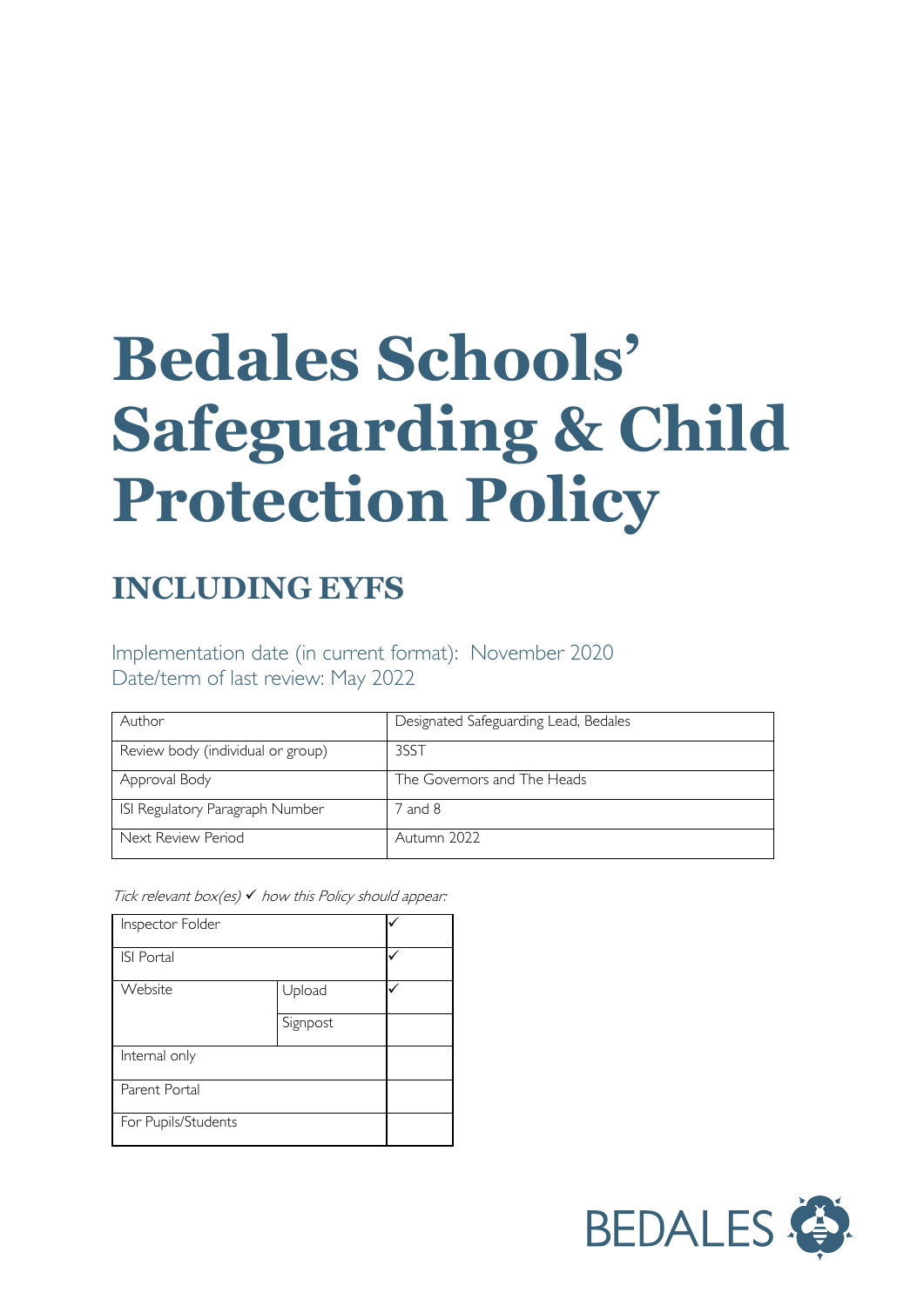# **Bedales Schools' Safeguarding & Child Protection Policy**

# <span id="page-1-0"></span>**Contents**

| What staff should do if a child is seen as at risk of radicalisation or extremism13                 |
|-----------------------------------------------------------------------------------------------------|
| What staff should do if they discover an act of Female Genital Mutilation ("FGM") 13                |
| What staff should do if they have concerns that children are at risk from or involved with serious  |
|                                                                                                     |
| What staff should do if a child needs a social worker (Children in Need and Child Protection Plans) |
|                                                                                                     |
| What staff should do if they have safeguarding concerns about another staff member  14              |
| What staff should do it they have concerns about safeguarding practices in the School 14            |
|                                                                                                     |
|                                                                                                     |

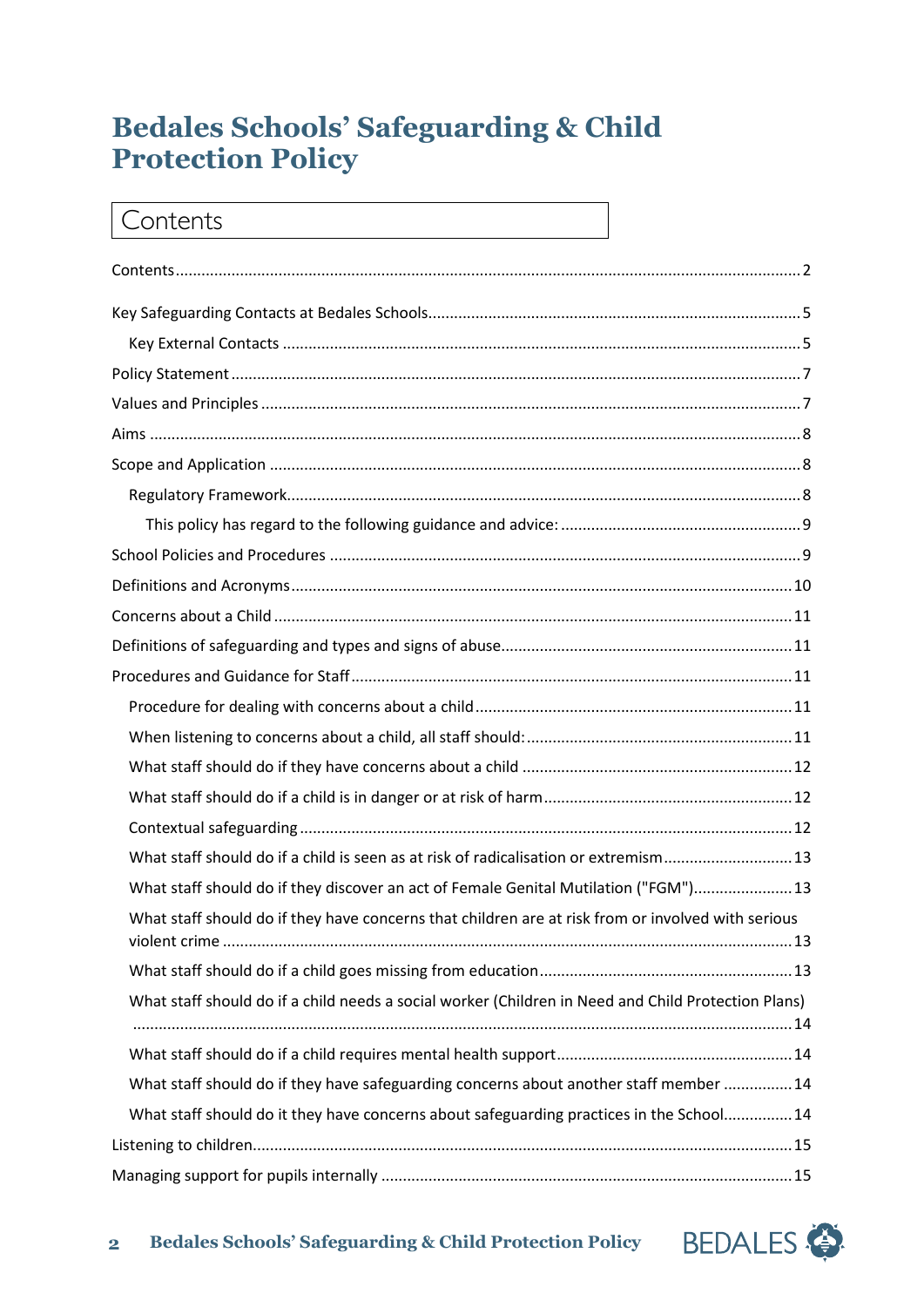| Arrangements for Dealing with Safeguarding Concerns or Allegations of Abuse about Teachers and |
|------------------------------------------------------------------------------------------------|
|                                                                                                |
| Arrangements for Dealing with Safeguarding Concerns or Allegations of Abuse about Supply       |
|                                                                                                |
|                                                                                                |
|                                                                                                |
| Oversight of Safeguarding, Including Arrangements for Reviewing Policies and Procedures 25     |
|                                                                                                |
|                                                                                                |
|                                                                                                |
| . 26                                                                                           |
|                                                                                                |
|                                                                                                |
|                                                                                                |
|                                                                                                |
|                                                                                                |
|                                                                                                |
|                                                                                                |
| Arrangements for Additional Online Tuition, Appointments and Meetings 28                       |
|                                                                                                |
|                                                                                                |
|                                                                                                |
|                                                                                                |

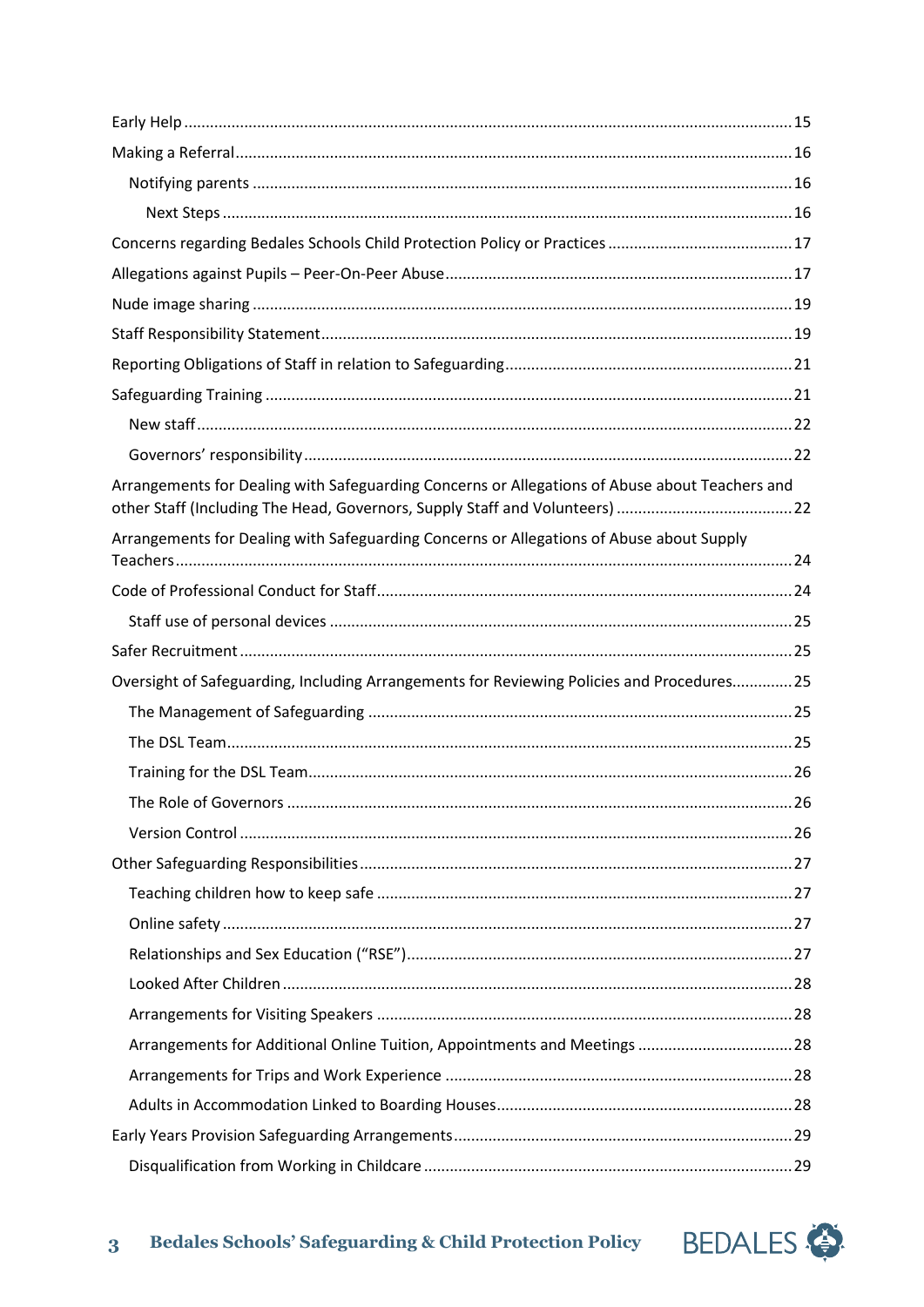| Appendix 2 - Actions where there are Concerns about a Child - Guidance for Staff37 |  |
|------------------------------------------------------------------------------------|--|
|                                                                                    |  |
|                                                                                    |  |
|                                                                                    |  |
|                                                                                    |  |
|                                                                                    |  |
|                                                                                    |  |
|                                                                                    |  |

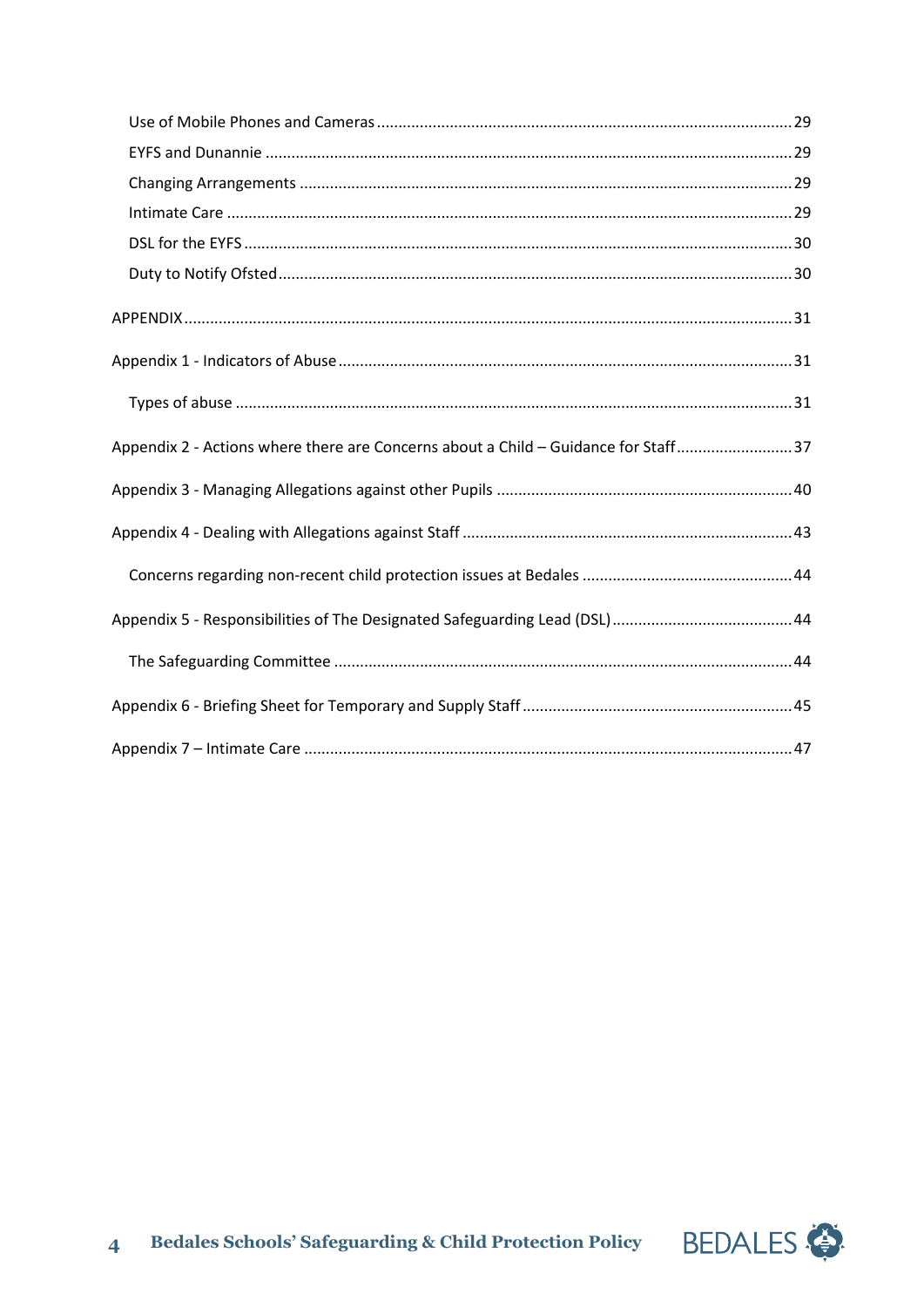## <span id="page-4-0"></span>Key Safeguarding Contacts at Bedales Schools

| Name                                                                                                                                                    | Contact details                                     |
|---------------------------------------------------------------------------------------------------------------------------------------------------------|-----------------------------------------------------|
| Bedales Safeguarding Team                                                                                                                               | Safeguarding@bedales.org.uk                         |
| Designated Safeguarding Lead<br>Designated Teacher for Looked After Children<br>Jen Moore (on Maternity Leave)<br>Acting DSL (wef 24/01/22) Ana Simmons | 07884 665434                                        |
| Deputy Designated Safeguarding Lead (Bedales)<br>Katie McBride<br>Peter Thackrey                                                                        | 01730 300100                                        |
| Deputy Designated Safeguarding Lead<br>(Dunhurst)<br>Graeme Thompson                                                                                    | 01730 300200                                        |
| Deputy Designated Safeguarding Lead<br>(Dunannie)<br>Sharon Rose (including EYFS)                                                                       | 01730 300400                                        |
| Will Goldsmith<br>Head (Three Schools)                                                                                                                  | 01730 300100                                        |
| Colin Baty<br>Head (Dunhurst)                                                                                                                           | 01730 300200                                        |
| Fiona Read<br>Head (Dunannie)                                                                                                                           | 01730 300400                                        |
| Clare Bradbury<br>Nominated Safeguarding Governor                                                                                                       | Contact details available from the Bursar's office  |
| Stephen Nokes<br>Chair of Governors                                                                                                                     | Contact details available from the Bursar's Office. |

## <span id="page-4-1"></span>Key External Contacts

| <b>LOCAL</b>                                |                                     |
|---------------------------------------------|-------------------------------------|
| Children's Social Care, Hants Direct:       | 0300 555 1384 (or 08456 035620)     |
|                                             | Out of Hours contact: 0300 555 1373 |
| Children's Reception Team                   | 01329 225379                        |
| Hampshire LADOs                             | 01962876265                         |
| Barbara Piddington, Fiona Armfield and Mark |                                     |
| Blackwell                                   |                                     |
| Independent Listener                        |                                     |
| Joanna Farrell                              |                                     |

| <b>NATIONAL</b>                           |                            |
|-------------------------------------------|----------------------------|
| Childline (for children and young people) | Tel: 0800                  |
| Police                                    | July (999 if an emergency) |

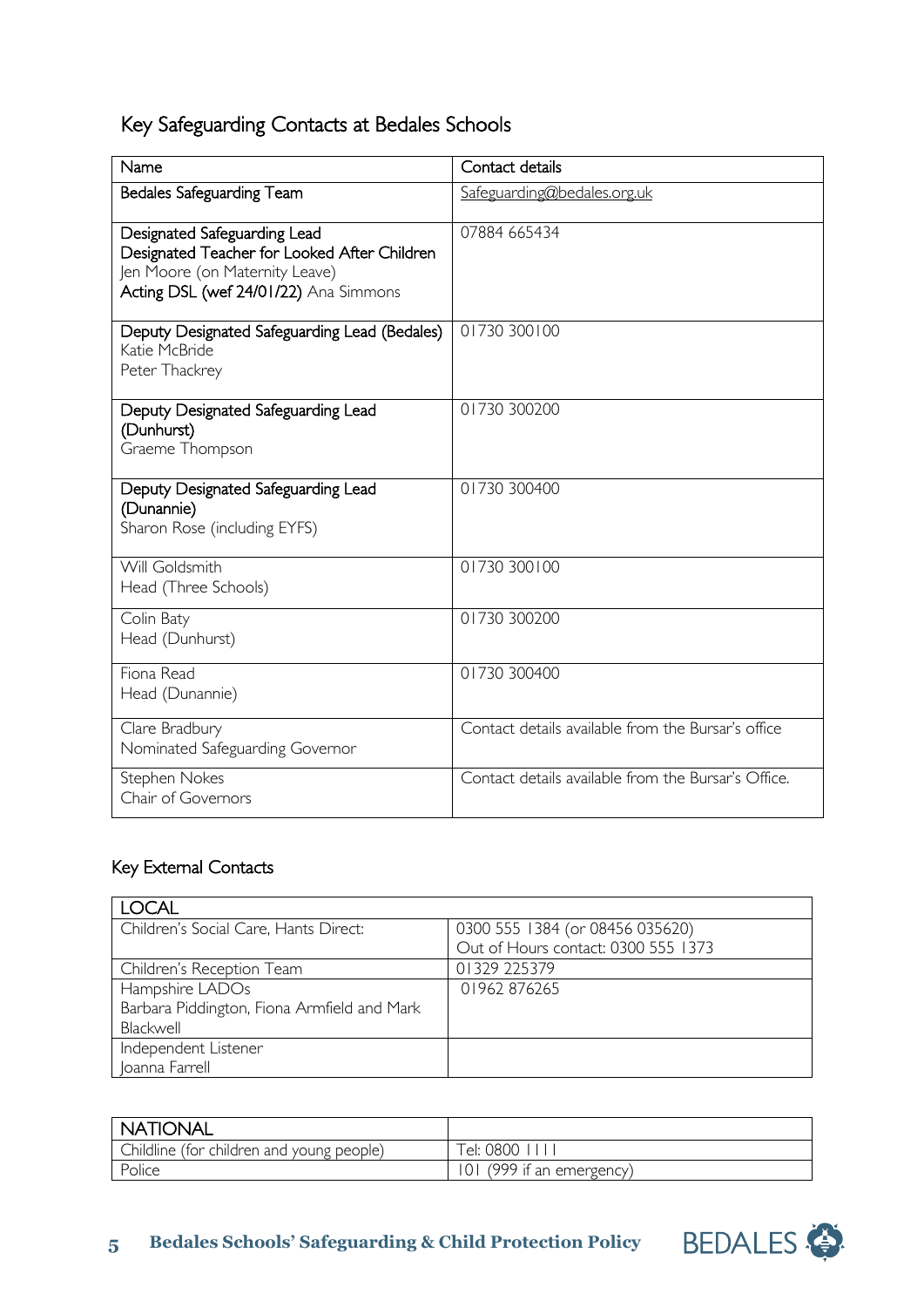| Disclosure and Barring Service<br>TEL: 03000 200 190<br>Teaching Regulation Agency<br>NSPCC Whistleblowing Helpline<br>OFSTED Safeguarding Children<br>to 6pm)<br>TEL: 0207 6000100<br>Independent Schools Inspectorate<br>116 123<br>The Samaritans<br>24 Hour Domestic Abuse Helpline<br>0808 2000 247<br>CEOP (Child Exploitation and Online<br>Protection Command)<br>Forced Marriage Unit<br>Tel: 020 7008 0151<br>Prevent: for concerns about an individual<br>potentially being radicalised<br>SSAFA Forces Help - Social work service<br>MALE Men's Advice Line & Enquiries<br>Protecting Children & Uniting Families Across Borders<br>(CFAB, previously International Social Services)<br>www.cfab.org.uk<br>Tel: 020 7008 1500<br>Foreign & Commonwealth Office<br>Non-emergency contact number for FGM | ADDRESS: DBS customer services                                                     |
|--------------------------------------------------------------------------------------------------------------------------------------------------------------------------------------------------------------------------------------------------------------------------------------------------------------------------------------------------------------------------------------------------------------------------------------------------------------------------------------------------------------------------------------------------------------------------------------------------------------------------------------------------------------------------------------------------------------------------------------------------------------------------------------------------------------------|------------------------------------------------------------------------------------|
|                                                                                                                                                                                                                                                                                                                                                                                                                                                                                                                                                                                                                                                                                                                                                                                                                    | <b>PO Box 3961</b>                                                                 |
|                                                                                                                                                                                                                                                                                                                                                                                                                                                                                                                                                                                                                                                                                                                                                                                                                    | Royal Wootton Bassett                                                              |
|                                                                                                                                                                                                                                                                                                                                                                                                                                                                                                                                                                                                                                                                                                                                                                                                                    | SN4 4HF                                                                            |
|                                                                                                                                                                                                                                                                                                                                                                                                                                                                                                                                                                                                                                                                                                                                                                                                                    |                                                                                    |
|                                                                                                                                                                                                                                                                                                                                                                                                                                                                                                                                                                                                                                                                                                                                                                                                                    |                                                                                    |
|                                                                                                                                                                                                                                                                                                                                                                                                                                                                                                                                                                                                                                                                                                                                                                                                                    | EMAIL: customerservices@dbs.gov.uk                                                 |
|                                                                                                                                                                                                                                                                                                                                                                                                                                                                                                                                                                                                                                                                                                                                                                                                                    | <b>ADDRESS: Teacher Misconduct</b>                                                 |
|                                                                                                                                                                                                                                                                                                                                                                                                                                                                                                                                                                                                                                                                                                                                                                                                                    | Ground Floor South                                                                 |
|                                                                                                                                                                                                                                                                                                                                                                                                                                                                                                                                                                                                                                                                                                                                                                                                                    | Cheylesmore House                                                                  |
|                                                                                                                                                                                                                                                                                                                                                                                                                                                                                                                                                                                                                                                                                                                                                                                                                    | 5 Quinton Road                                                                     |
|                                                                                                                                                                                                                                                                                                                                                                                                                                                                                                                                                                                                                                                                                                                                                                                                                    | Coventry CVI 2WT                                                                   |
|                                                                                                                                                                                                                                                                                                                                                                                                                                                                                                                                                                                                                                                                                                                                                                                                                    | TEL: 0207 593 5393                                                                 |
|                                                                                                                                                                                                                                                                                                                                                                                                                                                                                                                                                                                                                                                                                                                                                                                                                    | EMAIL: misconduct.teacher@education.gov.uk                                         |
|                                                                                                                                                                                                                                                                                                                                                                                                                                                                                                                                                                                                                                                                                                                                                                                                                    |                                                                                    |
|                                                                                                                                                                                                                                                                                                                                                                                                                                                                                                                                                                                                                                                                                                                                                                                                                    | Tel: 0800 028 0285                                                                 |
|                                                                                                                                                                                                                                                                                                                                                                                                                                                                                                                                                                                                                                                                                                                                                                                                                    | Email: help@nspcc.org.uk                                                           |
|                                                                                                                                                                                                                                                                                                                                                                                                                                                                                                                                                                                                                                                                                                                                                                                                                    | TEL: 0300 123 4666 (Monday to Friday from 8am                                      |
|                                                                                                                                                                                                                                                                                                                                                                                                                                                                                                                                                                                                                                                                                                                                                                                                                    |                                                                                    |
|                                                                                                                                                                                                                                                                                                                                                                                                                                                                                                                                                                                                                                                                                                                                                                                                                    | EMAIL: Whistleblowing@ofsted.gov.uk                                                |
|                                                                                                                                                                                                                                                                                                                                                                                                                                                                                                                                                                                                                                                                                                                                                                                                                    |                                                                                    |
|                                                                                                                                                                                                                                                                                                                                                                                                                                                                                                                                                                                                                                                                                                                                                                                                                    |                                                                                    |
|                                                                                                                                                                                                                                                                                                                                                                                                                                                                                                                                                                                                                                                                                                                                                                                                                    | EMAIL: concerns@isi.net                                                            |
|                                                                                                                                                                                                                                                                                                                                                                                                                                                                                                                                                                                                                                                                                                                                                                                                                    |                                                                                    |
|                                                                                                                                                                                                                                                                                                                                                                                                                                                                                                                                                                                                                                                                                                                                                                                                                    |                                                                                    |
|                                                                                                                                                                                                                                                                                                                                                                                                                                                                                                                                                                                                                                                                                                                                                                                                                    | Email: jo@samaritans.org                                                           |
|                                                                                                                                                                                                                                                                                                                                                                                                                                                                                                                                                                                                                                                                                                                                                                                                                    |                                                                                    |
|                                                                                                                                                                                                                                                                                                                                                                                                                                                                                                                                                                                                                                                                                                                                                                                                                    |                                                                                    |
|                                                                                                                                                                                                                                                                                                                                                                                                                                                                                                                                                                                                                                                                                                                                                                                                                    | https://www.ceop.police.uk/safety-centre/                                          |
|                                                                                                                                                                                                                                                                                                                                                                                                                                                                                                                                                                                                                                                                                                                                                                                                                    |                                                                                    |
|                                                                                                                                                                                                                                                                                                                                                                                                                                                                                                                                                                                                                                                                                                                                                                                                                    |                                                                                    |
|                                                                                                                                                                                                                                                                                                                                                                                                                                                                                                                                                                                                                                                                                                                                                                                                                    | Tel: 101 quote Channel or call Anti-terrorism                                      |
|                                                                                                                                                                                                                                                                                                                                                                                                                                                                                                                                                                                                                                                                                                                                                                                                                    | hotline 0800 789 321                                                               |
|                                                                                                                                                                                                                                                                                                                                                                                                                                                                                                                                                                                                                                                                                                                                                                                                                    |                                                                                    |
|                                                                                                                                                                                                                                                                                                                                                                                                                                                                                                                                                                                                                                                                                                                                                                                                                    | Tel: 0800 731 4880                                                                 |
|                                                                                                                                                                                                                                                                                                                                                                                                                                                                                                                                                                                                                                                                                                                                                                                                                    | www.ssafa.org.uk                                                                   |
|                                                                                                                                                                                                                                                                                                                                                                                                                                                                                                                                                                                                                                                                                                                                                                                                                    | Tel: 0808 801 0327                                                                 |
|                                                                                                                                                                                                                                                                                                                                                                                                                                                                                                                                                                                                                                                                                                                                                                                                                    | Tel: 020 7735 8941                                                                 |
|                                                                                                                                                                                                                                                                                                                                                                                                                                                                                                                                                                                                                                                                                                                                                                                                                    |                                                                                    |
|                                                                                                                                                                                                                                                                                                                                                                                                                                                                                                                                                                                                                                                                                                                                                                                                                    | Fax: 020 7582 0696                                                                 |
|                                                                                                                                                                                                                                                                                                                                                                                                                                                                                                                                                                                                                                                                                                                                                                                                                    |                                                                                    |
|                                                                                                                                                                                                                                                                                                                                                                                                                                                                                                                                                                                                                                                                                                                                                                                                                    |                                                                                    |
|                                                                                                                                                                                                                                                                                                                                                                                                                                                                                                                                                                                                                                                                                                                                                                                                                    |                                                                                    |
| Tel: 101                                                                                                                                                                                                                                                                                                                                                                                                                                                                                                                                                                                                                                                                                                                                                                                                           |                                                                                    |
|                                                                                                                                                                                                                                                                                                                                                                                                                                                                                                                                                                                                                                                                                                                                                                                                                    |                                                                                    |
| Commission                                                                                                                                                                                                                                                                                                                                                                                                                                                                                                                                                                                                                                                                                                                                                                                                         |                                                                                    |
| reporting<br>Reporting serious wrongdoing to the Charity                                                                                                                                                                                                                                                                                                                                                                                                                                                                                                                                                                                                                                                                                                                                                           | King Charles Street London SWIA 2AH<br>whistleblowing@charitycommission.gsi.gov.uk |

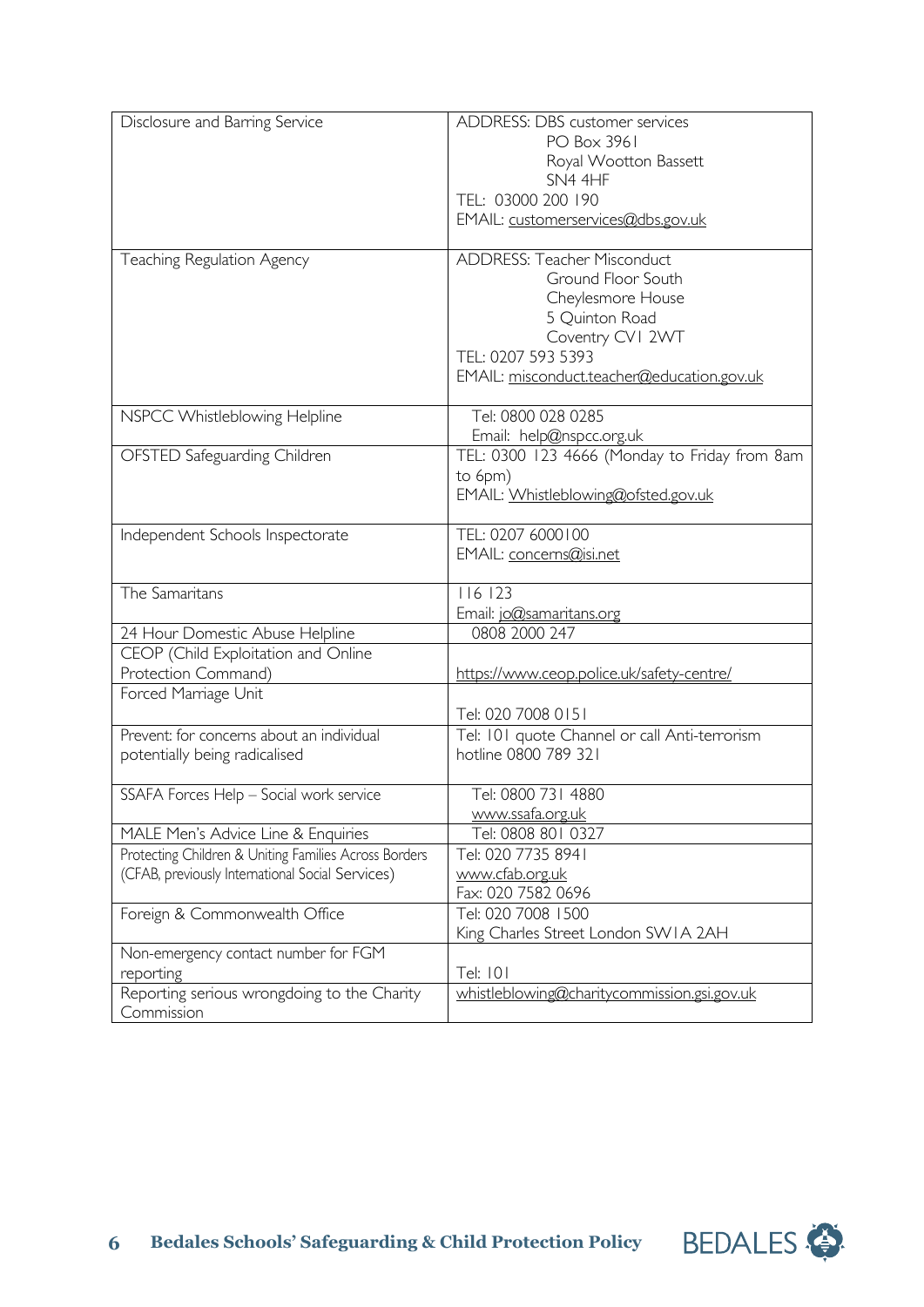## <span id="page-6-0"></span>Policy Statement

This is the Safeguarding and Child Protection Policy and Procedures for Bedales Schools (Bedales, Dunhurst and Dunannie, which includes an EYFS setting).

This policy is available on the School website and is reviewed and updated annually (as a minimum). A copy of the policy is available for inspection from the Designated Safeguarding Lead's office, and from Main Reception during the School day.

This policy can be made available in large print or other accessible format if required.

This policy and all policies referred to in it are also available to staff on the School's staff shared area and hard copies are available on request.

## <span id="page-6-1"></span>Values and Principles

At Bedales Schools we are committed to acting in the best interests of the child. We take action to enable all pupils to achieve the best outcomes. Safeguarding and promoting the welfare of children is everyone's responsibility at Bedales.

The actions that we take to prevent harm; to promote physical and mental wellbeing; to create safe environments; to educate on rights, respect and responsibilities; to respond to specific issues and vulnerabilities all form part of the safeguarding responsibilities of the School. We maintain an attitude of "it could happen here" and "it could be happening to this child" where safeguarding is concerned.

Children have a right to feel secure and cannot learn effectively unless they do so. All children regardless of age, gender, race, ability, sexuality, religion, culture or language have a right to be protected from harm. Bedales Schools foster a culture of openness, safety, equality and protection. We make every effort to provide a safe and welcoming environment where both children and adults feel secure, able to talk and believe that they are being listened to.

All staff have a key role in prevention of harm and an equal responsibility to act on any suspicion or disclosure that may indicate a child is at risk of harm in accordance with the guidance. As such, this overarching Policy links to other policies which will provide more information.

All pupils in our Schools are able to talk to any member of staff to share concerns or talk about situations which are giving them worries. The staff will listen to the pupil, take their worries seriously and share the information with the Safeguarding Lead of the relevant school. In addition, we provide pupils with information of who they can talk to outside of School both within the community and with local or national organisations who can provide support or help.

We acknowledge that working in partnership with other agencies protects children and reduces risk and so we will engage in partnership work throughout the child protection process to safeguard children.

Whilst the School will work openly with parents as far as possible, the School reserves the right to contact Children's Social Care or the police without notifying parents if this is in the child's best interests.

Safeguarding processes are intended to put in place measures that minimise harm to children. There will be situations where gaps or deficiencies in the policies and processes we have in place will be highlighted. In these situations a review will be carried out in order to identify learning and inform the Policy, practice and culture of the Schools.

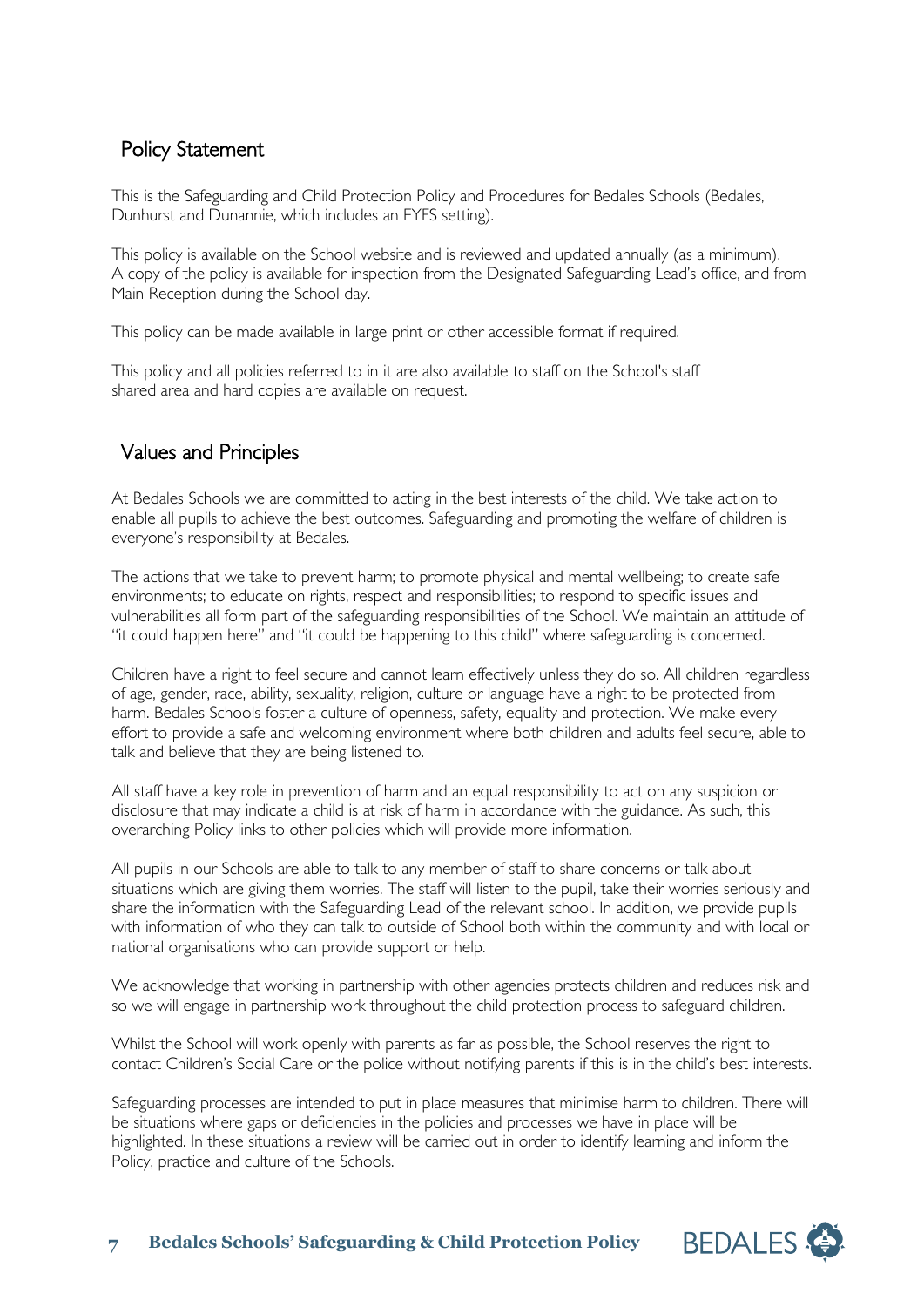<span id="page-7-0"></span>Health and Safety is a specialist area of safeguarding. Eileen Voller is the lead for this at Bedales Schools. Aims

The aims of this policy are:

- 1. to actively promote the welfare of children, staff and others who come into contact with the School and to protect them from harm;
- 2. to have clear procedures in place for dealing with and referring concerns about the welfare of any individual and/or allegations of abuse;
- 3. to raise staff awareness about the School's safeguarding expectations;
- 4. to raise awareness about how to report concerns and ensure they are appropriately investigated;
- 5. to ensure staff are competent to carry out their safeguarding responsibilities and feel supported in this role;
- 6. to demonstrate our statutory commitment to effective safeguarding practices;
- 7. to ensure consistent good safeguarding practice throughout the School; and
- 8. to create a culture of safety, equality and protection.

#### <span id="page-7-1"></span>Scope and Application

This policy applies to the whole School.

This policy applies at all times including where pupils or staff are away from the School.

This policy applies to core School activities and to out of hours and commercial activities.

This policy is designed to address the School's charity law safeguarding duty to:

- o provide a safe and trusted environment which safeguards anyone who comes into contact with it, including beneficiaries, staff and volunteers;
- o set an organisational culture that prioritises safeguarding, so that it is safe for those affected to report incidents and concerns with the assurance they will be handled sensitively and properly;
- o have adequate safeguarding policies, procedures and measures to protect people;
- o provide clarity as to how incidents and allegations will be handled should they arise, including reporting to the relevant authorities, such as police, local authority and the Charity Commission; and
- o the specific statutory obligations on the School to safeguard and promote the welfare of children, as defined below.

#### <span id="page-7-2"></span>Regulatory Framework

This policy has been prepared to meet the School's responsibilities under:

- Education (Independent School Standards) Regulations 2014;
- Education and Skills Act 2008:

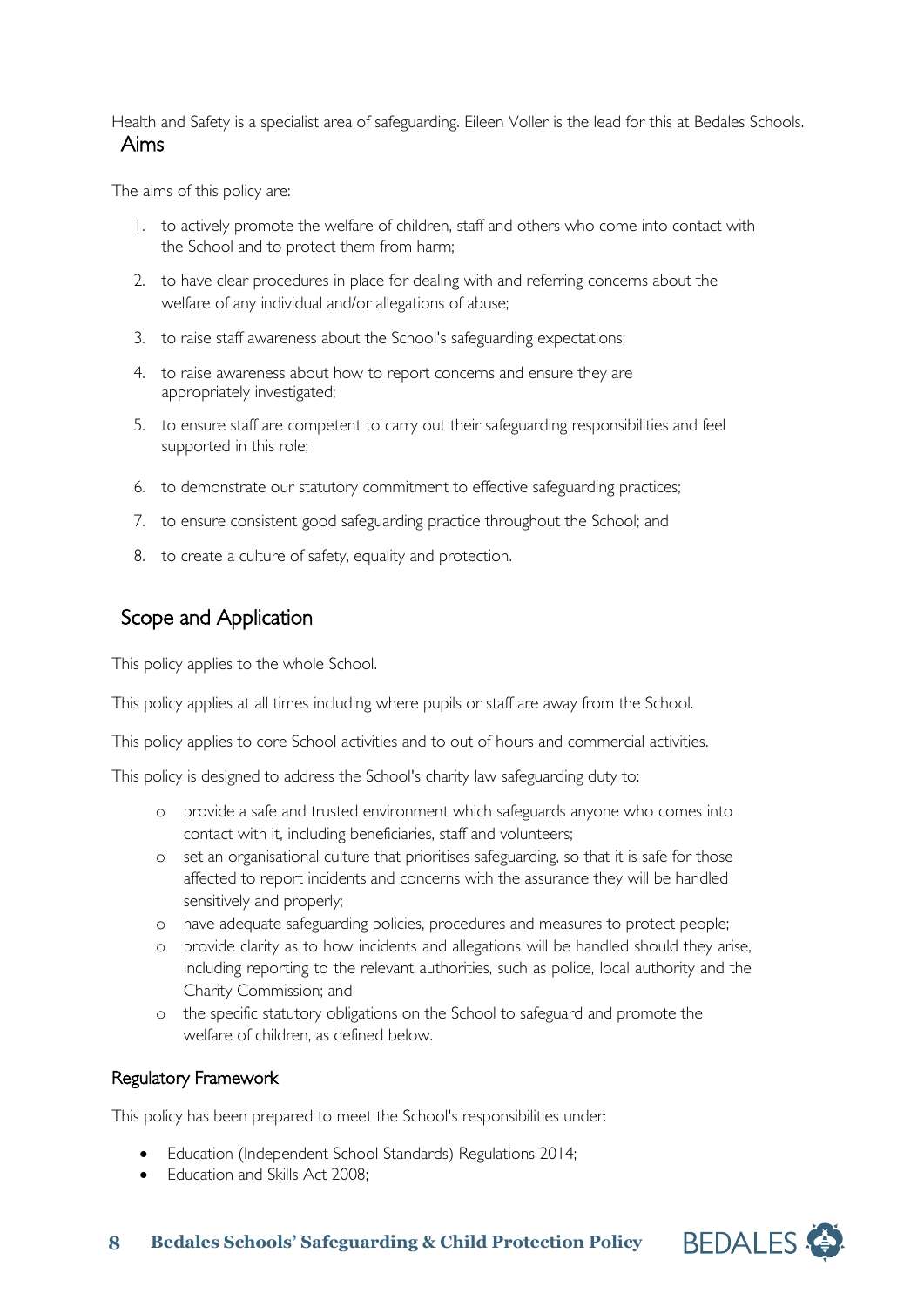- Children and Social Work Act 2017;
- Data Protection Act 2018 and General Data Protection Regulation (GDPR);
- Equality Act 2010; and
- Charities Act 2011.

#### <span id="page-8-0"></span>This policy has regard to the following guidance and advice:

In order to safeguard and promote the welfare of children, Bedales Schools will act in accordance with the following legislation and guidance, and in accordance with the Hampshire Safeguarding Children Partnership (HSCP).

Keeping children safe [in](https://assets.publishing.service.gov.uk/government/uploads/system/uploads/attachment_data/file/1014057/KCSIE_2021_September.pdf) education (DfE, September 2021) (KCSIE);

[Working together to safeguard children \(HM Government, July 2018\) Updated 2019](https://assets.publishing.service.gov.uk/government/uploads/system/uploads/attachment_data/file/779401/Working_Together_to_Safeguard-Children.pdf) (WT); Revised Prevent duty guidance [for England and Wales \(HM Government, April 2019\);](https://www.gov.uk/government/publications/prevent-duty-guidance/revised-prevent-duty-guidance-for-england-and-wales)

[The Prevent duty: Departmental advice for schools and childcare providers](https://assets.publishing.service.gov.uk/government/uploads/system/uploads/attachment_data/file/439598/prevent-duty-departmental-advice-v6.pdf) (2015)

Channel duty guidance: protecting vulnerable people from [being](https://assets.publishing.service.gov.uk/government/uploads/system/uploads/attachment_data/file/964567/6.6271_HO_HMG_Channel_Duty_Guidance_v14_Web.pdf) drawn into terrorism (HM Government, November 2020);

[The use of social media for online radicalisation](https://www.gov.uk/government/publications/the-use-of-social-media-for-online-radicalisation) (July 2015)

[Educate Against Hate \(HM Government 2018\);](https://educateagainsthate.com/category/school-leaders/government-guidance-school-leaders/)

[Multi-agency statutory guidance on female genital mutilation](https://assets.publishing.service.gov.uk/government/uploads/system/uploads/attachment_data/file/912996/6-1914-HO-Multi_Agency_Statutory_Guidance_on_FGM__-_MASTER_V7_-_FINAL__July_2020.pdf) (HM Government, July 2020); [What to do if you're worried a child is being abused: advice for practitioners](https://assets.publishing.service.gov.uk/government/uploads/system/uploads/attachment_data/file/419604/What_to_do_if_you_re_worried_a_child_is_being_abused.pdf) (HM

Government, March 2015);

[When to call the police](https://www.npcc.police.uk/documents/Children%20and%20Young%20people/When%20to%20call%20the%20police%20guidance%20for%20schools%20and%20colleges.pdf) (non-statutory guidance from the National Police Chiefs' Council) [Disqualification under the childcare act 2006](https://www.gov.uk/government/publications/disqualification-under-the-childcare-act-2006/disqualification-under-the-childcare-act-2006) (September 2018)

[Information sharing: advice for practitioners providing safeguarding services to children, young](https://assets.publishing.service.gov.uk/government/uploads/system/uploads/attachment_data/file/721581/Information_sharing_advice_practitioners_safeguarding_services.pdf) 

[people, parents and carers](https://assets.publishing.service.gov.uk/government/uploads/system/uploads/attachment_data/file/721581/Information_sharing_advice_practitioners_safeguarding_services.pdf) (HM Government, July 2018);

[Sexting in schools and colleges: responding to incidents and safeguarding young people \(UK](https://assets.publishing.service.gov.uk/government/uploads/system/uploads/attachment_data/file/759007/6_2939_SP_NCA_Sexting_In_Schools_FINAL_Update_Jan17.pdf) 

[Council for Child Internet Safety](https://assets.publishing.service.gov.uk/government/uploads/system/uploads/attachment_data/file/759007/6_2939_SP_NCA_Sexting_In_Schools_FINAL_Update_Jan17.pdf) (UKCCIS), December 2020);

[Children missing education \(DfE, September 2016\);](https://assets.publishing.service.gov.uk/government/uploads/system/uploads/attachment_data/file/550416/Children_Missing_Education_-_statutory_guidance.pdf)

[Child sexual exploitation: definition and a guide for practitioners, local leaders and decision](https://assets.publishing.service.gov.uk/government/uploads/system/uploads/attachment_data/file/591903/CSE_Guidance_Core_Document_13.02.2017.pdf)  [makers working to protect children from child sexual exploitation](https://assets.publishing.service.gov.uk/government/uploads/system/uploads/attachment_data/file/591903/CSE_Guidance_Core_Document_13.02.2017.pdf) (DfE, February 2017); [Sexual violence and sexual harassment between children in schools and colleges](https://assets.publishing.service.gov.uk/government/uploads/system/uploads/attachment_data/file/1014224/Sexual_violence_and_sexual_harassment_between_children_in_schools_and_colleges.pdf) (DfE, September 2021);

[Searching, screening and confiscation: advice for schools](https://assets.publishing.service.gov.uk/government/uploads/system/uploads/attachment_data/file/674416/Searching_screening_and_confiscation.pdf) (DfE, January 2018);

[Listening to and involving children and young people](https://irp-cdn.multiscreensite.com/ca37443c/files/uploaded/Listening%20to%20and%20involving%20children%20and%20young%20people.pdf) (DfE, January 2014);

[Safeguarding children \(links to government guidance and resources\)](https://www.gov.uk/topic/schools-colleges-childrens-services/safeguarding-children)

[Strategy for dealing with safeguarding issues in charities](https://www.gov.uk/government/publications/strategy-for-dealing-with-safeguarding-issues-in-charities/strategy-for-dealing-with-safeguarding-issues-in-charities) (Charity Commission, December 2017);

[Regulatory alert to charities -](https://www.gov.uk/government/news/regulatory-alert-to-charities-safeguarding) safeguarding (Charity Commission, December 2017); [How to report a serious incident in your charity](https://www.gov.uk/guidance/how-to-report-a-serious-incident-in-your-charity) (Charity Commission, June 2019); [Report serious wrongdoing at a charity as a worker or volunteer](https://www.gov.uk/guidance/report-serious-wrongdoing-at-a-charity-as-a-worker-or-volunteer) (Charity Commission,

June 2019);

[Relationships education, relationships and sex education and health education guidance](https://www.gov.uk/government/publications/relationships-education-relationships-and-sex-education-rse-and-health-education) (DfE, September 2021)

## <span id="page-8-1"></span>School Policies and Procedures

The following School policies and procedures are relevant to this policy, and can be found in the Staff Shared Area:

• The Three Schools' Code of Professional Conduct for Staff

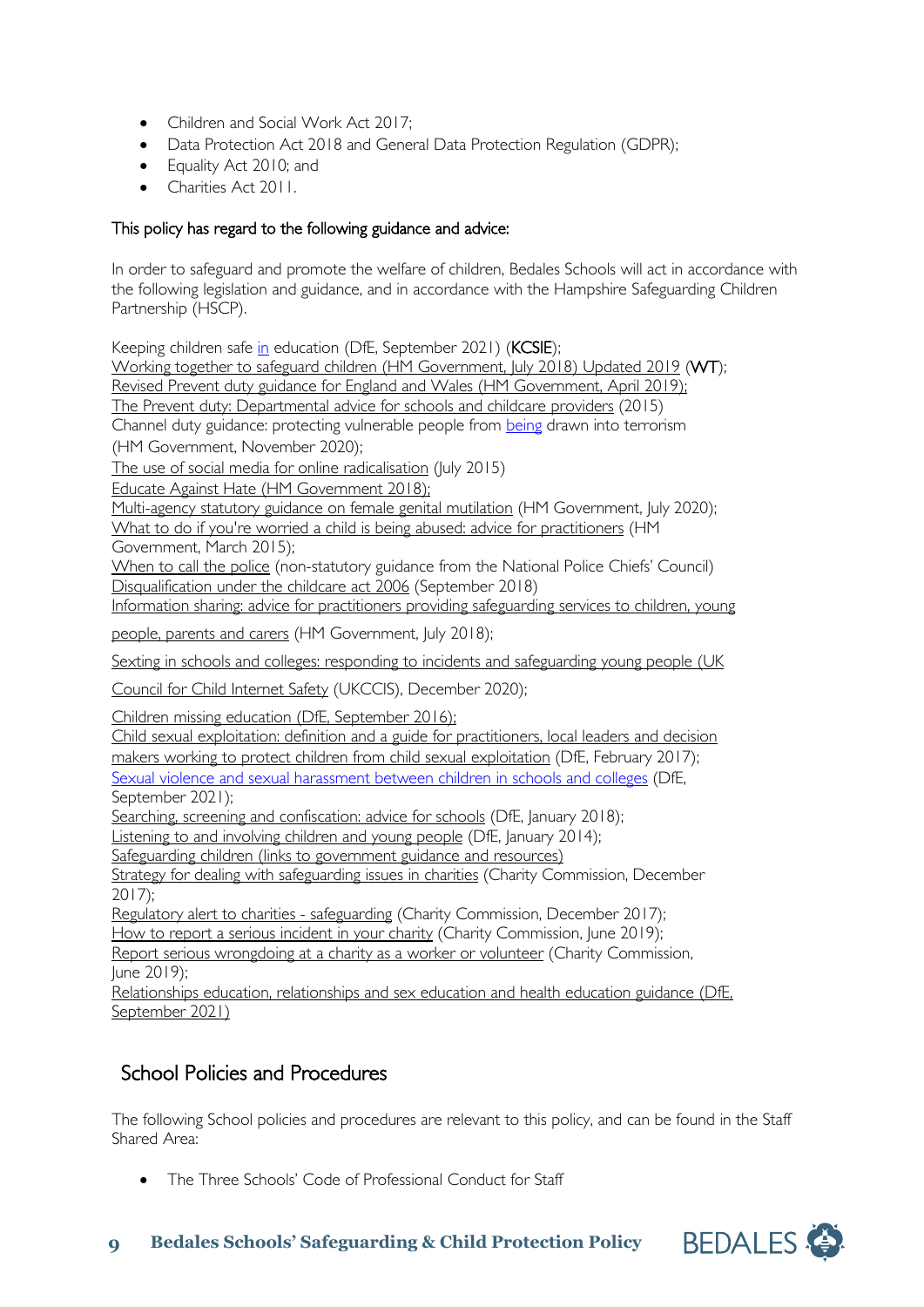- The Three Schools' ICT Acceptable Use Policies for students and staff
- The Three Schools' Whistleblowing Policy
- The Three Schools' Safer Recruitment Policy
- Behaviour and Discipline Policies for Bedales, Dunhurst and Dunannie
- Anti-Bullying Policies for Bedales, Dunhurst and Dunannie
- The Student ICT Acceptable Use Policies for Bedales, Dunhurst and Dunannie
- The Three Schools' Risk Assessment Policy
- (Attendance and) Missing Child Policies for Bedales, Dunhurst and Dunannie
- Bedales Learning Support Policy
- The Three Schools' Equality and Diversity Statement and Policy
- The Three Schools' Health and Safety Policy
- The Dunannie Wellbeing PSHE and SMSC Policy
- The Dunhurst Sex and Relationships Policy
- The Bedales PSHE & Wellbeing and Relationships & Sex Education (RSE) Policy
- The Three Schools' Medication Policy and Procedures
- The Three Schools' Adults in Accommodation Linked to Boarding Houses Policy

## <span id="page-9-0"></span>Definitions and Acronyms

'Safeguarding' is defined in WT and KCSIE as protecting from maltreatment; preventing impairment of children's mental and physical health or development; ensuring that children grow up with the provision of safe and effective care; and work in a way that gives the best life chances and transition to adulthood. Our safeguarding practice applies to every child.

Child Protection is an aspect of safeguarding, but is focused on how we respond to children who have been significantly harmed or are at risk of significant harm.

The term *Staff* applies to all those working for or on behalf of the Schools, full time or part time, in either a paid or voluntary capacity. This also includes Governors.

Child refers to all young people who have not yet reached their 18th birthday. On the whole, this will apply to pupils of our Schools and we treat all pupils as children for the purposes of safeguarding, although we engage with adult services where appropriate. The policy will also extend to visiting children and pupils from other establishments.

Parent refers to birth parents and other adults in a parenting role for example adoptive parents, guardians, step parents and foster carers.

Abuse could mean neglect, physical, emotional or sexual abuse or any combination of these. It can take place online or in person. Parents, carers and other people can harm children either by direct acts and / or failure to provide proper care. Explanations of these are given within the procedure document.

HSCP Hampshire Safeguarding Children Partnership CEOP Child Exploitation and Online Protection Command (part of the National Crime Agency) CRT Children's Reception Team (social services) DBS Disclosure and Barring Service DfE Department for Education DSL Designated Safeguarding Lead DDSL Deputy Designated Safeguarding Lead EYFS Early Years' Foundation Stage FGM Female Genital Mutilation

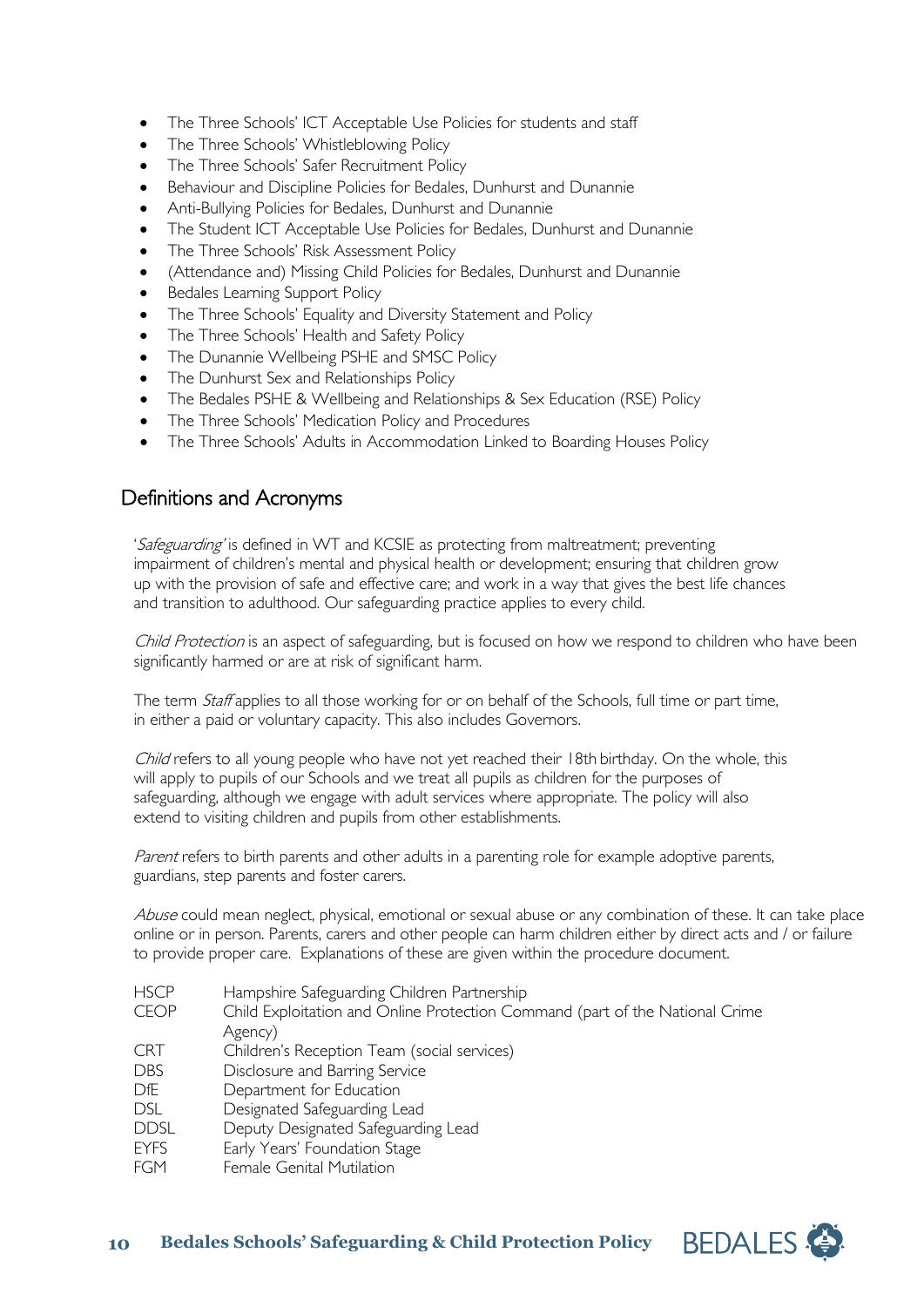| <b>HCC</b>   | Hampshire County Council                                |
|--------------|---------------------------------------------------------|
| <b>INSET</b> | In-service training                                     |
| <b>KCSIE</b> | Keeping Children Safe in Education (2021)               |
| (LA)DO       | (Local Authority) Designated Officer                    |
| <b>MASH</b>  | Multi agency Safeguarding Hub                           |
| <b>TRA</b>   | Teaching Regulation Agency                              |
| WT           | Working Together to Safeguard Children (WT) (July 2018) |
| YPSI         | Youth Produced Sexual Imagery (sexting)                 |

## <span id="page-10-0"></span>Concerns about a Child

## <span id="page-10-1"></span>Definitions of safeguarding and types and signs of abuse

Safeguarding and promoting the welfare of children is defined as protecting children from maltreatment; preventing impairment of children's mental and physical health or development; ensuring that children grow up in circumstances consistent with the provision of safe and effective care; and taking action to enable all children to have the best outcomes.

Abuse is a form of maltreatment of a child. Somebody may abuse or neglect a child by inflicting harm or by failing to act to prevent harm. Children may be abused in a family or in an institutional or community setting by those known to them or, more rarely, by others (e.g. via the internet). Abuse can take place wholly online, or technology may be used to facilitate offline abuse. They may be abused by an adult or adults or by another child or children. Abuse can be:

- physical abuse;
- emotional abuse;
- sexual abuse: and/or
- neglect.

Staff are referred to Appendix 1 of this policy for further detail of the types of abuse and possible signs of abuse.

## <span id="page-10-2"></span>Procedures and Guidance for Staff

#### <span id="page-10-3"></span>Procedure for dealing with concerns about a child

If staff suspect or hear an allegation or complaint of abuse or neglect from a child or any third party, they must act immediately and follow the relevant procedure below. Staff should not assume that somebody else will take action and share information that might be critical in keeping children safe.

The guidance, ['Information Sharing: Advice for Practitioners Providing Safeguarding Services to Children,](https://assets.publishing.service.gov.uk/government/uploads/system/uploads/attachment_data/file/721581/Information_sharing_advice_practitioners_safeguarding_services.pdf)  [Young People, Parents and Carers'](https://assets.publishing.service.gov.uk/government/uploads/system/uploads/attachment_data/file/721581/Information_sharing_advice_practitioners_safeguarding_services.pdf) supports staff who have to make decisions about sharing information. Fears regarding sharing information under the Data Protection Act 2018 and the GDPR should not be allowed to stand in the way of the need to safeguard and promote the welfare and protect the safety of children. If in doubt about what information can and should be shared, staff should speak to the Designated Safeguarding Lead ("DSL").

#### <span id="page-10-4"></span>When listening to concerns about a child, all staff should:

- listen carefully
- avoid asking leading questions
- reassure the individual that the allegation/complaint will be taken seriously

#### **11 Bedales Schools' Safeguarding & Child Protection Policy**

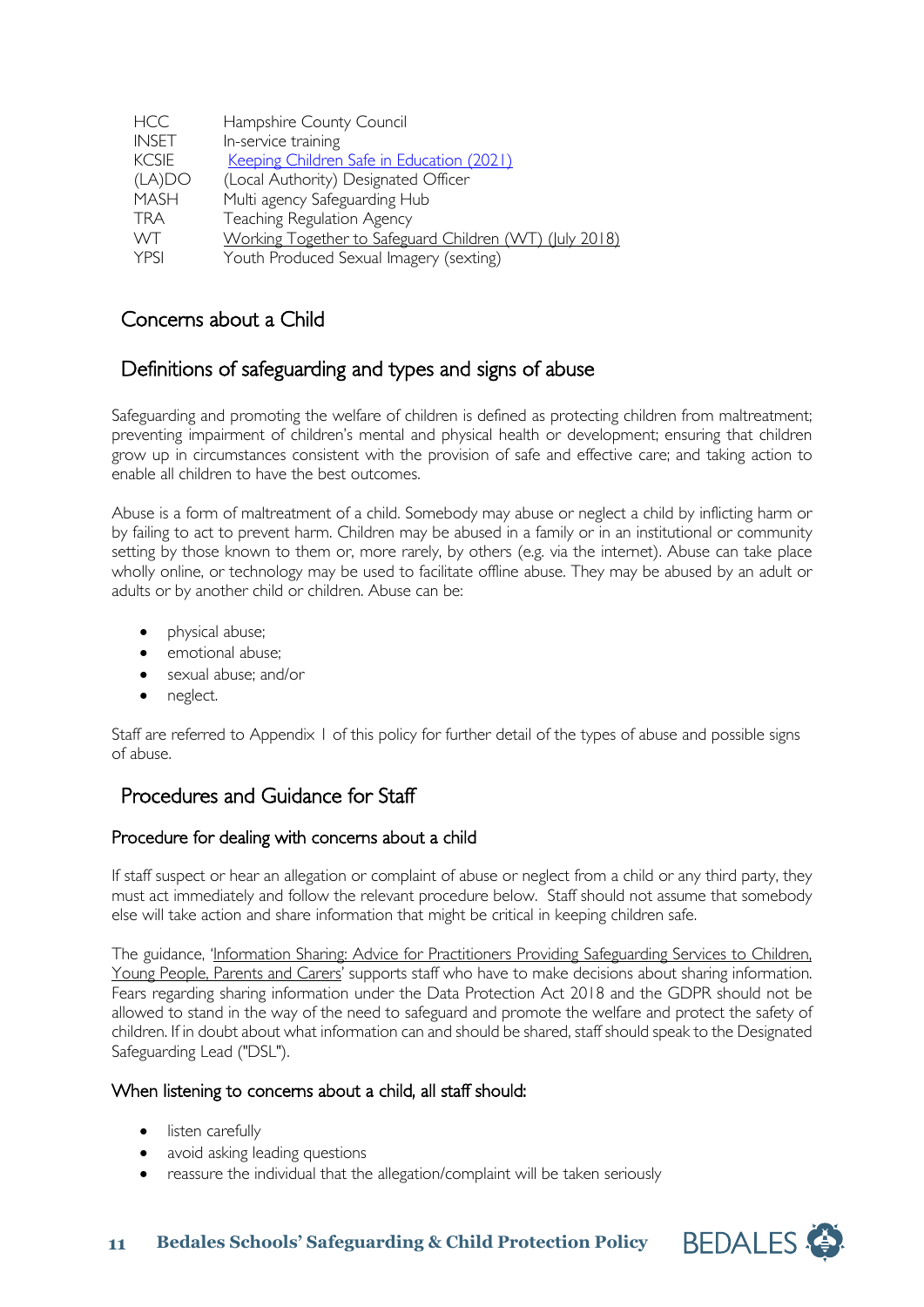• not guarantee absolute confidentiality (as this may ultimately not be in the best interests of the child) and explain that the information needs to be passed to the appropriate person who will ensure that the correct action is taken.

All concerns, discussions and decisions (together with reasons) made under these procedures should be recorded in writing on CPOMS. The record should include the date, time and place of the conversation and detail of what was said and done by whom and in whose presence and signed by the person making it. Where the allegation relates to harmful sexual behaviours, if possible the disclosure should be managed with two members of staff present (preferably one of them being the DSL or their Deputy). If the concern does not relate to a specific student, or if you do not know the name of the student, send your report to [safeguarding@bedales.org.uk](mailto:safeguarding@bedales.org.uk)

Where there is a safeguarding concern, the School will ensure the pupils' wishes and feelings are taken into account when determining what action to take and what services to provide. This is particularly important in the context of harmful behaviours, such as sexual harassment and sexual violence. The School manages this by sharing guidance documents in forums such as School Council, and in 1:1 discussions with pastoral staff and the Safeguarding Team and/or the Independent Listener when dealing with individual situations. The School operates its processes with the best interests of the pupil at their heart.

#### <span id="page-11-0"></span>What staff should do if they have concerns about a child

If staff (including Governors, agency staff and volunteers) have any concerns about a child (as opposed to a child being in immediate danger), they should, where possible, speak with the School's DSL to agree a course of action, although staff can make a direct referral to children's social care. As set out above, staff should not assume that somebody else will take action and share information that might be critical in keeping children safe. If anyone other than the DSL makes a referral, they should inform the DSL as soon as possible that a referral has been made. If a child's situation does not appear to be improving, the DSL should press children's social care for reconsideration. Staff should challenge any inaction and follow this up with the DSL and children's social care as appropriate. All concerns, discussions and decisions made and the reasons for those decisions should be recorded in writing.

#### <span id="page-11-1"></span>What staff should do if a child is in danger or at risk of harm

If staff (including Governors, agency staff and volunteers) believe that a child is in immediate danger or at risk of harm, they should make an immediate referral to children's social care and/or the Police. Anyone can make a referral. Any such referral must be made immediately and in any event within 24 hours (one working day) of staff being aware of the risk. Parental consent is not needed for referrals to statutory agencies such as the police and children's social care. If anyone other than the DSL makes a referral, they should inform the DSL as soon as possible that a referral has been made. The local authority social worker should acknowledge receipt to the referrer within 24 hours and make a decision about the next steps and type of response required. Staff should challenge any inaction and follow this up with the DSL and children's social care as appropriate. All concerns, discussions and decisions made and the reasons for those decisions should be recorded in writing.

The School's Local Safeguarding Children Board is Hampshire Safeguarding Children Partnership (HSCP). A full copy of their local procedures can be found here: [https://www.hampshirescp.org.uk/procedures/.](https://www.hampshirescp.org.uk/procedures/)

#### <span id="page-11-2"></span>Contextual safeguarding

Safeguarding incidents and/or behaviours can be associated with factors outside the School and can occur between children outside school, as well as online. All staff, but especially the DSL and any Deputies, should consider the context within which such incidents and/or behaviours occur. The School will as part of the wider assessment of children, consider whether environmental factors are present in a child's life that are a threat to their safety and/or welfare. The School will share as much information

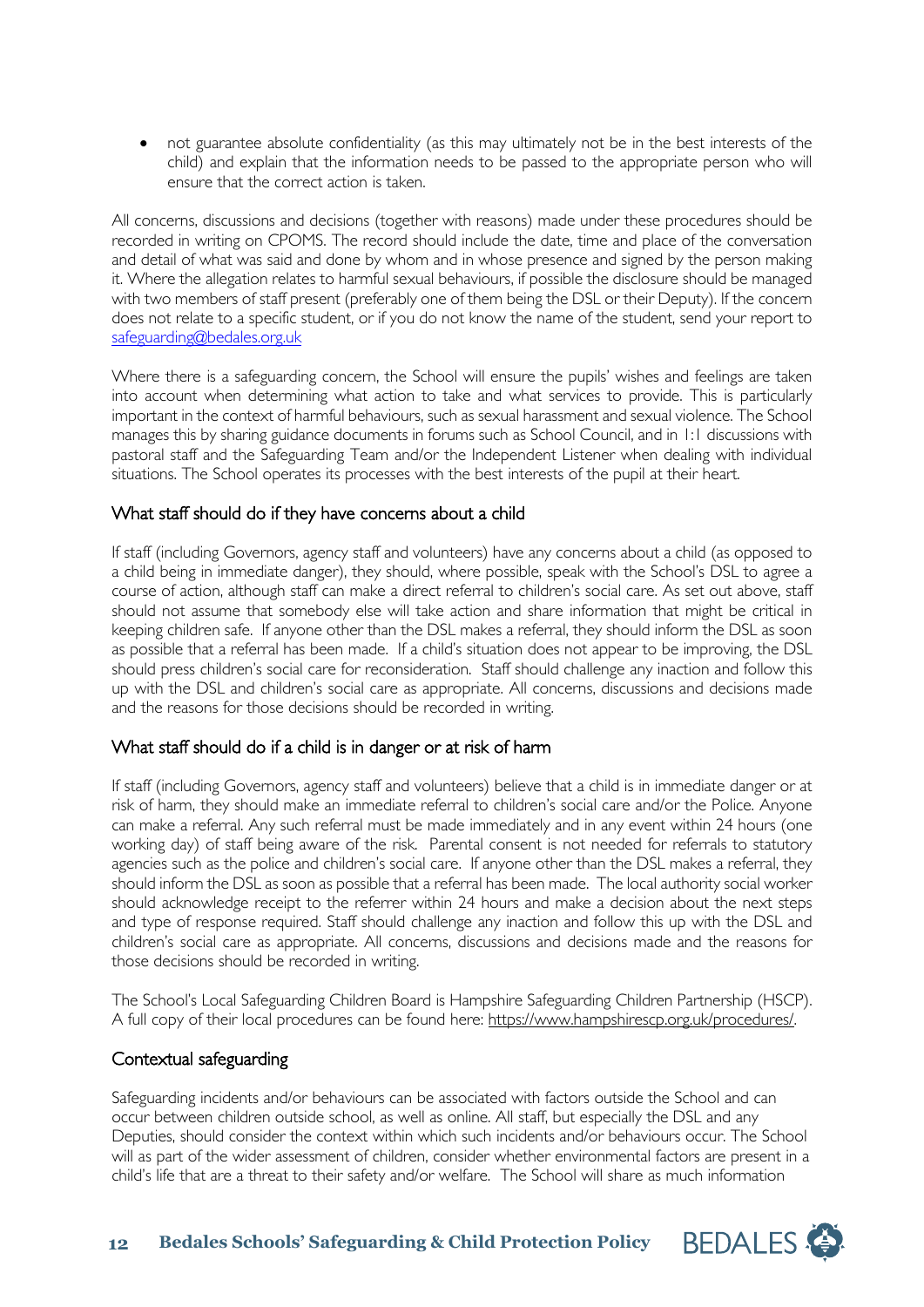with Children's Social Care as possible as part of the referral process to enable consideration of all the available evidence and the full context of any abuse.

#### <span id="page-12-0"></span>What staff should do if a child is seen as at risk of radicalisation or extremism

The prevent duty requires that all staff are aware of the signs that a child may be vulnerable to radicalisation. The risks will need to be considered for political; environmental; animal rights; or faith based extremism that may lead to a child becoming radicalised. All staff have been informed of the signs that someone may be at risk at radicalisation or becoming so. Senior staff and Houseparents have undertaken e-learning in order that they can identify the signs of children being radicalised.

In line with the Schools' ethos, pupils are encouraged to share their views openly and freely and to treat everyone in the community and beyond with respect, reflecting the liberal values on which the schools were founded. The Wellbeing (pastoral, social and health education) programme and Global Awareness are two opportunities for pupils to learn about and discuss issues facing the world and to take responsibility for making the world a better place.

Staff should follow the School's normal referral processes when there are concerns about children who may be at risk of being drawn into terrorism, as set out above. This may include a Prevent referral or referral to children's social care depending on the level of risk. However, if staff have concerns that there is an immediate/significant risk of a child being drawn into terrorism they must call 999. Advice and support can also be sought from children's social care.

The School, in recognition that pupils may be at risk of being drawn into terrorism or other forms of extremism, carries out appropriate risk assessments (following consultation with local partners, such as the Police) of the potential risk in the local area. Such risk assessments are discussed with the Head, DSL and Governor responsible for safeguarding to ensure the School's safeguarding arrangements are sufficiently robust to help prevent and protect children from being drawn into terrorism and are regularly revised.

#### <span id="page-12-1"></span>What staff should do if they discover an act of Female Genital Mutilation ("FGM")

Staff must report to the Police cases where they discover that an act of FGM appears to have been carried out. Unless the member of staff has a good reason not to, they should still consider and discuss any such case with DSL and involve children's social care as appropriate. Staff are referred to Appendix 1 of this policy for the procedure to be followed where they suspect that a pupil may be at risk of FGM.

#### <span id="page-12-2"></span>What staff should do if they have concerns that children are at risk from or involved with serious violent crime

All staff should be aware of indicators which may signal that children are at risk from, or are involved with serious violent crime. These may include increased absence from school, a change in friendships or relationships with older individuals or groups, a significant decline in performance, signs of self-harm or a significant change in wellbeing, signs of assault or unexplained injuries.

If staff have any concerns about a child (as opposed to a child being in immediate danger), they should, where possible, speak with the School's DSL to agree a course of action, although staff can make a direct referral to children's social care.

#### <span id="page-12-3"></span>What staff should do if a child goes missing from education

Children who go missing from education, particularly on repeat occasions, is a potential indicator of abuse or neglect. The School's procedures for unauthorised absence and for dealing with children who go missing from education can be found in the Bedales Attendance, Student Supervision and Missing Child Policy, the Dunhurst Missing Child & School Attendance Policy and the Dunannie Missing Child Policy, which will

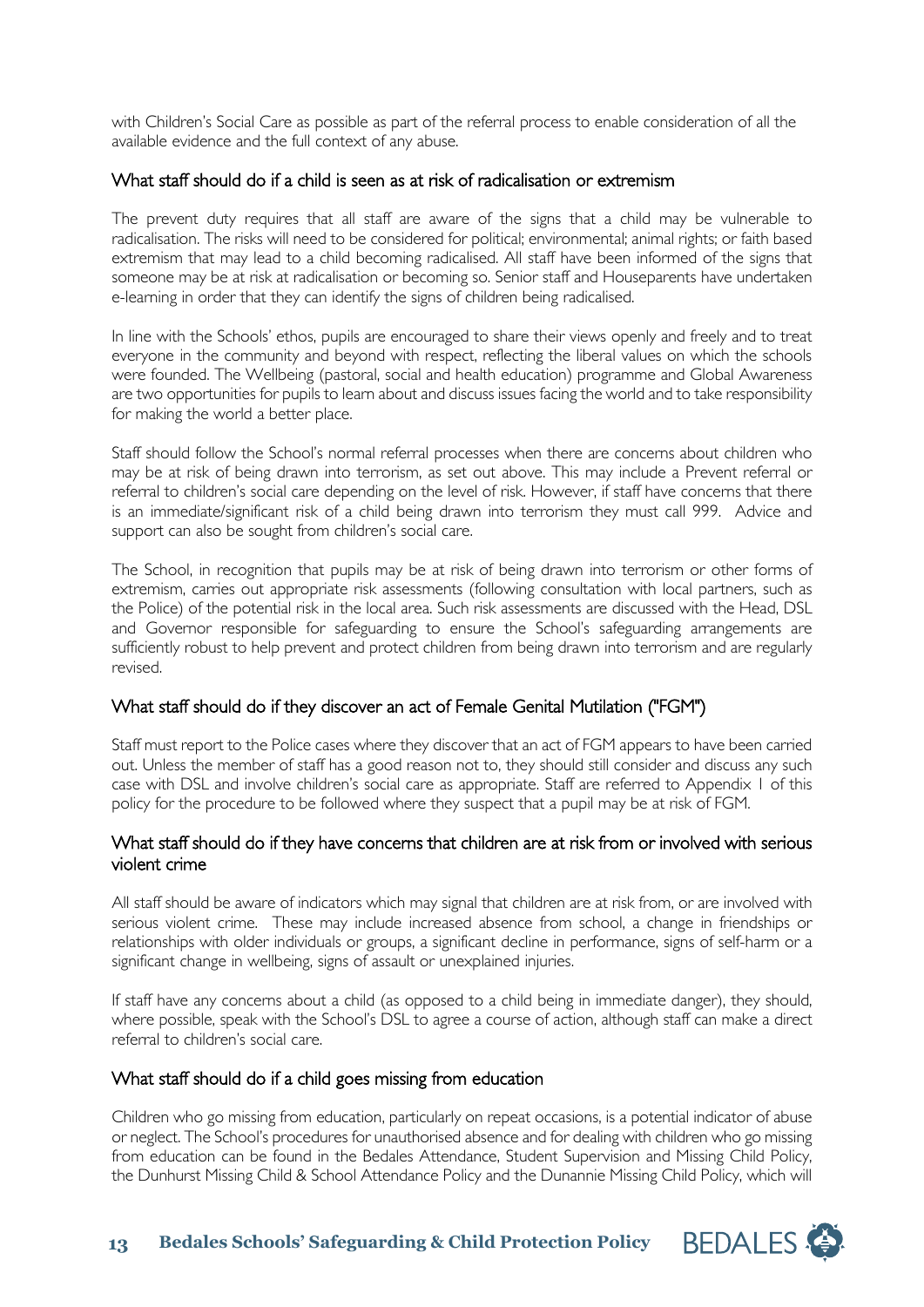be used when searching for, and if necessary, reporting, any pupil missing from education.

Where reasonably possible, the School will hold more than one emergency contact number for each pupil to provide the School with additional options to make contact with a responsible adult particularly when a child missing from education is also identified as a welfare and/or safeguarding concern.

The School will report to Hampshire Council a pupil who fails to attend School regularly or has been absent from School without the School's permission for a continuous period of 10 School days or more.

#### <span id="page-13-0"></span>What staff should do if a child needs a social worker (Children in Need and Child Protection Plans)

Children may need a social worker due to safeguarding or welfare needs. Children may need this help due to abuse, neglect and complex family circumstances. A child's experiences of adversity and trauma can leave them vulnerable to further harm, as well as educationally disadvantaged in facing barriers to attendance, learning, behaviour and mental health.

Local authorities should share the fact a child has a social worker, and the DSL should hold and use this information so that decisions can be made in the best interests of the child's safety, welfare and educational outcomes. This should be considered as a matter of routine.

Where children need a social worker, this should inform decisions about safeguarding (for example, responding to unauthorised absence or missing education where there are known safeguarding risks) and about promoting welfare (for example, considering the provision of pastoral and/or academic support, alongside action by statutory services).

#### <span id="page-13-1"></span>What staff should do if a child requires mental health support

The School has an important role to play in supporting the mental health and wellbeing of its pupils. Mental health problems can, in some cases, be an indicator that a child has suffered or is at risk of suffering abuse, neglect or exploitation.

Staff can access a range of advice to help them identify children in need of extra mental health support, this includes working with external agencies. More information can be found in the DfE Mental Health and Behaviour in Schools guidance. Public Health England has produced a range of resources to support school teachers to promote positive health, wellbeing and resilience among young people.

#### <span id="page-13-2"></span>What staff should do if they have safeguarding concerns about another staff member

If staff have safeguarding concerns about another staff member (including supply staff and volunteers), then this should be referred to the Head. Where there are concerns about the Head, this should be referred to the Chair of Governors. In the event of allegations of abuse being made against the Head, staff are referred to the procedures below regarding managing allegations of abuse against staff (including volunteers) and refer the matter directly to the LADO at Hampshire Children's Safeguarding Partnership.

#### <span id="page-13-3"></span>What staff should do it they have concerns about safeguarding practices in the School

The School aims to ensure there is a culture of safety, raising concerns and maintaining an attitude of 'it could happen here' and "it could be happening to this child". Where staff have concerns about poor or unsafe practices and potential failures in the School's safeguarding systems, these should be raised in accordance with the School's whistleblowing procedures which can be found in the Three Schools' Whistleblowing Policy, available in the Shared Area. There will be no disciplinary action taken against a member of staff for making such a report provided that it is done in good faith.

If staff and volunteers feel unable to raise an issue with the School or feel that their genuine concerns are

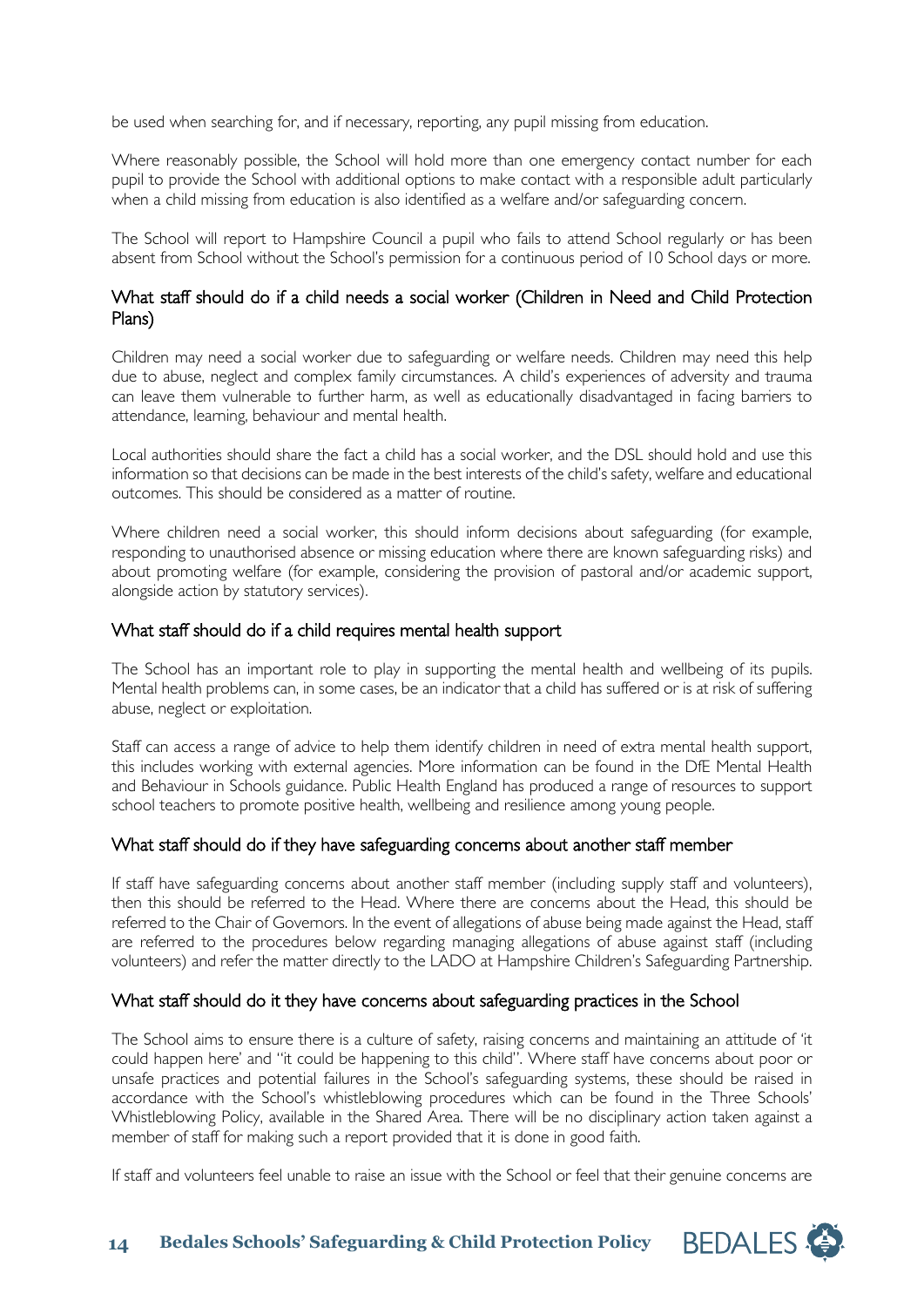not being addressed, they may use other whistleblowing channels, such as the NSPCC whistleblowing advice line. Contact details for the NSPCC helpline can be found on the Key Contacts page at the start of this policy.

## <span id="page-14-0"></span>Listening to children

The School has arrangements for listening to children and providing early help. Pupils can talk to any member of staff at the School, but teachers cannot promise confidentiality when listening to a pupil. Pupils have access to Tutors, Houseparents, House Assistants or the Health Centre, with Nurses and Doctors, Counsellors and an Independent Listener (in the case of Boarders) for more confidential advice and support, but safeguarding or child protection concerns will be shared with the DSL, as appropriate. Details of these services are promoted around the School.

## <span id="page-14-1"></span>Managing support for pupils internally

The School has a framework for the identification, assessment, management and review of risk to pupil welfare so that appropriate action can be taken to reduce the risks identified.

Internal pastoral support may include meetings between the pupil and/or their family with Tutors and Houseparent; appointments with the School Counsellor or School Nurses; meetings between the pupil and/or their family with the Deputy Head Pastoral or Designated Safeguarding Lead; liaison with other professionals to develop appropriate individual plans to support pupils in School.

## <span id="page-14-2"></span>Early Help

Any child may benefit from early help but all staff should be particularly alert to the potential need for early help for a child who:

- Is disabled and has specific additional needs
- Has special educational needs (whether or not they have a statutory education, health and care plan)
- Is a young carer
- Is showing signs of being drawn in to anti-social or criminal behaviour, including gang involvement and association with organised crime groups
- Is frequently missing/goes missing from care or from home
- Is misusing drugs or alcohol themselves
- Is at risk of modern slavery, trafficking or exploitation
- Is in a family circumstance presenting challenges for the child, such as substance abuse, adult mental health problems or domestic abuse
- Has returned home to their family from care
- Is showing early signs of abuse and/or neglect
- Is at risk of being radicalised or exploited
- Is experiencing, or is at risk of experiencing family ostracism
- Is a privately fostered child.

Early help means providing support as soon as a problem emerges at any point in a child's life, from the foundation years through to the teenage years.

In the first instance, staff who consider that a pupil may benefit from early help should discuss this with the School's DSL. The DSL will consider the appropriate action to take in accordance with the Hampshire

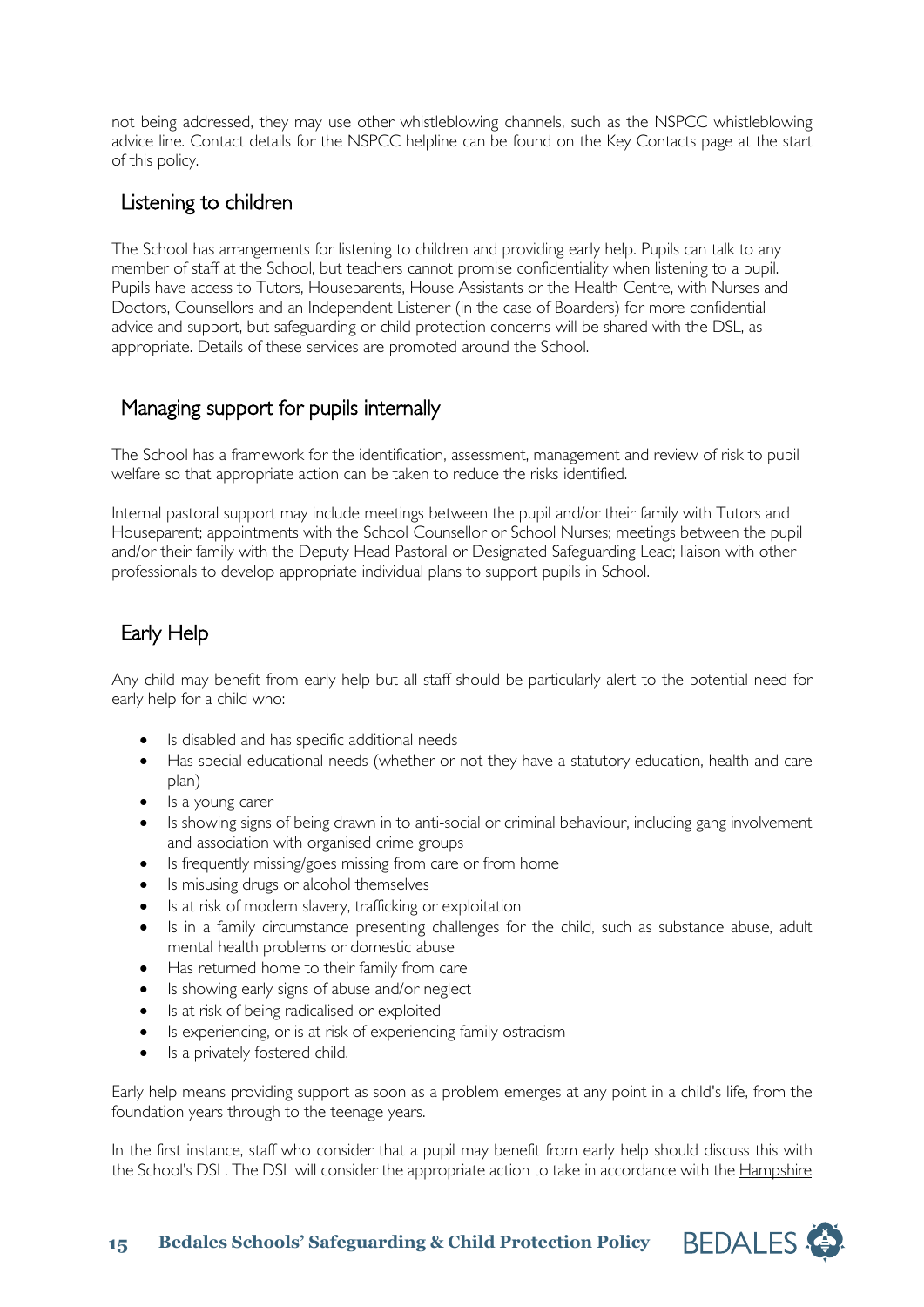[and Isle of Wight Safeguarding Children's Partnership and Children's Trust referral threshold document.](https://www.hampshirescp.org.uk/wp-content/uploads/2019/08/Hampshire-IOW-Thresholds-Chart-July-2019-1.pdf)  The DSL will support staff in liaising with external agencies and professionals in an inter-agency assessment, as appropriate. If early help is appropriate, the matter will be kept under review and consideration given to a referral to children's social care if the pupil's situation does not appear to be improving.

## <span id="page-15-0"></span>Making a Referral

Following any concerns raised by staff, the appropriate member of the DSL Team will use [Hampshire](https://www.hants.gov.uk/socialcareandhealth/childrenandfamilies/safeguardingchildren/thresholds)  [Safeguarding Children Partnership and Children's Trust Thresholds Chart](https://www.hants.gov.uk/socialcareandhealth/childrenandfamilies/safeguardingchildren/thresholds) to assess the information and consider if significant harm has happened or there is a risk that it may happen. If the evidence suggests the threshold of significant harm, or risk of significant harm has been reached or they are not clear if the threshold is met, then the DSL will contact children's social care for advice or to make a referral. If the DSL is not available or there are immediate concerns, the staff member will refer directly to children's social care.

#### <span id="page-15-1"></span>Notifying parents

Parents and guardians play the most important role in a child's welfare. The School will seek to work with parents where possible regarding welfare concerns about a child. Where the School is not concerned that there is a risk of immediate harm and the child gives consent, we will give parents full details of any concerns as soon as possible and inform parents what the next steps will be.

We will seek parental consent before contacting external agencies, unless:

- a child makes a disclosure of physical or sexual abuse in a domestic setting;
- we believe the child may be at risk of significant harm, and that this risk may be increased by informing parents in advance
- the child does not give consent for us to notify parents

The School may also seek anonymous advice from Children's Services on any given incident. The School will then follow advice given by Children's Services in the relevant local authority, which may include sharing the concern in full. Schools are advised to have a low threshold for sharing concerns as it is best practice to seek professional advice on Safeguarding and Child Protection matters. In Hampshire the Children's Reception Team (CRT) is the 'front door' service to other agencies who work with children and families.

#### <span id="page-15-2"></span>Next Steps

These will be either:

Inviting parents to be involved in an open conversation with their child, with the School in support, to work as a team to resolve any concerns. This may include a request for 'early help' to the local (either to the School or the home address if in the UK) early help hub team. This is not a safeguarding referral but a request made by parents, the School and, ideally, the child for support from a range of services, including social services, youth workers, GP, police etc. If an early help request is accepted by the local hub, the School would normally hear within two weeks and would be asked to attend a planning meeting. An appropriate person from the School (usually the Houseparent, Tutor or member of the DSL Team) will attend and help formulate a plan of support which will then be discussed with the family;

or, less often:

A referral to Children's Services (of the child's home address) by the School where the School believes the child may be at risk of or suffering from emotional, physical or sexual abuse or neglect or a combination of these by another child or adult, or where it believes a child may be or is causing another

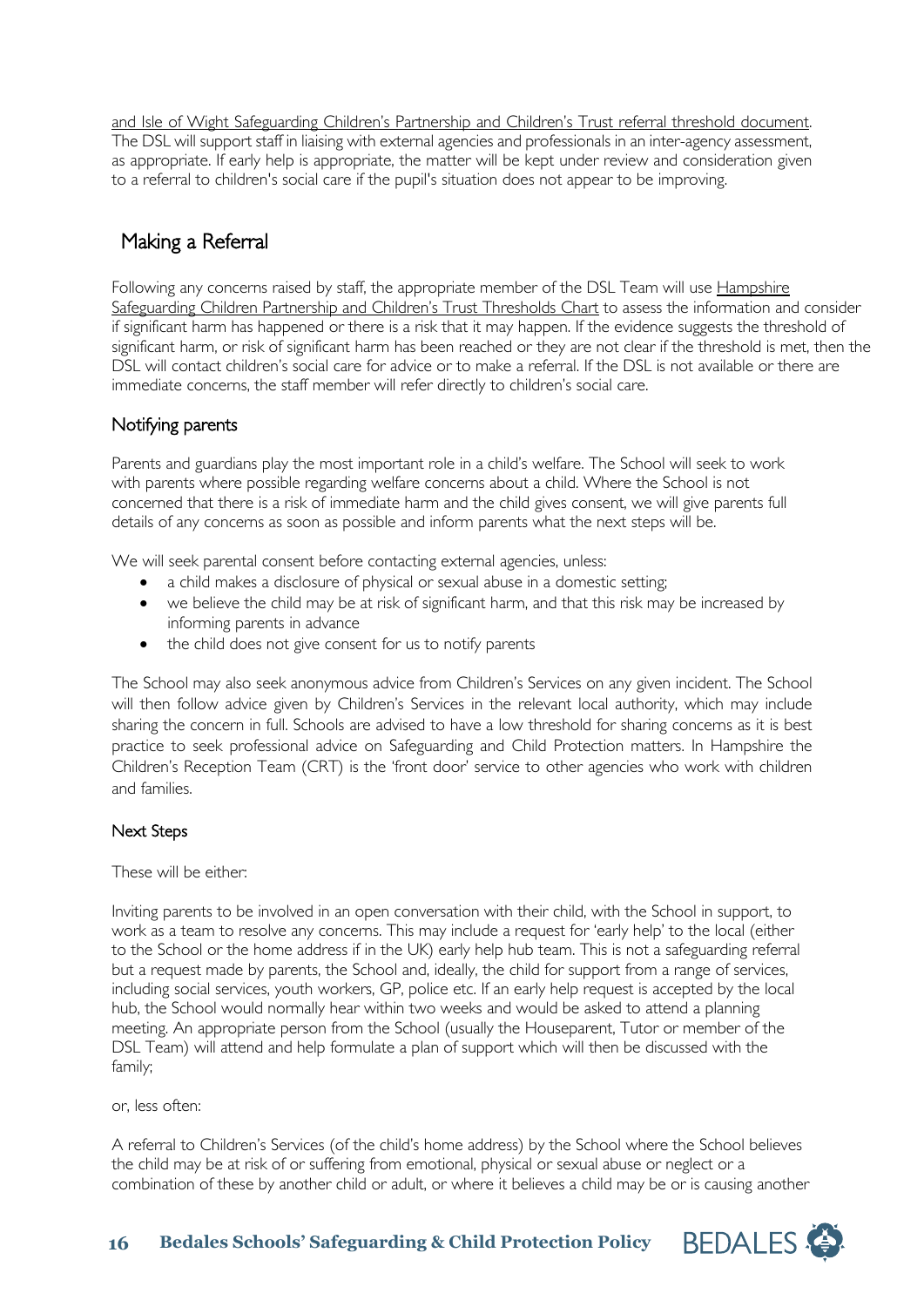#### <span id="page-16-0"></span>child to suffer harm. Concerns regarding Bedales Schools Child Protection Policy or Practices

Any concerns regarding the Schools' child protection policy or practices should be referred to the Head, Bedales Schools, in the first instance, or the relevant Head if he is not available. If concerns remain, the School's Complaints Policy should be followed. Parents may also wish to contact the LADO to check that appropriate statutory procedures have been adhered to.

The Independent Schools' Inspectorate's Safeguarding & Prevent Officer is available as a point of contact for parents, teachers and pupils to express any concerns in relation to schools and colleges. Concerns and complaints generally include personal data, and this may include sensitive personal information, defined as 'special category data' under the General Data Protection Regulation (GDPR). Appropriate security measures are in place to ensure such information is only accessible by relevant individuals.

The NSPCC whistleblowing helpline is available for staff who do not feel able to raise concerns regarding child protection failures internally.

Contact details can be found at the start of this document.

Further details can be found in Appendix 2 of this document.

## <span id="page-16-1"></span>Allegations against Pupils – Peer-On-Peer Abuse

Peer-on-peer abuse is abuse by one or more pupils against another pupil. It can happen in our out of School, in person or online. It can be standalone or as part of wider abuse. It can manifest itself in many ways and can include abuse within intimate partner relationships, bullying (including cyber bullying, prejudice-based bullying and discriminatory bullying), physical abuse, initiation/hazing violence and rituals, upskirting, controlling and coercive relationships, sexting, sexual assault, gender-based issues and harmful sexual behaviours including sexual violence and sexual harassment.

Statistically, certain groups are more vulnerable to peer-on-peer abuse. Girls are disproportionately more likely to experience abuse, as are those who are LGBT (or perceived to be LGBT), and those with children with Special Educational Needs and those with disabilities.

The School will ensure there is a 'zero-tolerance approach' to peer-on-peer abuse. Abusive comments and interactions should never be passed off or dismissed as "banter" or "part of growing up". Nor will harmful sexual behaviours, including sexual comments, remarks or jokes and online sexual harassment, be dismissed as the same or "just having a laugh". All staff must challenge abusive behaviour when they encounter it. They must deal appropriately with reports of abusive behaviour, either by challenging it directly or by passing on the concern.

The School recognises that a child is likely to disclose an allegation to someone they trust: this could be any member of staff. Abuse of this kind may well be happening even if there are no reports of it, and staff may overhear a conversation or notice a behavioural change that indicates abuse, rather than receiving a direct disclosure. Colleagues who have any concerns about peer-on-peer abuse should report their concerns to the DSL team.

The School recognises that children with special educational needs and disabilities can be more prone to peer on peer group isolation than other children and will consider extra pastoral support for those children in conjunction with their Tutor or Houseparent.

The School recognises that children can be particularly vulnerable in residential settings and are alert to the potential for peer-on-peer abuse. Duty staff are trained in their responsibilities to prevent inappropriate behaviour that could escalate to abuse. They intervene to stop inappropriate behaviour and report any concerns about a pupil's behaviour or mood to the Houseparents, or to the DSL on the same day in the case of a safeguarding concern. The weekly pastoral meetings of Houseparents and the DSL enable a central record and monitoring of any concerns to be carried out. Parents are informed of pastoral concerns.

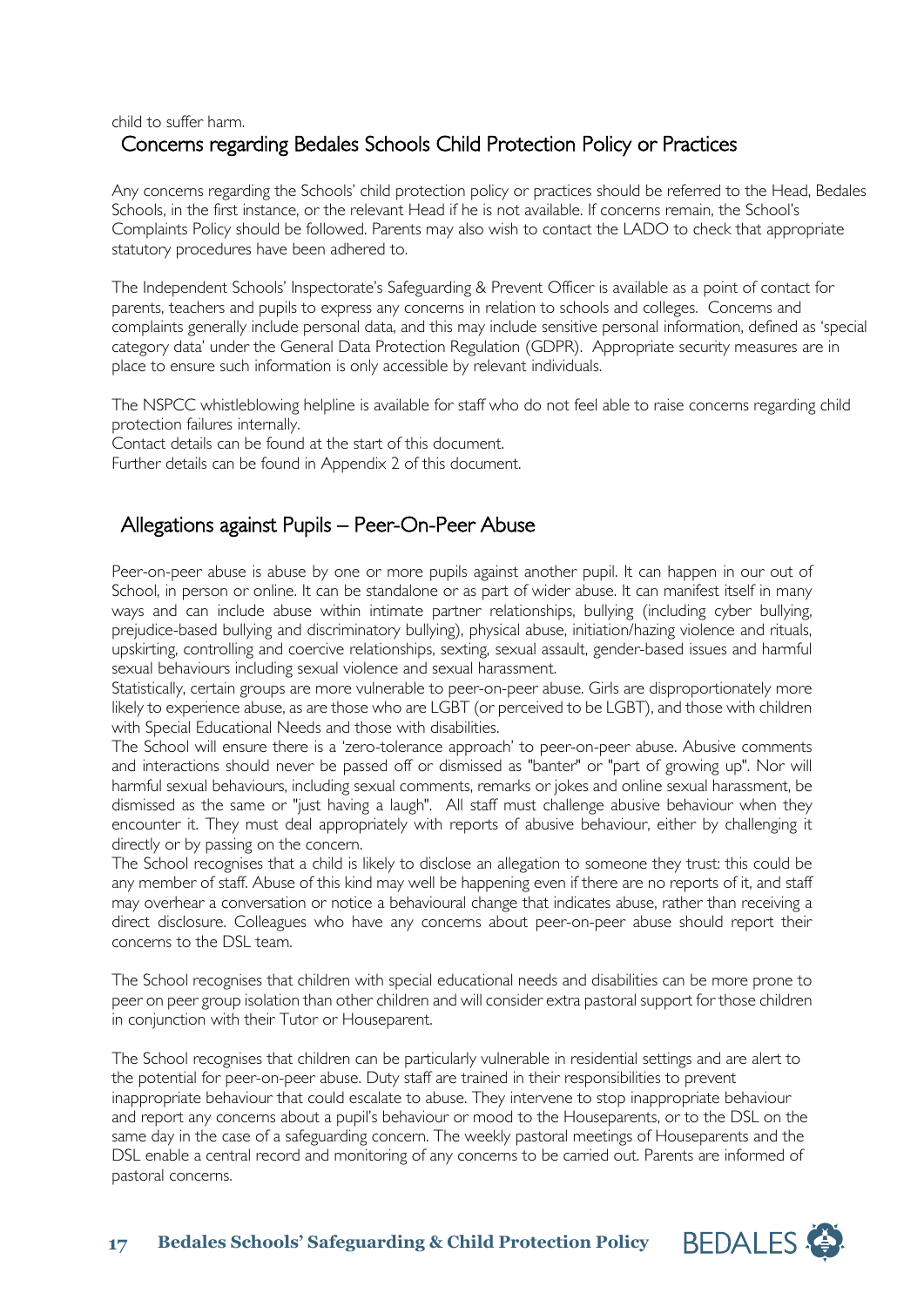The School has a zero-tolerance approach to peer-on-peer abuse and takes the following steps to minimise the risk of it arising:

- Providing a developmentally appropriate Wellbeing (PSHE) syllabus which develops pupils understanding of acceptable behaviour and keeping themselves safe
- Having systems in place for any pupil to raise concerns with any member of staff, knowing that they will be listened to, believed and valued
- Delivering targeted work on assertiveness and keeping safe to those pupils identified as being at risk
- Developing robust risk assessments & providing targeted work for pupils identified as being a potential risk to other pupils.

Where an issue of pupil behaviour or bullying gives 'reasonable cause to suspect that a child is suffering, or is likely to suffer, significant harm', staff should follow the procedures below rather than the School's Anti-Bullying and Behaviour policies.

A pupil against whom an allegation of abuse has been made may be suspended from the School during the investigation. The School will take advice from the police, if appropriate, and relevant Local Authorities (or Hampshire Children's Services) on the investigation of such allegations and will take all appropriate action to ensure the safety and welfare of all pupils involved including the alleged victim and perpetrator. If it is necessary for a pupil to be interviewed by the Police in relation to allegations of abuse, the School will ensure that, subject to the advice of the relevant Local Authorities (or Hampshire Children's Services), parents are informed as soon as possible and that the pupils involved are supported during the interview by an appropriate adult and until the investigation is completed. Confidentiality will be an important consideration for the School and advice will be sought as necessary from the relevant Local Authorities (or Hampshire Children's Services) and/ or the Police as appropriate.

Police may be informed of any harmful sexual behaviours which are potentially criminal in nature, such as grabbing bottoms, breasts and genitalia. Rape, assault by penetration and sexual assaults will be passed to the police. If the DSL decides to make a referral to children's social care and/or a report to the police against a victim's wishes, the reasons should be explained to the pupil and appropriate specialist support offered.

Specific guidance on managing instances of harmful sexual behaviour can be found in a separate Three Schools' document entitled 'Peer-on-Peer Sexual Behaviour: Guidance, Risk Assessment and Procedures'. When there has been a report of sexual violence, the DSL will make an immediate risk and needs assessment. Where there has been a report of sexual harassment, the need for a risk assessment should be considered on a case-by-case basis. The risk and needs assessment should consider:

- the victim:
- the alleged perpetrator; and
- the other children (and, if appropriate, staff) at the School.

Risk assessments will be recorded and kept under review. In relation to a report of sexual violence or sexual harassment, the DSL will reassure any victim that they are being taken seriously and that they will be supported and kept safe. The victim will never be given the impression that they are creating a problem by reporting sexual violence or sexual harassment; nor would a victim ever be made to feel ashamed for making a report. The DSL will consider the risks posed to pupils and put adequate measures in place to protect them and keep them safe. This may include consideration of the proximity of the victim and alleged perpetrator and considerations regarding shared classes, sharing School premises and School transport.

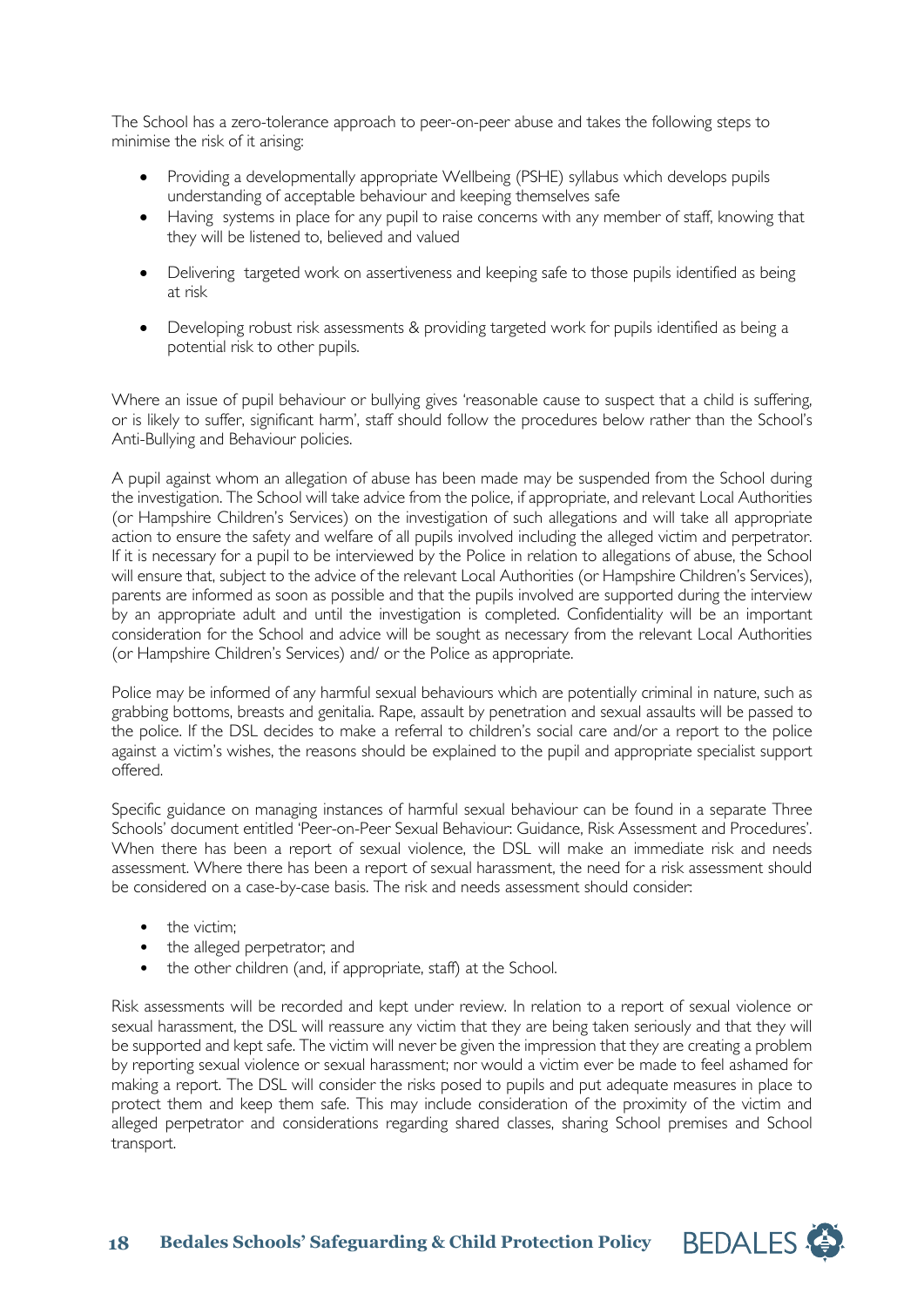Any outcomes will be recorded. If a report is deemed to be unsubstantiated, unfounded, false or malicious the DSL will consider whether the child and/or the person who has made the allegation is in need of help or is otherwise vulnerable to abuse.

Further details can be found in Appendix 3 of this document.

## <span id="page-18-0"></span>Nude image sharing

The definition of sexting varies widely, therefore 'Youth Produced Sexual Imagery' (YPSI) is felt to be a clearer term to refer to the sharing of naked or 'nude' (or semi-nude) pictures or video through mobile phones and the internet. It also includes underwear shots and sexual poses. This guidance refers specifically to images that have been taken by children under the age of 18, and shared with other children under the age of 18.

The School recognises that children share nude images for a number of reasons, and will be sensitive to the fact that this is sometimes done experimentally, and at times as an aggravated act. The motivations are not always sexually or criminally motivated, but the taking and sharing of YPSI is risky and potentially damaging on a number of levels for young people. It can be an indicator that a child is vulnerable in other contexts too. It also constitutes a criminal offence (Protection of Children Act 1978, as amended by the Sexual Offences Act 2003). While sharing YPSI is not an uncommon occurrence, NSPCC research has shown that most young people aren't sharing sexual imagery of themselves.

Bedales Schools' initial aim is to educate young people on the dangers of this practice through Wellbeing sessions, in assemblies and in other contexts.

Any member of staff who becomes aware of an indecent image should take the following steps:

- Confiscate any device where an image is present, ensuring it is switched to 'flight mode', or turned off;
- Do NOT view the image or take steps to share it electronically;
- Report the matter to the DSL immediately.

The DSL will meet with those concerned to assess the risk factors, which include the children's ages and circumstances, following Hampshire Constabulary's risk assessment advice flowchart and seeking advice from 101 if deemed appropriate.. A decision will be made about how to proceed, which may include contacting police, social services and other agencies for further advice or to make a referral; and the process will be discussed with parents (unless it is deemed unsafe to do so). In instances of aggravated image sharing, the Schools' anti-bullying and behaviour policies will be followed. The Internet Watch Foundation (IWF) and Childline's Report Remove Tool will be explained to children and their families. Ongoing support will be offered to the young people involved as well as their families.

In the event of disclosures about pupil-on-pupil abuse, all children involved (both victim and perpetrator) will be treated as being at risk, and safeguarding procedures in accordance with this policy will be followed. Victims will be supported by Houseparents, the Health Centre and School Counsellors as appropriate, and support from external agencies will be sought if deemed appropriate. Separate disciplinary processes may also be followed.

## <span id="page-18-1"></span>Staff Responsibility Statement

When concerned about the welfare of a pupil, staff members should always act in the best interests of the pupil.

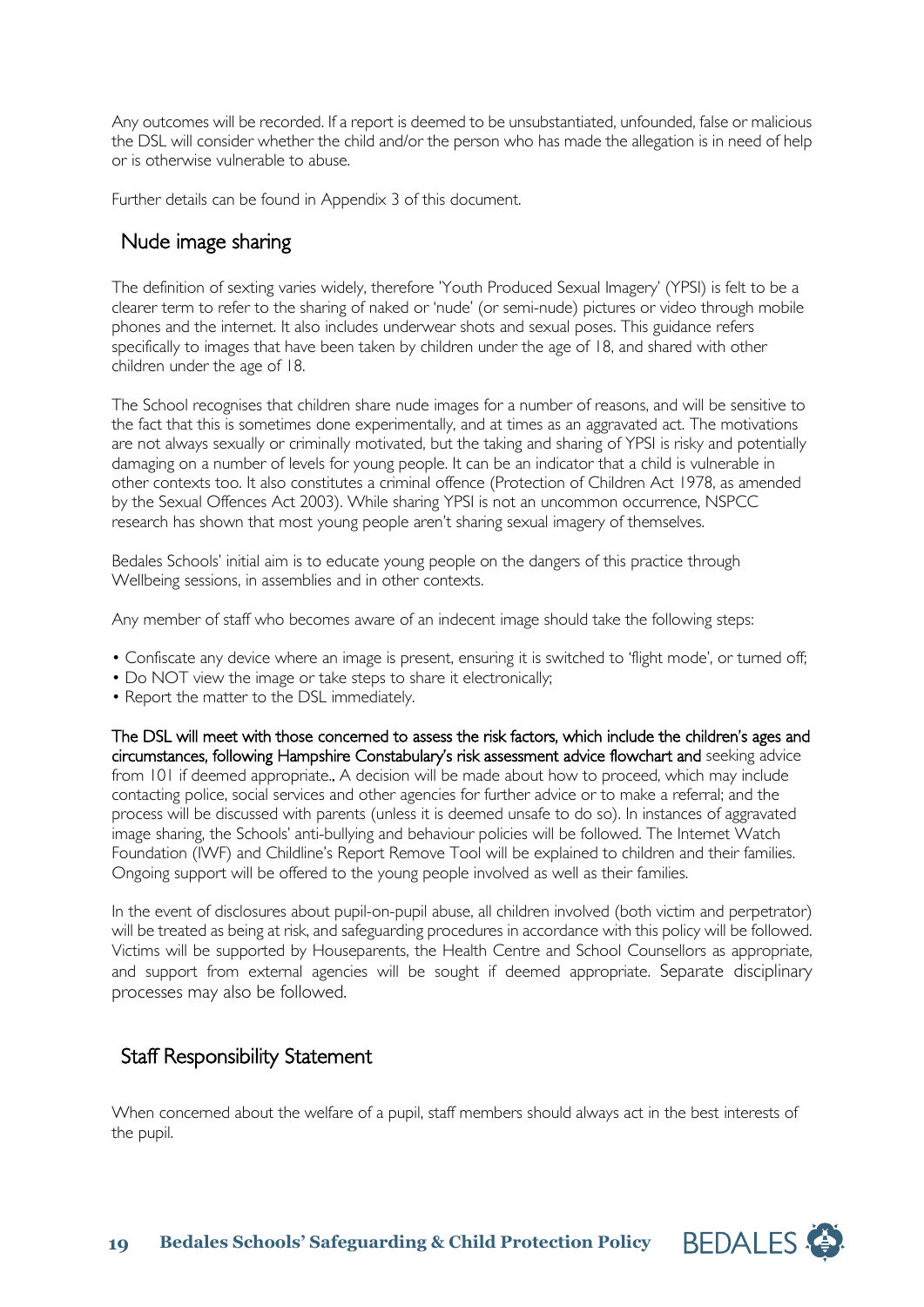All staff have a key role to play in identifying concerns early and in providing help for children. To achieve this they will:

- report any concerns they may have about the safety and/or wellbeing of pupils on the same working day;
- report any concerns they may have about the safety and/or wellbeing of other persons associated with the School;
- report any safeguarding concerns about staff or anyone else associated with the School;
- Record their concerns if they are worried that a child is being abused and report these to the DSL as soon as practical that day.
- If the disclosure is an allegation against a member of staff they will follow the allegations procedures (Appendix 4).
- follow up on any such reports to ensure that appropriate action is or has been taken.

In annual safeguarding refresher training, staff are reminded to:

- Never rely on someone-else to pass on a safeguarding concern;
- Establish and maintain an environment where children feel secure, are encouraged to talk and are listened to;
- Ensure children know that any adult in the School can be approached if they are worried about any problems;
- Make sure any victims who report abuse are taken seriously, kept safe and never made to feel like they are creating a problem by reporting abuse sexual violence or sexual harassment;
- Plan opportunities within the curriculum for children to develop the skills they need to assess and manage risk appropriately and keep themselves safe;
- Attend training in order to be aware of and alert to the signs of abuse.
- Maintain an attitude of "it could happen here" and "it could be happening to this child" with regards to safeguarding.
- Be alert to signs of children at risk of radicalisation and other forms of risk associated with extremism.
- Follow the procedures set out by the HSCP and take account of guidance issued by the DfE.
- Support pupils in line with their child protection plan.
- Treat information with confidentiality but never promising to "keep a secret".
- Notify DSL of any child on a child protection plan who has unexplained absence.
- In the context of early help, staff will notify the DSL of any concerns about their child(ren), and provide them with, or signpost them to, opportunities to change the situation.
- Liaise with other agencies that support pupils and provide early help.
- Ensure they know who the Designated Safeguarding Lead (DSL) and deputy DSLs are and know how to contact them.

If staff are unsure about the appropriate process to use, they should not hesitate to speak to the DSL, senior leadership team or directly to children's social care or police in their absence for guidance.

#### In order to help keep children safe and avoid putting themselves at risk of accusations of inappropriate behaviour, staff members must:

- adhere to the Code of Professional Conduct for Staff
- contribute to inter-agency working in line with guidance (WT2018)
- provide a co-ordinated offer of early help when additional needs of children are identified
- work with Children's Social Care, support their assessment and planning processes including the School's attendance at conference and core group meetings
- carry out tasks delegated by the governing body such as training of staff; safer recruitment; maintaining a Single Central Register

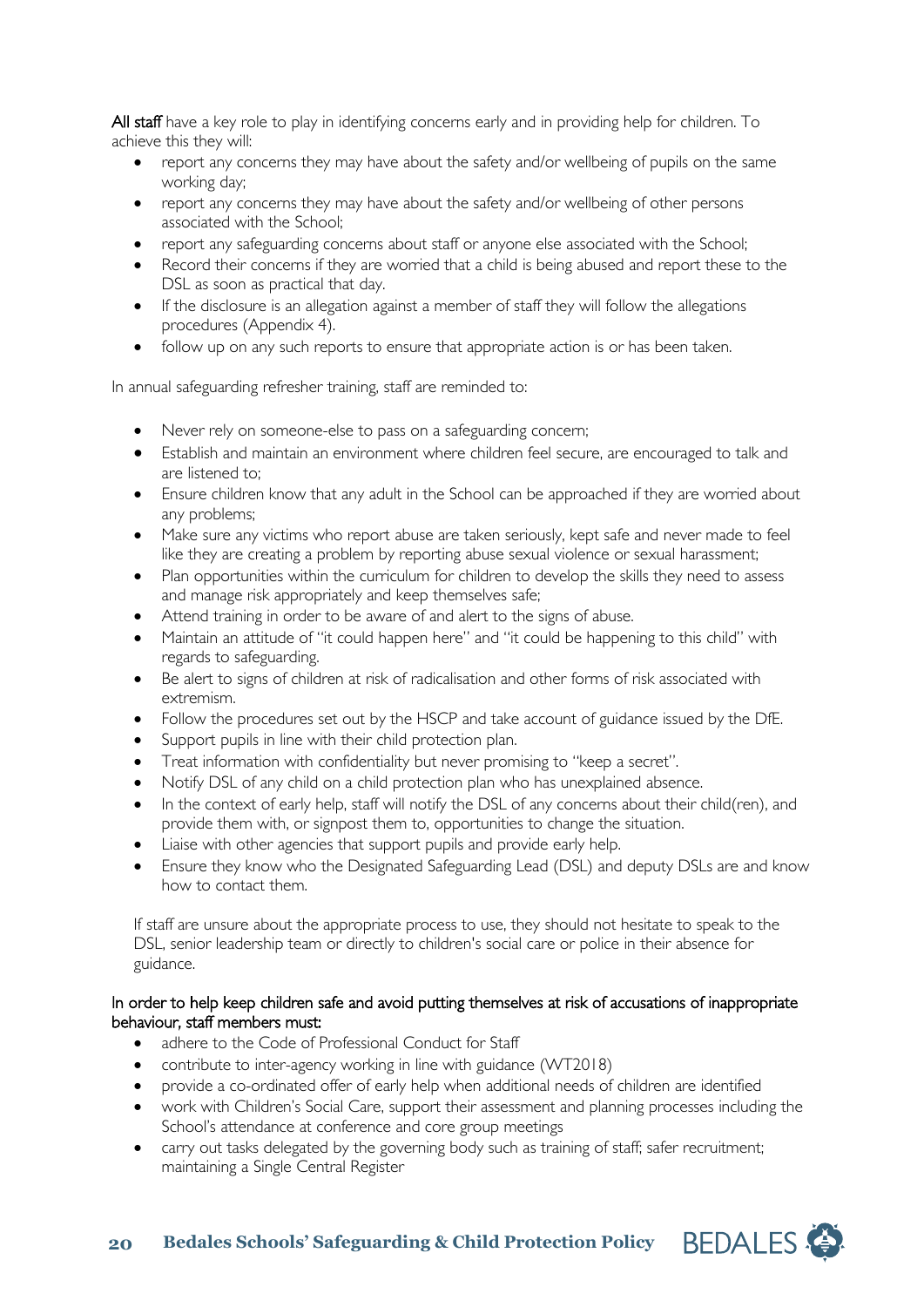## <span id="page-20-0"></span>Reporting Obligations of Staff in relation to Safeguarding

A concern about a child is not defined and should be interpreted broadly. It may relate to a recognition that a child would benefit from extra support, to an emerging problem or to a potentially unmet need or may reflect a concern that a child may be deemed to be "in need" or at "immediate risk of harm" as defined by the Children Act 1989. 9.3 If the concern involves an allegation against staff, this must be reported in accordance with the procedures set out in Appendix 3.

If staff have any concern about a pupil's welfare, they should report their concerns to the DSL (or the DDSL at Dunhurst or Dunannie, or in the DSL's absence) immediately. The contact details of the DSL and DDSL are set out in the contacts list at the front of this policy. See Appendix 2 for guidance about what to do when receiving a disclosure and recording a concern.

A member of the DSL team will always be available in term time to discuss safeguarding concerns; the DSL may be contacted on her mobile phone in relation to any safeguarding concerns out of School hours.

If in exceptional circumstances the DSL and DDSL are unavailable, staff must not delay taking action. Staff should speak to their line manager or a member of the senior leadership team and / or advice should be taken from children's social care. Their contact details are set out at the front of this policy.

## <span id="page-20-1"></span>Safeguarding Training

Staff are required to take annual safeguarding refresher training at the start of the year. All staff in our school are expected to be aware of the signs and symptoms of abuse and must be able to respond appropriately. They must also recognise when a child may be in need of 'early help' or at immediate risk of harm and be familiar with specific safeguarding issues. The training is updated regularly to accommodate changes to local authority and national practices. The DSL and deputies provide current staff with refresher training to enable them to both fulfil their role and also to understand the Safeguarding and Child Protection Policy, the Code of Professional Conduct for Staff, and part one of Keeping Children Safe in Education September 2021 and Annex B, Pupil Behaviour Policy and Missing Child Policy (relevant to the school(s) worked in). Training includes an introduction to the DSL and Deputy team.

Any update in national or local guidance is shared with all staff in briefings and bulletins. There is also an intranet page with key advice to enable the quick referral of child protection or cause for concerns for staff.

All staff are also required to:

- Read and understand Part One and Annex B of  $KCS/E$  and confirm that they have done so. Each time Part one of KCSIE is updated by the Department for Education, staff will be updated on the changes via email. The School will ensure staff understanding by asking colleagues to complete a short quiz.
- Receive regular (at least annual) training in safeguarding and child protection, in line with advice from HSCP, as well as online training provided by Flick Learning. Training will include online safety and harmful sexual behaviours (including peer on peer sexual violence and harassment). Staff training also includes Prevent awareness training, which equips staff to raise concerns appropriately by ensuring all staff have the knowledge and confidence to identify children at risk of being drawn into terrorism; are able to challenge extremist ideas; and know how to refer children and young people for further help.

#### **21 Bedales Schools' Safeguarding & Child Protection Policy**

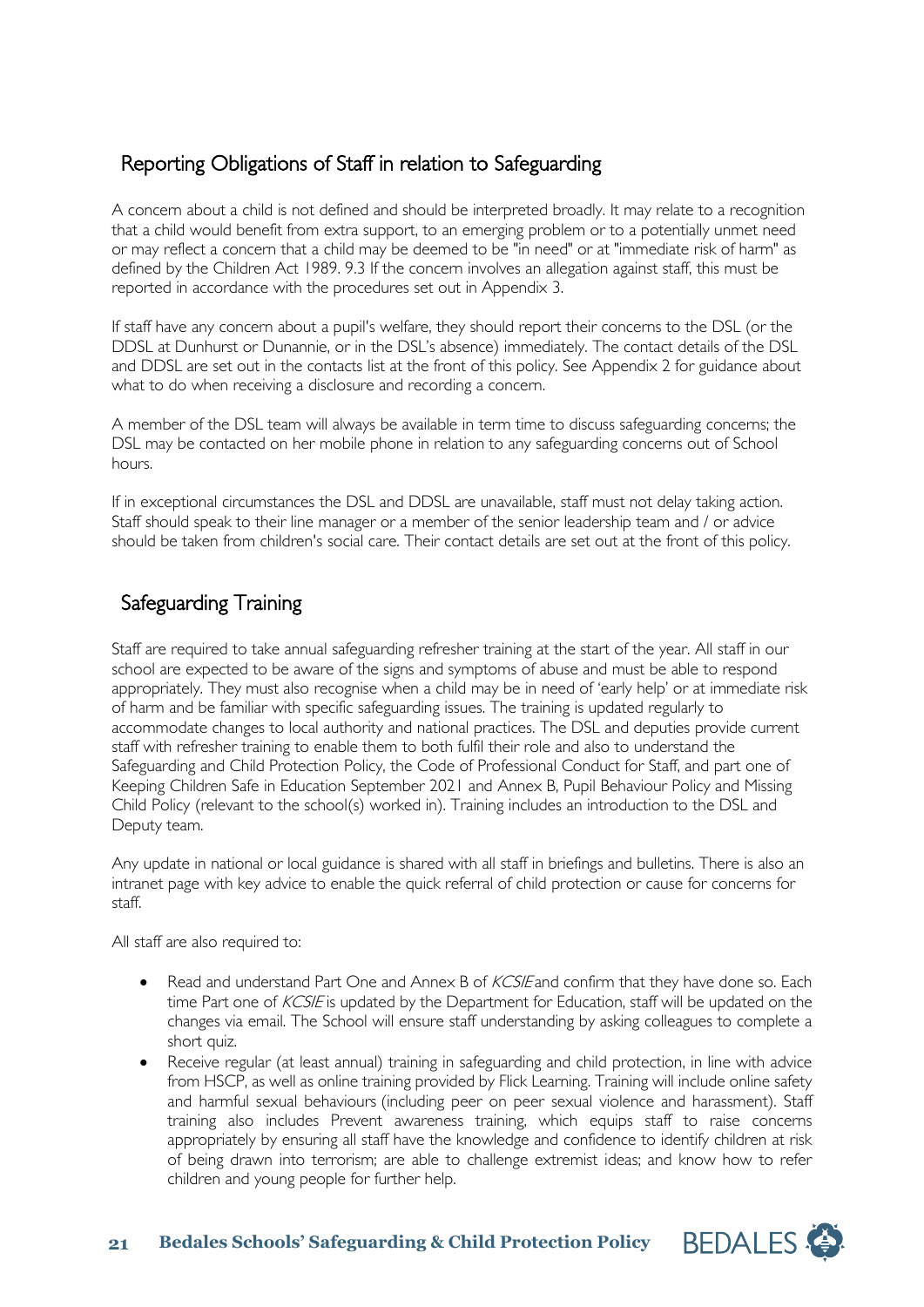• Undertake regular informal updates, at least annually, to provide them with relevant skills and knowledge to safeguard children effectively. The School provides these through safeguarding bulletins which are emailed to all colleagues and displayed in staff workrooms.

#### <span id="page-21-0"></span>New staff

As part of their on-boarding, all new staff, workers and volunteers receive a Policy Pack that includes electronic copies of:

- the safeguarding and child protection policy,
- Part one & Annex B of KCSIF
- the Staff Code of Professional Conduct

Their safeguarding induction training covers:

- key information from the Safeguarding and Child Protection policy;
- the role and identity of the DSL and DDSLs;
- details of how to access electronic copies of the behaviour policy;
- reference to the Three Schools' whistleblowing procedure and;
- the ICT acceptable use of technologies policy, staff/pupil relationships and communications including the use of social media;
- the safeguarding response to children who go missing from education;
- School leaders and staff who work directly with children will also be required to read Part five of KCSIE.
- Details of where to find these documents in full (all available on the intranet and the Three Schools area on the Staff T: Drive)

#### <span id="page-21-1"></span>Governors' responsibility

The Board of Governors has overall responsibility for all matters which are the subject of this policy and has specific responsibilities as described in Part 2 of KCSIE.

The Board of Governors has nominated one of its senior board level members, Clare Bradbury, to take leadership responsibility for the School's safeguarding arrangements. Contact details are set out in the contacts list at the start of this policy.

## <span id="page-21-2"></span>Arrangements for Dealing with Safeguarding Concerns or Allegations of Abuse about Teachers and other Staff (Including The Head, Governors, Supply Staff and Volunteers)

The School's procedures for managing allegations against staff (including supply staff and volunteers) who are currently working in the School follows DfE statutory guidance and Hampshire Safeguarding Children's Partnership arrangements and applies when staff (including volunteers) have (or are alleged to have):

- Behaved in a way that has harmed a pupil, or may have harmed a pupil
- Possibly committed a criminal offence against or related to a pupil
- Behaved towards a pupil in a way that indicated that they may pose a risk of harm if they were to work regularly or closely with children or
- Behaved or may have behaved in a way that indicates they may not be suitable to work with children.

Allegations against a teacher who is no longer teaching should be referred to the Police. Historical (non-

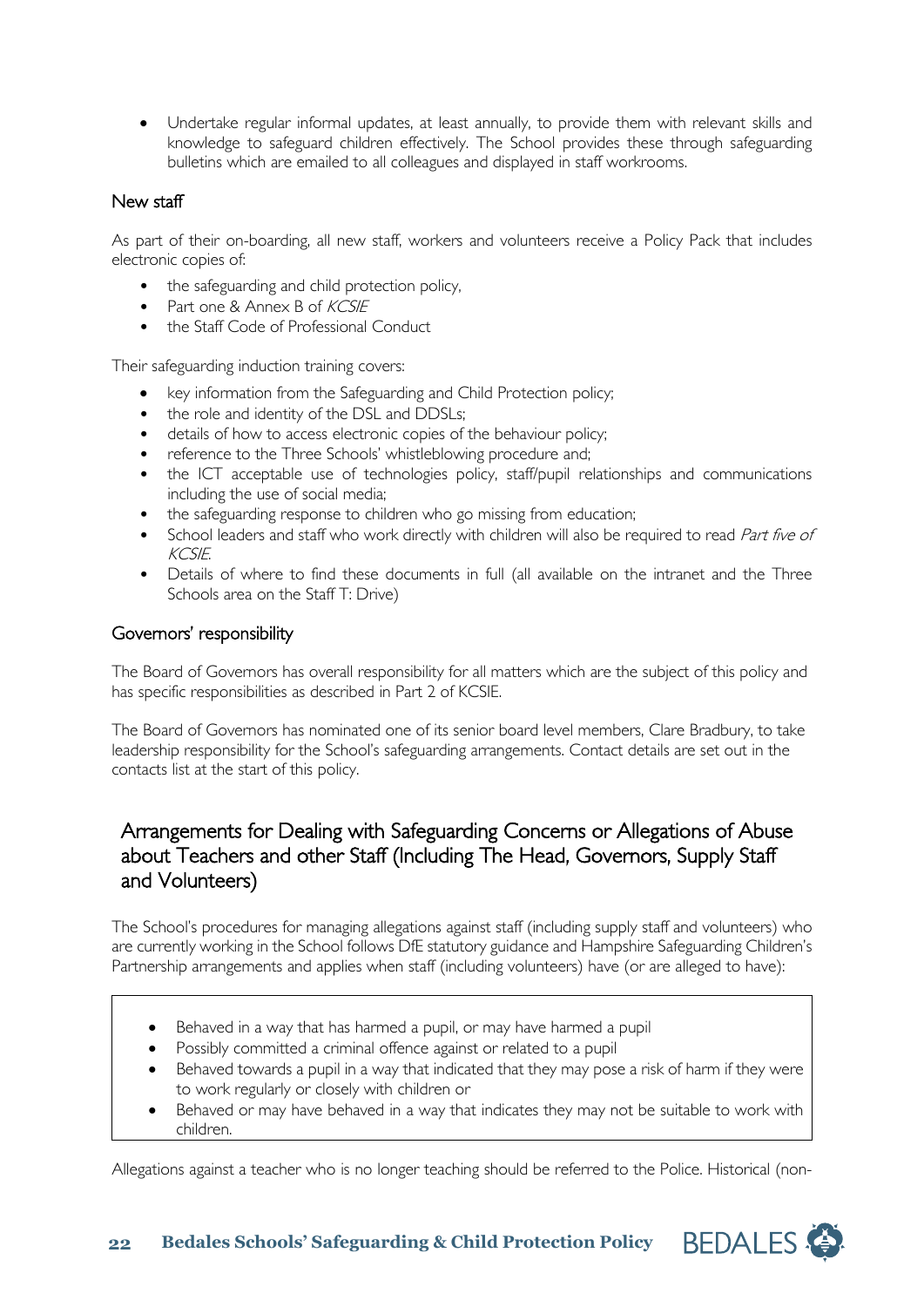recent) allegations of abuse should be referred to the Police and also the LADO.

If an allegation is made against anyone working with children in the School, the School should not undertake their own investigation of allegations without prior consultation with the Local Authority 'designated officer' or, in the most serious cases, the Police, so as not to jeopardise statutory investigations. In borderline cases, the School may discuss informally with the 'designated officer' on a no-names basis.

Concerns including allegations about a staff member should be investigated as a priority to avoid any delay.

- 1. Concerns including allegations which appear to meet the above reporting criteria are to be reported straight away to the 'case manager' who is the Head of the relevant school (see Key Contacts page at the start of this document). Where the Head is absent or is the subject of the allegation or concern, reports should be made to the Chair of Governors. Where the Head is the subject of the allegation or concern, the Head must not be informed of the allegation prior to contact with the the Chair of Governors and LADO. However, staff may consider discussing any concerns with the DSL and make may any referral via them.
- 2. The case manager should immediately discuss the allegation with the LADO and consider the nature, content and context of the allegation and agree a course of action including any involvement of the Police. (Where the case manager deems there to be an immediate risk to children or there is evidence of a possible criminal offence, the case manager may involve the Police immediately.) All discussions should be recorded in writing, and any communication with both the individual and the parents of the child(ren) agreed. The LADO should be informed within one working day of all allegations that come to the School's attention and appear to meet the criteria or that are made directly to the Police and/or children's social care.
- 3. The case manager will ensure that the individual who is the subject of the allegation is informed as soon as possible and given an explanation of the likely course or action, unless there is an objection by children's social care or the Police. The case manager will appoint a named representative to keep the individual informed of the progress of the case and will consider what other support is appropriate for the individual.
- 4. The case manager should give careful consideration as to whether the circumstances of the case warrant suspension or whether alternative arrangements should be put in place until the allegation is resolved. The case manager will give due weight to the views of the designated officer,  $WT$  and KCSIE when making a decision about suspension. Where the individual is suspended, the case manager will ensure they know who their point of contact is in the School and shall provide them with their contact details.<sup>71</sup>
- 5. Where a member of boarding staff is suspended pending an investigation, the case manager will consider whether arrangements for alternative accommodation away from children should be made.
- 6. The case manager will ensure that parents are informed as soon as possible and kept informed about progress of the case, subject to any advice from children's social care or the Police.
- 7. The case manager will discuss with the LADO whether a referral to the Disclosure and Barring Service or Teaching Regulation Agency should be made where an allegation is substantiated and the person is dismissed or the School ceases to use their services, or the person resigns or otherwise ceases to provide their services. The School has a legal obligation to report promptly to the Disclosure and Barring Service any person (whether employed, contracted, a volunteer or a student) who has harmed, or poses a risk of harm, to a child, or if there is reason to believe the member of staff has committed one of a number of listed offences, and who has been removed from working (paid or unpaid) in regulated activity, or would have been removed had they not left. Further, or in the alternative, if an investigation leads to the dismissal or resignation prior to

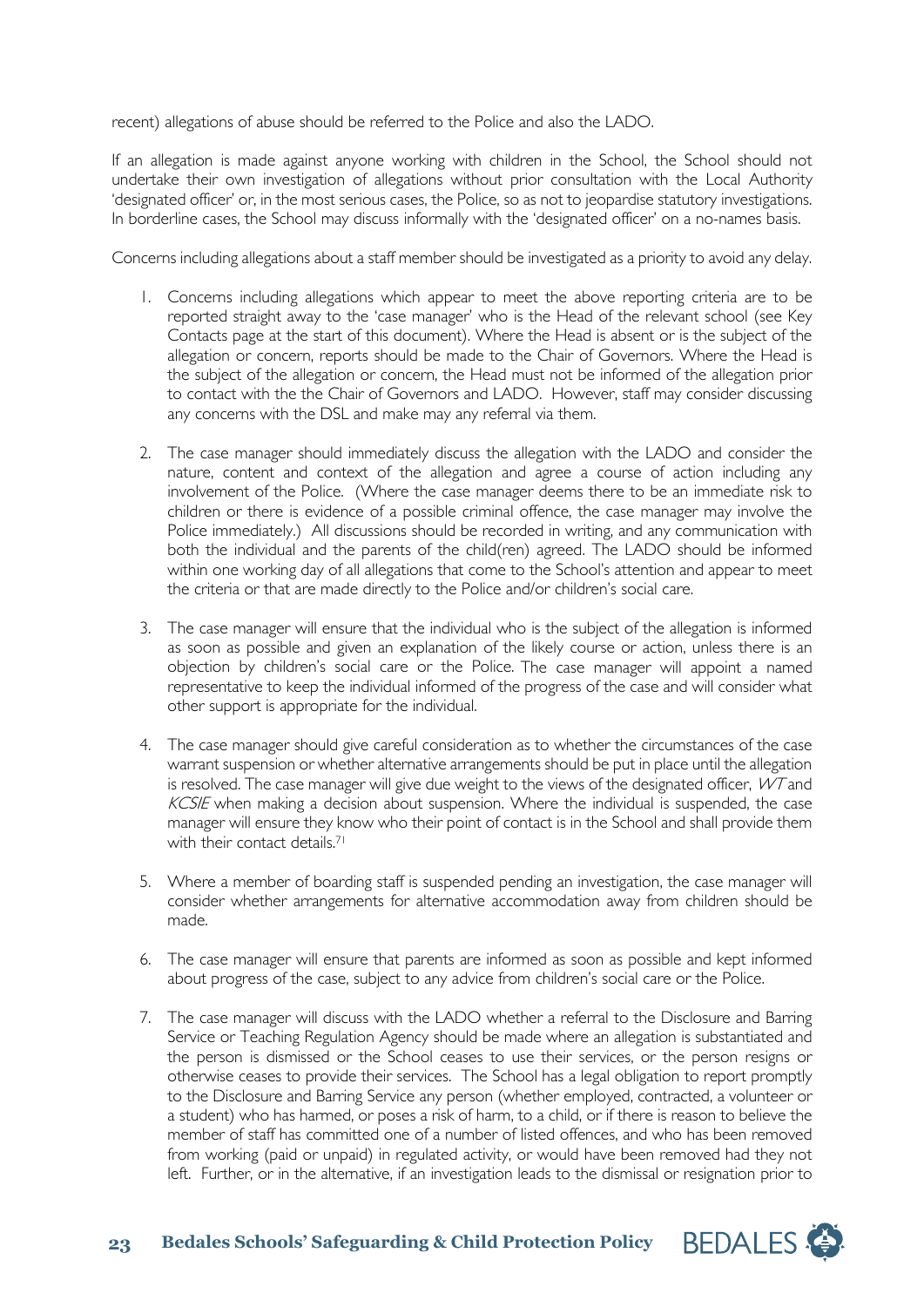dismissal of a member of teaching staff specifically, the School must consider making a referral to the Teaching Regulation Agency and a prohibition order may be appropriate (because that teacher has displayed unacceptable professional conduct, conduct that may bring the profession into disrepute or a conviction at any time for a relevant offence).

8. On conclusion of the case, the case manager should review the circumstances of the case with the designated officer to determine whether there are any improvements to be made to the School's safeguarding procedures or practices to help prevent similar events in the future.

The School will make every reasonable effort to maintain confidentiality and guard against unwanted publicity whilst an allegation is being investigated or considered.

Allegations found to be malicious will be removed from the individual's personnel records. In all other circumstances a written record will be made of the decision and retained on the individual's personnel file in accordance with KCSIE and a copy will only be provided to the individual concerned. Schools have an obligation to preserve records which contain information about allegations of sexual abuse for the duration of the inquiry in accordance with the guidelines of the Independent Inquiry into Child Sexual Abuse ("IICSA")). All other records should be retained until the accused has reached pension age, or for a period of 10 years from the date of the allegation, whichever is longer.

Allegations proven to be false, unsubstantiated, unfounded or malicious will not be included in employer references. If an allegation is shown to be deliberately invented or malicious, the Head will consider whether any disciplinary action is appropriate against a pupil who made it; or whether the Police should be asked to consider if action might be appropriate against the person responsible even if they are not a pupil.

In all cases where there are concerns or allegations of abuse, the School will make a serious incident report to the Charity Commission whenever the Commission's guidelines deem it appropriate to do so.

## <span id="page-23-0"></span>Arrangements for Dealing with Safeguarding Concerns or Allegations of Abuse about Supply Teachers

The School's procedures for managing allegations against staff above also apply to staff not directly employed by the School, for example, supply teachers provided by an employment agency or business ('the agency'). The School will usually take the lead but agencies should be fully involved and co-operate in any enquiries from the LADO, police and/or children's social services.

In no circumstances will the School decide to cease to use a supply teacher due to safeguarding concerns, without finding out the facts and liaising with the LADO to determine a suitable outcome. The School will discuss with the agency whether it is appropriate to suspend the supply teacher, or redeploy them to another part of the school, whilst they carry out their investigation.

The School will advise supply teachers being investigated to contact their trade union representative if they have one, or a colleague for support. The allegations management meeting which is often arranged by the LADO should address issues such as information sharing, to ensure that any previous concerns or allegations known to the agency are taken into account by the School during the investigation.

When using an agency, the School should inform the agency of its process for managing allegations. This should include inviting the agency's Human Resource Manager or equivalent to meetings and keeping them up to date with information about its policies.

## <span id="page-23-1"></span>Code of Professional Conduct for Staff

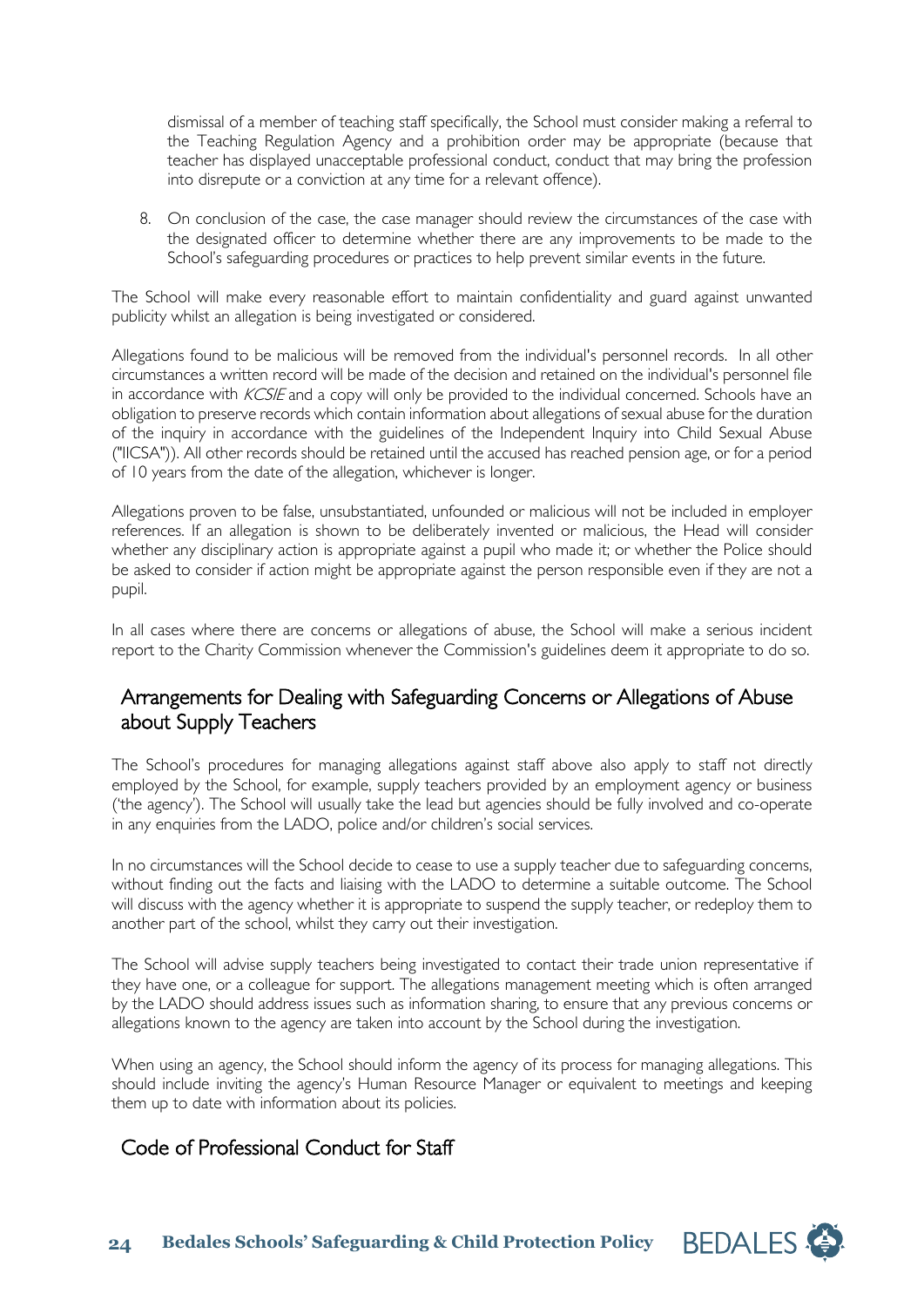The Schools' Code of Professional Conduct for Staff can be found in the Staff Shared Area. The aim of the Code of Conduct is to provide clear guidance about behaviour and actions so as to not place pupils or staff at risk of harm or of allegation of harm to a pupil.

#### <span id="page-24-0"></span>Staff use of personal devices

In accordance with the Code of Professional Conduct for Staff and the ICT Acceptable Use Policy, colleagues should not use personal devices to carry out School business or to take photographs of students. However, in some instances it may be necessary for colleagues to use personal devices, for example to facilitate two-factor authentication in order to access School systems, or to access registers for activities when away from a School computer. For confirmation on what is and what isn't acceptable please refer to the ICT Acceptable Use Policy.

## <span id="page-24-1"></span>Safer Recruitment

The School operates recruitment under a separate Safer Recruitment Policy.

The School is committed to safer recruitment processes. Members of the teaching and non-teaching staff at the School including part-time staff, temporary and supply staff, and visiting staff, such as musicians and sports coaches are subject to the necessary statutory child protection checks before starting work, for example, right to work checks, additional overseas checks (if necessary), verifying identity, taking up references, checking work history and confirming medical fitness for the role. For most appointments, an enhanced DBS check with 'barred list' information will be appropriate. A DBS certificate will be obtained from the candidate before or as soon as practicable after appointment. Alternatively, if the applicant has subscribed to it and gives permission, the School may undertake an online update check through the DBS Update Service.

Full details of the School's safer recruitment procedures for checking the suitability of staff, Governors and volunteers to work with children and young people is set out in the Three Schools' Safer Recruitment Policy, which can be found in the Shared Area.

The School's protocols for ensuring that any visiting speakers, whether invited by staff or pupils themselves, are suitable and appropriately supervised is set out in the Three Schools' Visitor Policy and the Visiting Speaker Code of Conduct. Both of these documents can be found in the Shared Area.

## <span id="page-24-2"></span>Oversight of Safeguarding, Including Arrangements for Reviewing Policies and Procedures

#### <span id="page-24-3"></span>The Management of Safeguarding

The Designated Safeguarding Lead's responsibility is to maintain an overview of safeguarding within the School, to open channels of communication with local statutory agencies, support staff in carrying out their safeguarding duties and to monitor the effectiveness of the School's policies and procedures in practice. The DSL works with the Governors to review and update the School's Safeguarding Policy. Where a pupil leaves the School, including for in-year transfers, the DSL will also ensure their safeguarding and child protection file is transferred to the new school (separately from the main pupil file) as soon as possible. The DSL will ensure secure transit and obtain confirmation of receipt.

#### <span id="page-24-4"></span>The DSL Team

The DSL for Bedales Schools (in an Acting role with effect from 24 January 2022) is Ana Simmons. The DSL has status equivalent to the Senior Management Team on all safeguarding matters, with the authority to take lead responsibility for all aspects of safeguarding and child protection (including online safety) throughout the School. Katie McBride and Peter Thackrey are the Deputy DSLs at Bedales and are the

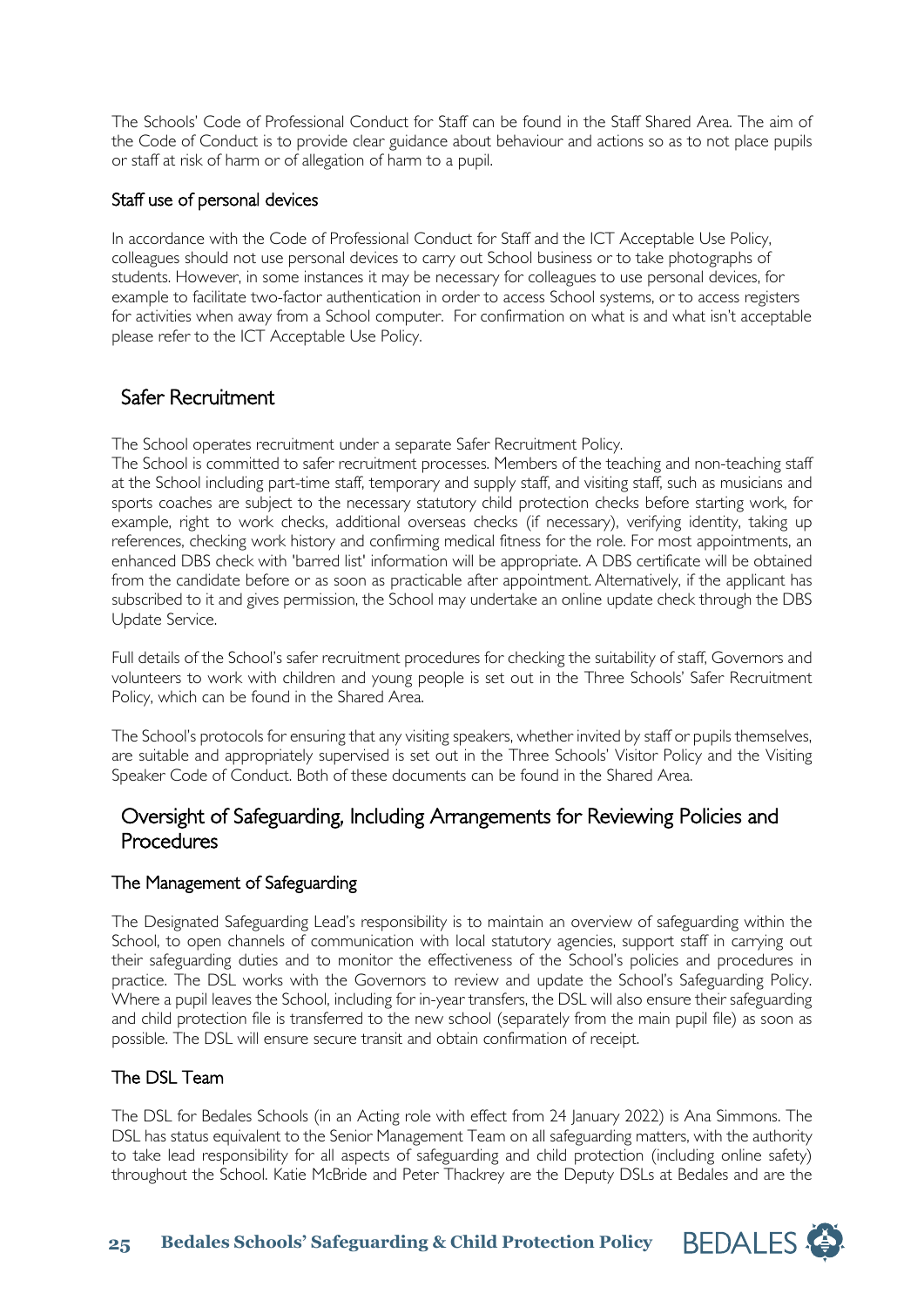people to whom reports should be made in the absence of the DSL. Graeme Thompson is the Deputy DSL based at Dunhurst. Sharon Rose is the Deputy DSL at Dunannie, which includes responsibility for EYFS.

The DSL Team's contact details can be found on the Key Contacts page at the start of this policy.

#### <span id="page-25-0"></span>Training for the DSL Team

The DSL and deputies receive updated child protection training at least annually to provide them with the knowledge and skills required to carry out the role, allowing for specialist areas such as EYFS. This includes local inter-agency working protocols, participation in child protection case conferences, supporting children in need, identifying children at risk of radicalisation, record keeping and promoting a culture of listening to children, training in HSCP's approach to Prevent duties and harmful sexual behaviours. Further details of the required training content for the DSL are set out in Annex B of KCSIE.

The DSL regularly reviews the School's and their own practices and concerns about welfare and safeguarding matters. This includes the personal and professional duty of all staff to report welfare and safeguarding concerns to the DSL, or in the absence of action, directly to local children's services. During term time, the DSL and/ or DDSLs will always be available for staff in the School to discuss any safeguarding concerns. For out of term activities, staff should contact Hampshire Children's Services. The DSL or Deputy DSL should liaise with the three safeguarding partners and work with other agencies in line with Working Together to Safeguard Children. "NSPCC - When to call the police" can assist the DSL or Deputy DSL understand when they should consider calling the police and what to expect when they do.

If there has been a substantiated allegation against a member of staff, the School will work with the Local Authority designated officer to determine whether there are any improvements to be made to the School's procedures or practice to help prevent similar events in the future.

The DSL has the time, funding, resources and support to enable her to provide training, advice and support to other staff on child welfare and child protection matters; to take part in strategy discussions and inter-agency meetings (and/or to support other staff to do so); and to contribute to the assessment of children. The full responsibilities of the DSL are set out in Appendix 5.

## <span id="page-25-1"></span>The Role of Governors

Whilst the Governors are ultimately responsible for ensuring staff are competent, supported and regularly reviewed in relation to safeguarding, the ultimate lead responsibility for safeguarding and child protection remains with the DSL and this responsibility should not be delegated.

Clare Bradbury is the board-level member designated to take a lead in relation to responsibility for the safeguarding arrangements in the School. She is a member of the governing body and her contact details can be found at the start of this document.

The School considers its obligation to review safeguarding practices a matter of its everyday concerns. A review of the School's child protection policies takes place at least annually, including an update and review of the effectiveness of procedures and their implementation. Termly updates are provided at board meetings, and an annual report is presented to the board in the Summer Term. The School draws on the expertise of staff, including the DSL(s), in shaping the School's safeguarding arrangements and policies.

#### <span id="page-25-2"></span>Version Control

To ensure the efficient discharge of its responsibilities under this policy, the Board of Governors has allocated the following tasks:

| `ask.                                                                | to:<br>،م+<br>Allocateg | review<br>$\gamma$<br>'hen<br>. Juuency ni<br>/trani<br>$\sim$<br>$\mathbf{v}$ |
|----------------------------------------------------------------------|-------------------------|--------------------------------------------------------------------------------|
| Keep<br>date<br>the<br>UD<br>$+\sim$<br><b>DOIICY</b><br>911 19<br>w | <b>DSL</b>              | at least<br>and<br>reguired,<br>$\Delta$<br>ື                                  |



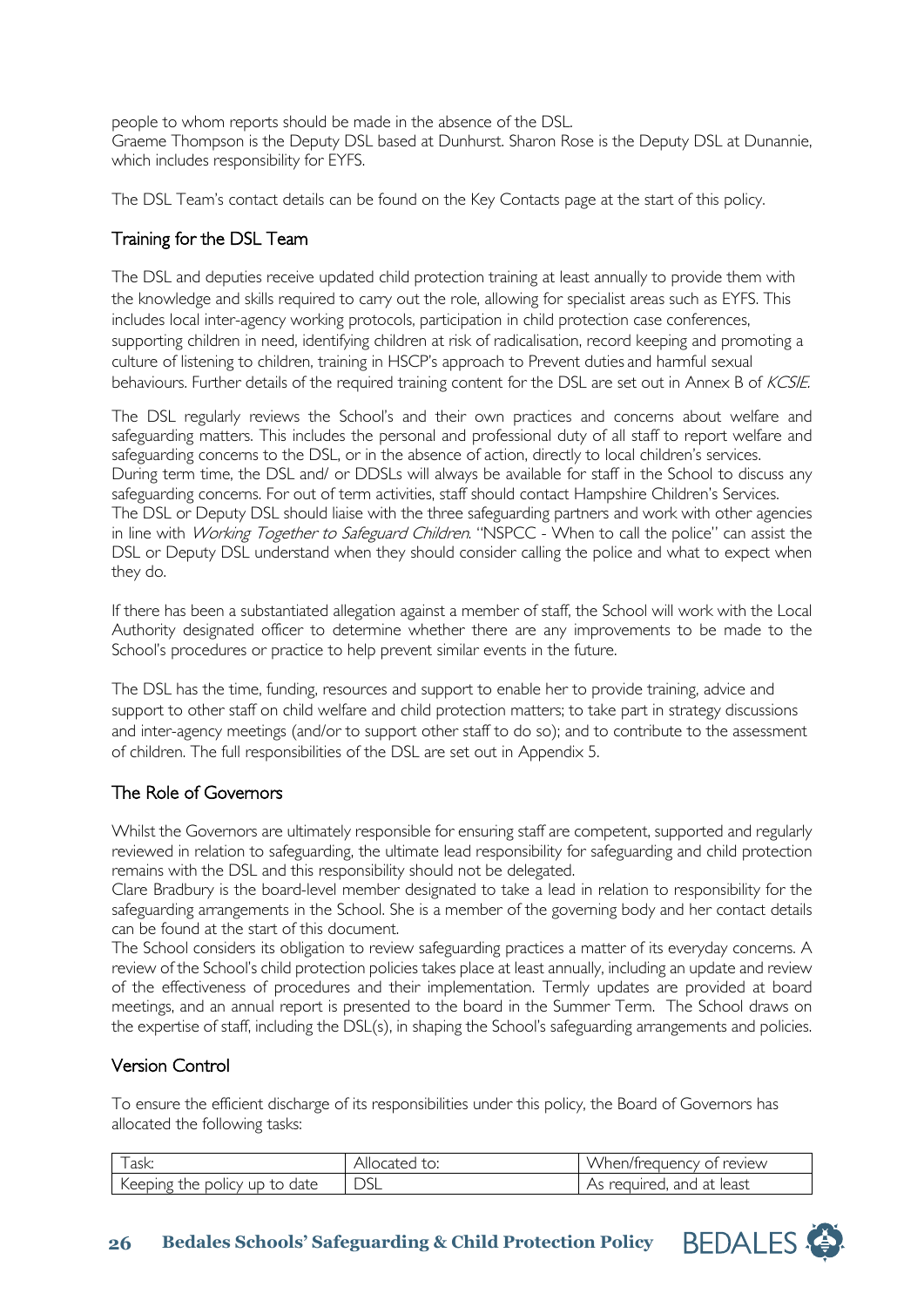| and compliant with the law and<br>best practice                                                                                                  |                            | annually                              |
|--------------------------------------------------------------------------------------------------------------------------------------------------|----------------------------|---------------------------------------|
| Monitoring the implementation<br>of the policy, relevant risk<br>assessments and any action<br>taken in response and<br>evaluating effectiveness | <b>DSL</b>                 | As required, and at least termly      |
| Maintaining up to date records<br>of all information created in<br>relation to the policy and its<br>implementation as required by<br>the GDPR   | <b>DSL</b>                 | As required, and at least termly      |
| Seeking input from interested<br>groups to consider<br>improvements to the School's<br>processes under the policy                                | The Safeguarding Committee | As required, and at least<br>annually |
| Formal annual review of the<br>School's safeguarding policies<br>and procedures and their<br>implementation.                                     | The Board of Governors     | At least annually                     |

## <span id="page-26-0"></span>Other Safeguarding Responsibilities

#### <span id="page-26-1"></span>Teaching children how to keep safe

The governing body ensures that all pupils are taught about safeguarding, including online, through the curriculum and Wellbeing lessons, to help children to adjust their behaviours, both inside and outside of School, in order to reduce risks and build resilience, including to radicalisation. This includes teaching pupils about the safe use of electronic equipment and the internet and the risks posed by adults or young people, who use the internet and social media to bully, groom, abuse or radicalise other people, especially children, young people and vulnerable adults.

#### <span id="page-26-2"></span>Online safety

Internet safety (including when children are online at home) is an integral part of the School's Wellbeing curriculum. Our ICT Acceptable Use Policies for pupils and those working at the School set out its expectations of behaviour in relation to use of the internet and ICT and the way in which the School seeks to protect pupils from the negative aspects of ICT and build resilience amongst pupils so that they can protect themselves and others.

The IT department monitors the internet use of all those using the School network. Any concerns around the use of ICT by staff or pupils are reported to the DSL. Concerns about pupils are reported by Houseparents to parents so that they can work in partnership with the pupil(s). Police are involved as appropriate.

The School has appropriate filters and monitoring systems in place to safeguard children from potentially harmful and inappropriate material online. The School's Smoothwall firewall filters access to inappropriate material, including that relating to terrorism and other illegal activities such as pornography and violence. Such systems aim to reduce the risk of children being exposed to illegal, inappropriate and harmful materials online; reduce the risk of children being subjected to harmful online interaction with others; and help manage online behaviour that can increase a child's likelihood of, or causes, harm. Further detail of the School's approach to online safety can be found the ICT acceptable use policies for students and staff.

## <span id="page-26-3"></span>Relationships and Sex Education ("RSE")

Relationships Education OR RSE is compulsory from September 2020 and is taught as part of the

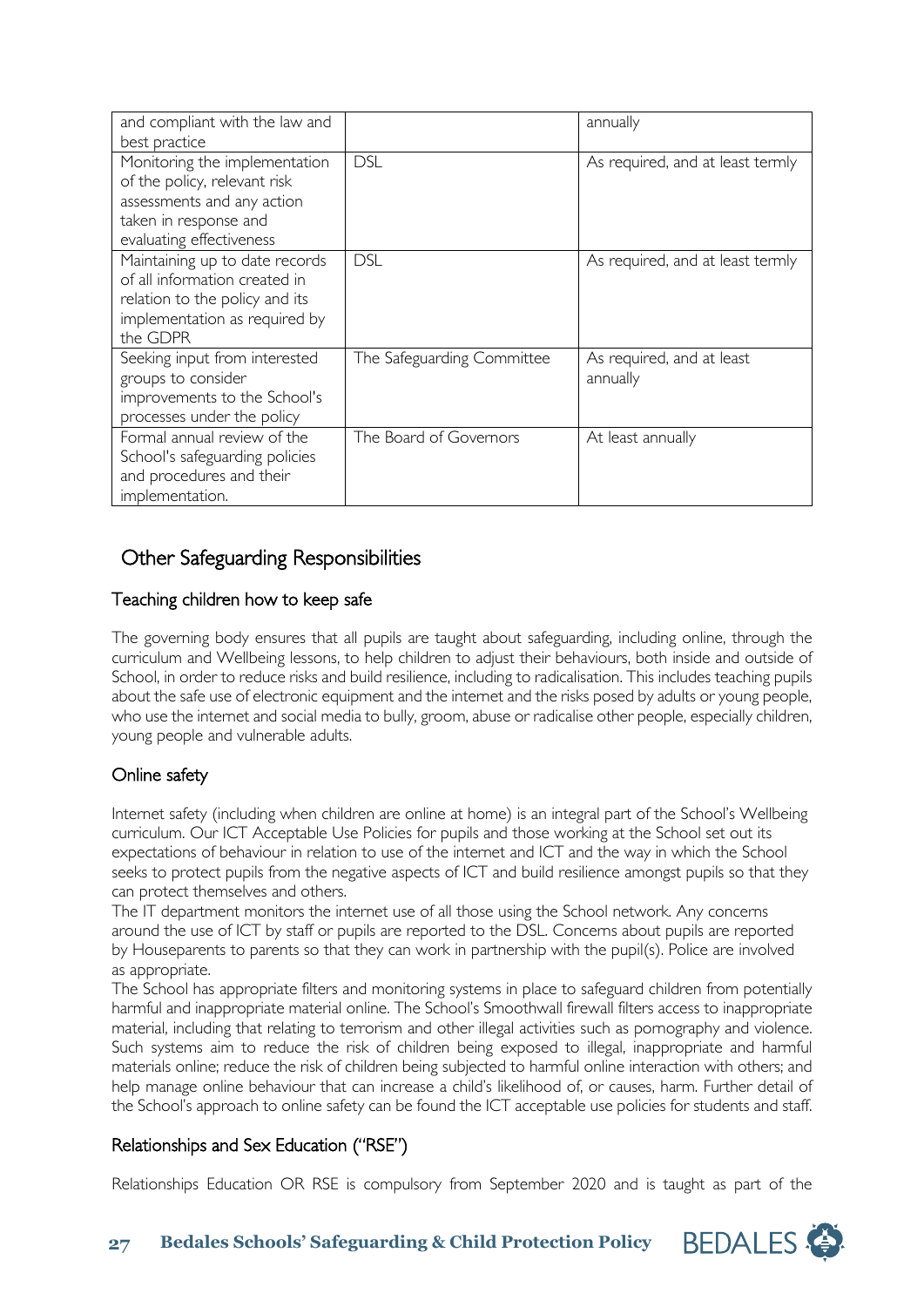Wellbeing curriculum. The School will have regard to the DfE's statutory guidance Relationships Education, Relationships and Sex Education (RSE) and Health Education when making arrangements for and teaching RSE.

#### <span id="page-27-0"></span>Looked After Children

The governing body ensures that staff have the skills, knowledge and understanding necessary to keep safe any children on roll who are looked after by a local authority.

Ana Simmons is the designated member of staff who has responsibility for their welfare and progress. The School ensures that the designated member of staff receives appropriate training in order to carry out their role.

#### <span id="page-27-1"></span>Arrangements for Visiting Speakers

The School has clear protocols for ensuring that any visiting speakers are appropriately supervised and suitable. These can be found in the Visiting Speakers' Code of Conduct and the Visitor Policy. The School's responsibility to pupils is to ensure that they can critically assess the information they receive as to its value to themselves, and that the information is aligned to the ethos and values of the School and British values. The School will take measures to risk assess Visiting Speakers prior to their arrival at School. This will take into account any vetting requirements considered appropriate in the circumstances, and may include a DBS check if relevant. Before their visit, speakers are asked to read and understand the Visiting Speakers' Code of Conduct.

Visiting speakers are expected to understand that, where appropriate, their session should actively promote the British values of democracy, the rule of law, individual liberty and mutual respect and tolerance of those with different faiths and beliefs and at no point undermine these. In some cases, the School may request a copy of the Visiting Speaker's presentation and/or footage in advance of the session being provided.

Visiting Speakers, whilst on the School site, will be supervised by a School employee. On attending the School, Visiting Speakers may be required to show original current identification documents including a photograph such as a passport or photo card driving licence. The School shall also keep a formal register of visiting speakers retained in line with its Data Protection Policy.

#### <span id="page-27-2"></span>Arrangements for Additional Online Tuition, Appointments and Meetings

The School cannot guarantee the safety of some online platforms used by external practitioners. Additionally, we cannot carry out recruitment checks on people who are not employees, and we cannot supervise sessions that are conducted in this way. Parents must ensure they are satisfied that their children are adequately safeguarded during online tuition, appointments and meetings. Parents can request access to alternative platforms including Zoom and Skype for the purposes of such sessions using the 'Additional use of School facilities for private online tutoring and counselling' form on the Parent Portal.

#### <span id="page-27-3"></span>Arrangements for Trips and Work Experience

When the School organises trips that entail students staying in other schools or host families, it establishes that appropriate safeguards are in place and notifies parents of the arrangements; details are set out in the School's Educational Visits Policy.

#### <span id="page-27-4"></span>Adults in Accommodation Linked to Boarding Houses

The School outlines its expectations of the conduct and behaviour of all adults living in accommodation linked to Boarding Houses in the Three Schools Adults Staying in Accommodation Linked to Boarding Houses Policy, which is updated annually and shared with all relevant households.

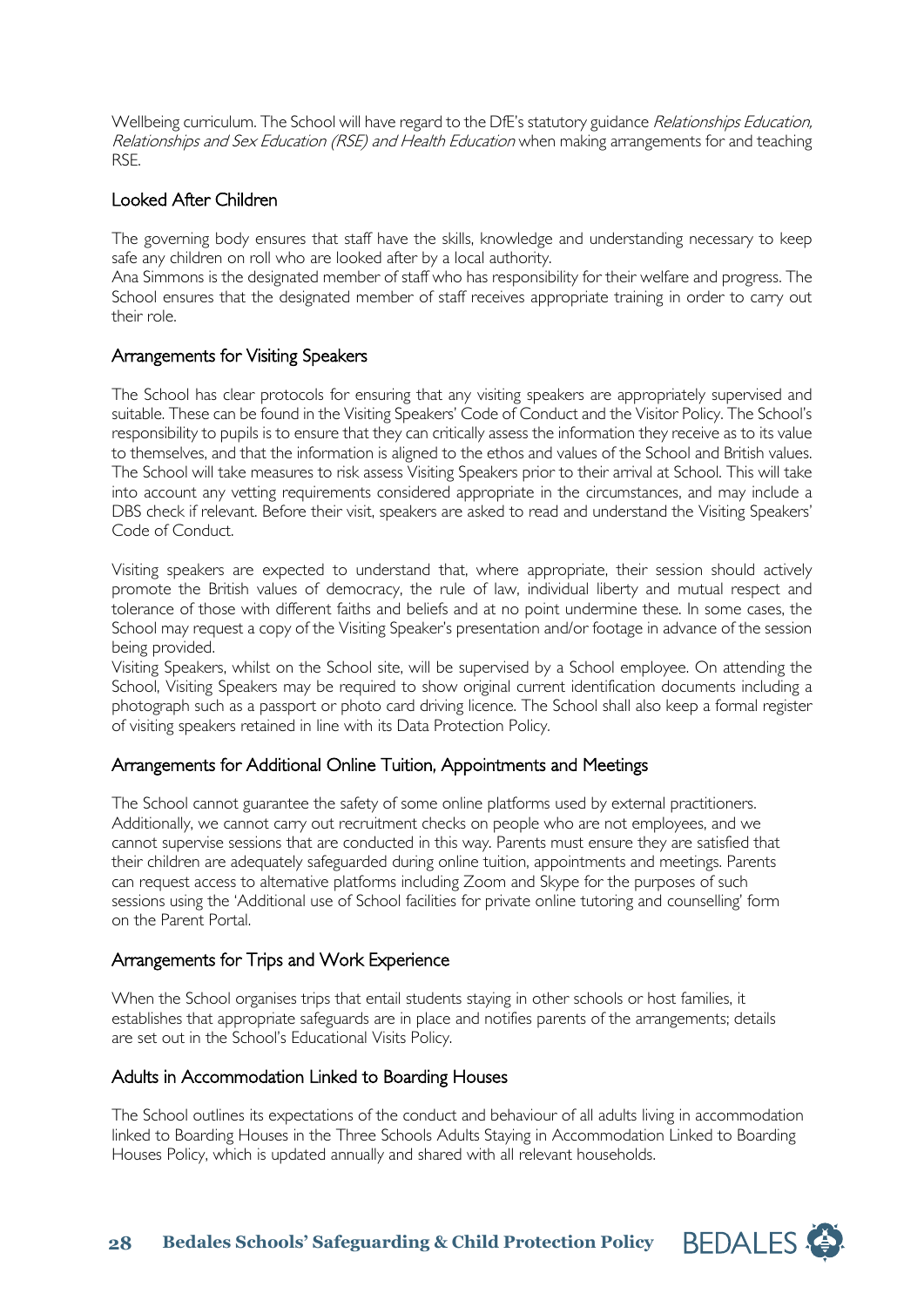## <span id="page-28-0"></span>Early Years Provision Safeguarding Arrangements

#### <span id="page-28-1"></span>Disqualification from Working in Childcare

Where staff work in, or are involved in the management of, the School's early years or provision of care of pupils under the age of eight, the School will take steps to check whether those staff are disqualified under the Childcare Act 2006. These checks will be undertaken pre-appointment, and from time to time during employment. This forms part of the School's safer recruitment practices, further details of which can be found in the School's Safer Recruitment Policy.

The School records all checks of staff employed to work in or manage relevant childcare on the Single Central Register. This includes the date disqualification checks were completed.

Where a member of staff is found to be disqualified or if there is doubt over that issue then, pending resolution, the School will remove them from the work from which they are or may be disqualified. Suspension or dismissal will not be an automatic response; the School will consider if there is scope in principle to redeploy them with other age groups or in other work from which they are not disqualified, subject to assessing the risks and taking advice from the designated officer when appropriate.

#### <span id="page-28-2"></span>Use of Mobile Phones and Cameras

The School's policy on the use of mobile phones and cameras in the setting can be found in the Three Schools ICT Acceptable Use Policy and the Three Schools' Taking, Using and Storing Images of Children Policy. Staff who act in breach of this may be subject to disciplinary action.

#### <span id="page-28-3"></span>EYFS and Dunannie

- In Dunannie Phones may be taken on outings and visits for emergency contact but not for photographic use.
- Staff can only access their mobile phones when children are not present.
- All staff mobile phones must be stored in a cupboard during teaching time unless teaching in a location that is away from the classroom, i.e. in Outdoor Work or the Orchard, when a mobile phone is useful for emergency purposes and to contact the main school for assistance if needed. Each class has its own camera that can be used by staff and children. Photos can only be downloaded onto the School system.
- Parental use of mobile phones, cameras and other technology must only be for personal use and must not be uploaded onto any social media.

#### <span id="page-28-4"></span>Changing Arrangements

At Dunannie children dress/ undress for P.E and after School activities in their classrooms or other areas such as the library. It is possible that parents and School visitors may be in School at these times and see children changing.

The children are well supervised at all times and care is taken to keep them from view as much as is reasonably possible without inhibiting the children in any way.

#### <span id="page-28-5"></span>Intimate Care

The School's approach to intimate care for the EYFS is outlined in Appendix 7.

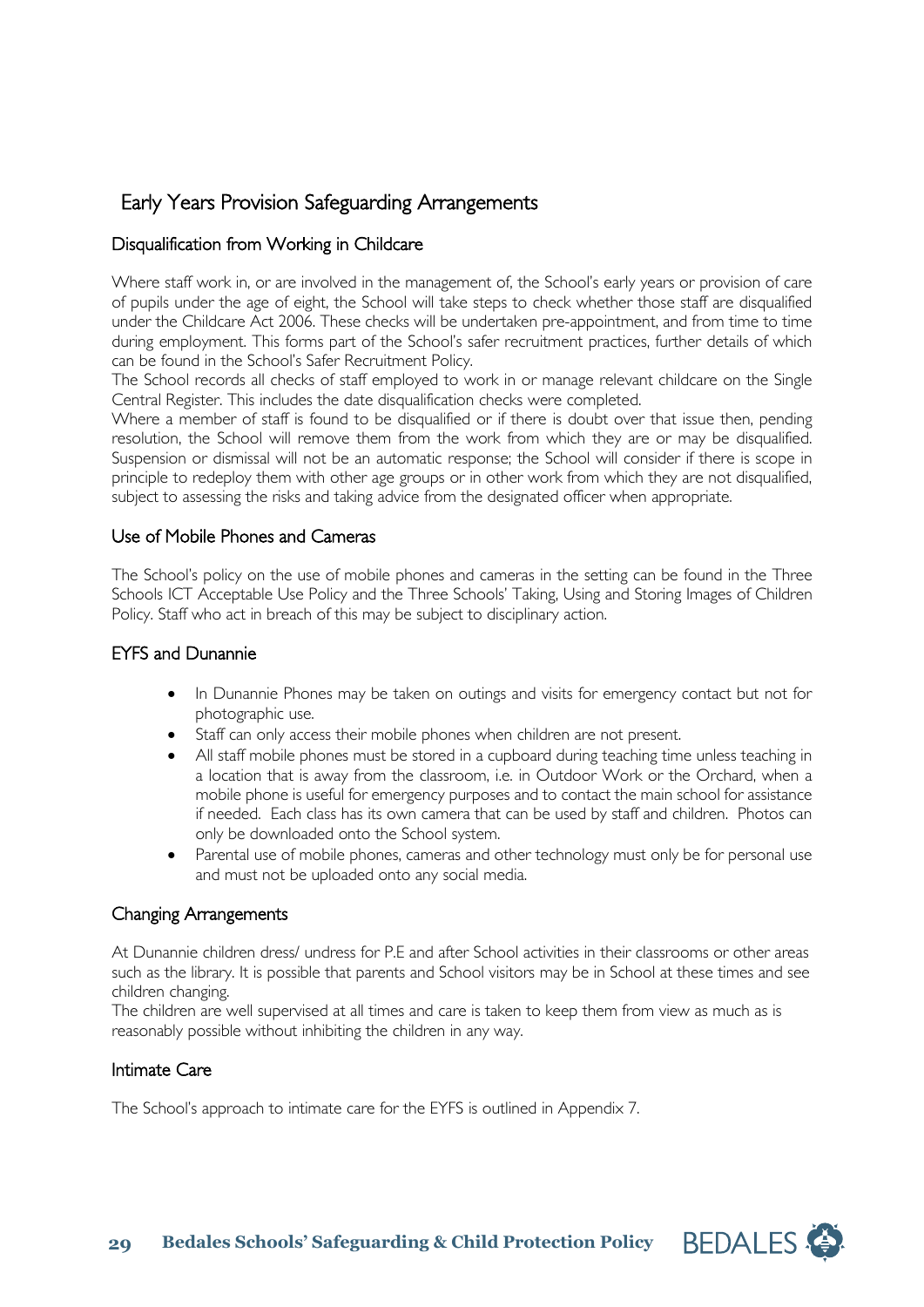## <span id="page-29-0"></span>DSL for the EYFS

The practitioner designated to take lead responsibility for safeguarding children in the early years settings is Sharon Rose.

#### <span id="page-29-1"></span>Duty to Notify Ofsted

The School will inform Ofsted of any significant event which is likely to affect the suitability of any person who is in regular contact with children on the premises where childcare is provided.<sup>154</sup> For example, where the School is satisfied that a person working in a relevant setting falls within one of the disqualification criteria. Any significant event must be notified to Ofsted as soon as reasonably practicable, but at the latest within 14 days of the date the School became aware (or ought reasonably to have become aware) of it. The School will notify Ofsted within 14 days of any allegations of serious harm or abuse by any person living, working or looking after children at the premises (whether the allegations relate to harm or abuse committed on the premises or elsewhere).]

\_\_\_\_\_\_\_\_\_\_\_\_\_\_\_\_\_\_\_\_\_\_\_\_\_\_\_\_\_\_\_\_\_\_\_\_\_\_\_\_\_\_\_\_\_\_\_\_\_\_\_\_\_\_\_\_\_\_\_\_\_\_\_\_\_\_\_\_\_\_\_\_\_\_\_\_\_\_\_\_\_\_

NB: All School Policies are available to staff and can be found here:

[T:\ThreeSchools\Policies\\_Handbooks\\_Key\\_Documentation\Staff\\_viewable](file://vm-009-fs/root$/ThreeSchools/Policies_Handbooks_Key_Documentation/Staff_viewable)

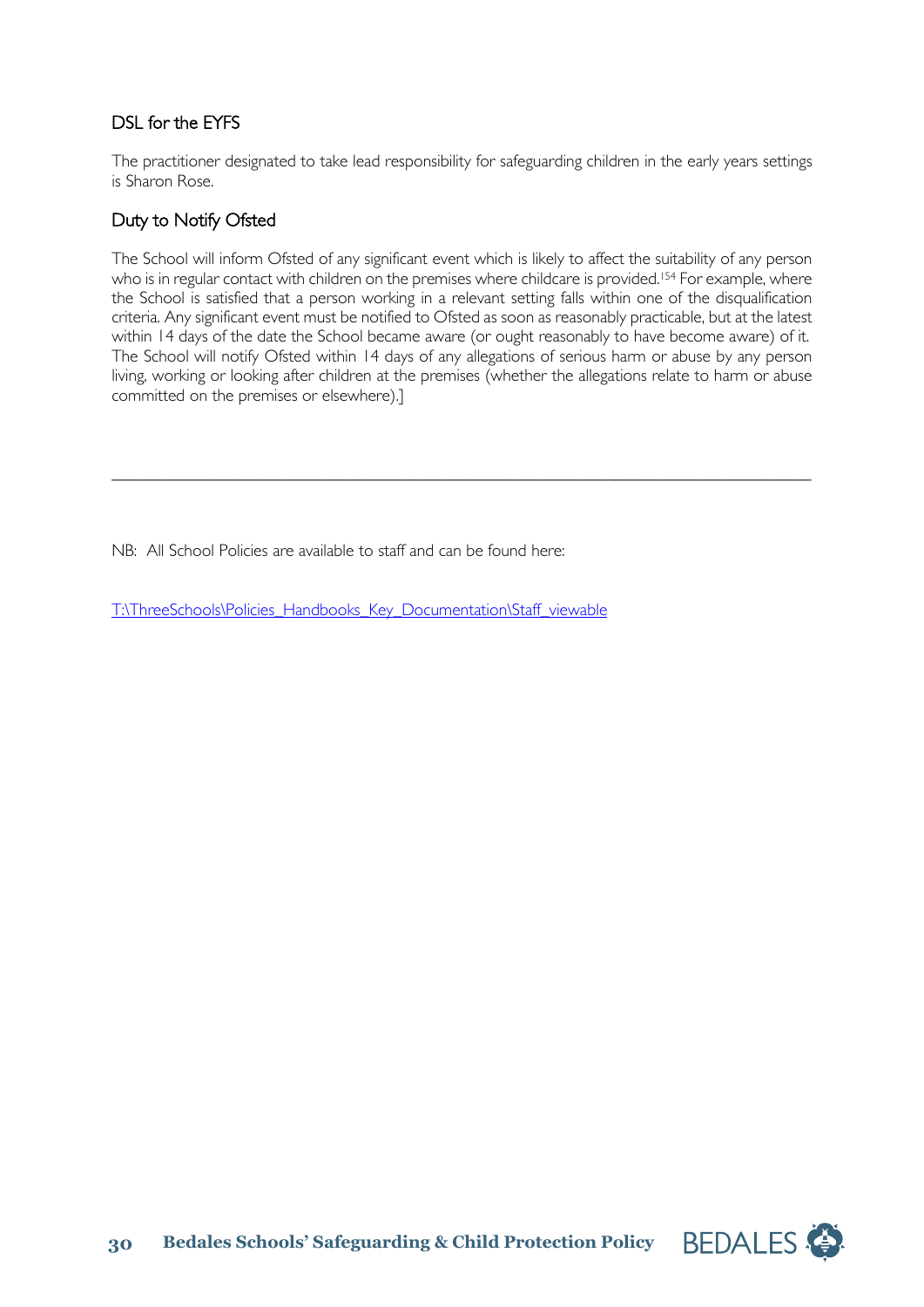# <span id="page-30-1"></span><span id="page-30-0"></span>APPENDIX Appendix 1 - Indicators of Abuse

All School staff should be aware that abuse, neglect and safeguarding issues are rarely standalone events that can be covered by one definition or label. In most cases, multiple issues will overlap with one another.

All staff should be aware that safeguarding incidents and/or behaviours can be associated with factors outside the School or college and/or can occur between children outside of these environments. All staff, but especially the DSL and deputies, should consider whether children are at risk of abuse or exploitation in situations outside their families. Extra-familial harms take a variety of different forms and children can be vulnerable to multiple harms including (but not limited to) sexual exploitation, criminal exploitation, and serious youth violence.

#### <span id="page-30-2"></span>Types of abuse

Physical abuse: a form of abuse which may involve hitting, shaking, throwing, poisoning, burning or scalding, drowning, suffocating or otherwise causing physical harm to a child (including through corporal punishment). Physical harm may also be caused when a parent or carer fabricates the symptoms of, or deliberately induces, illness in a child.

Emotional abuse: the persistent emotional maltreatment of a child such as to cause severe and adverse effects on the child's emotional development. It may involve conveying to a child that they are worthless or unloved, inadequate, or valued only insofar as they meet the needs of another person. It may include not giving the child opportunities to express their views, deliberately silencing them or 'making fun' of what they say or how they communicate. It may feature age or developmentally inappropriate expectations being imposed on children. These may include interactions that are beyond a child's developmental capability as well as overprotection and limitation of exploration and learning, or preventing the child participating in normal social interaction. It may involve seeing or hearing the ill-treatment of another. It may involve serious bullying (including cyberbullying), causing children frequently to feel frightened or in danger, or the exploitation or corruption of children. Some level of emotional abuse is involved in all types of maltreatment of a child, although it may occur alone.

Sexual abuse: involves forcing or enticing a child or young person to take part in sexual activities, not necessarily involving a high level of violence, whether or not the child is aware of what is happening. The activities may involve physical contact, including assault by penetration (for example rape or oral sex) or non-penetrative acts such as masturbation, kissing, rubbing and touching outside of clothing. They may also include non-contact activities, such as involving children in looking at, or in the production of, sexual images, watching sexual activities, encouraging children to behave in sexually inappropriate ways, or grooming a child in preparation for abuse (including via the internet). Sexual abuse is not solely perpetrated by adult males; women can also commit acts of sexual abuse, as can other children. Sexual abuse also includes sexual violence and sexual harassment which can occur between two children of any sex. They can also occur through a group of children sexually assaulting or sexually harassing a single child or group of children. Sexual violence are sexual offences under the Sexual Offences Act 2003, such as rape, sexual assault and assault by penetration. Sexual harassment is 'unwanted conduct of a sexual nature' that can occur online and offline. Sexual harassment is likely to violate a child's dignity, and/or make them feel intimidated, degraded or humiliated and/or create a hostile, offensive or sexualised environment. Sexual harassment can include sexual comments, such as telling sexual stories, making lewd comments, making sexual remarks about clothes and appearance and calling someone sexualised names; sexual "jokes" or taunting; physical behaviour, such as deliberating brushing against someone, interfering with someone's clothes and displaying pictures, photos or drawings of a sexual nature; and online sexual harassment, which might include non-consensual sharing of sexual images and videos and sharing sexual images and videos (both often referred to as sexting); inappropriate sexual comments on social media; exploitation; coercion

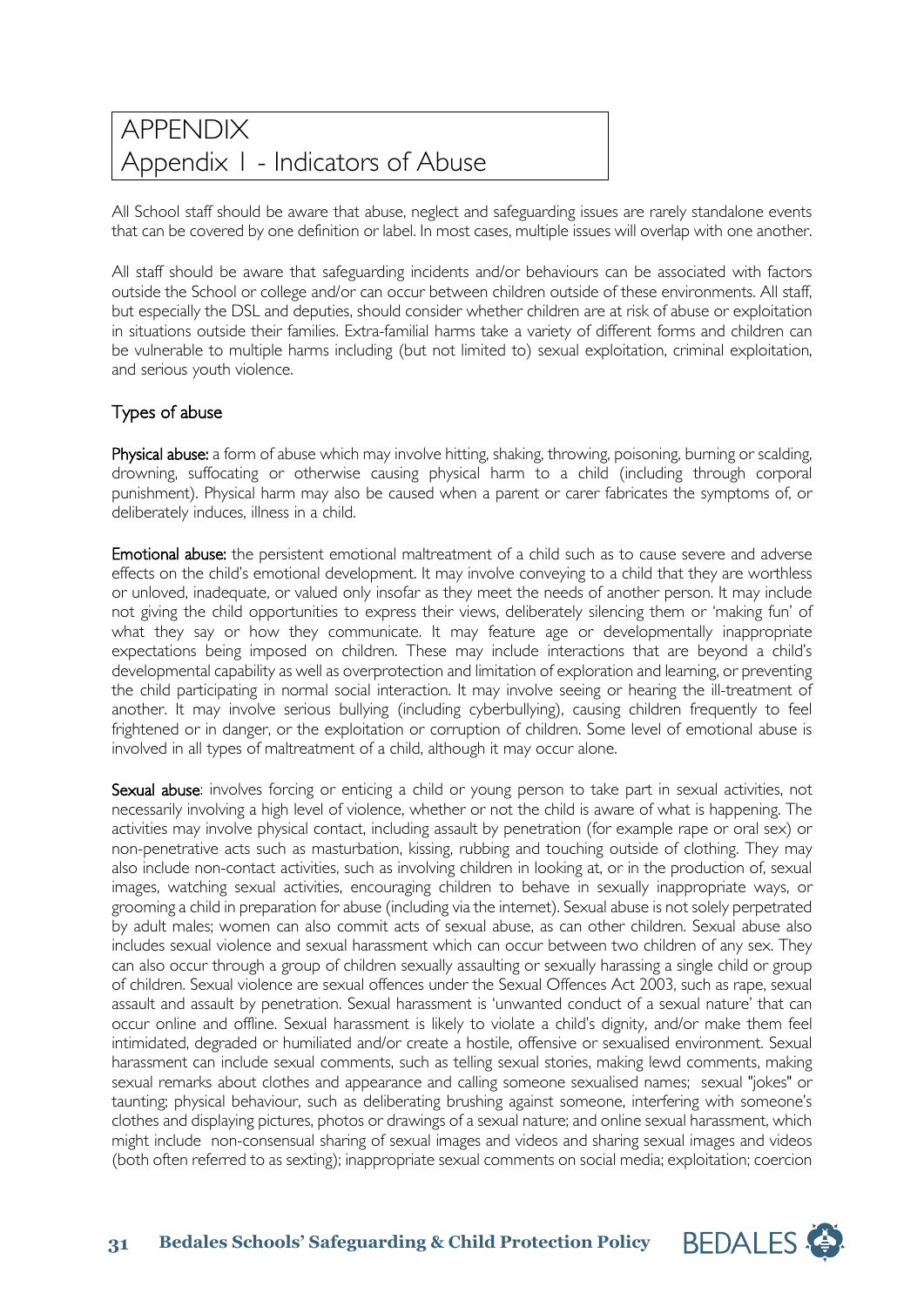and threats. Online sexual harassment may be standalone, or part of a wider pattern of sexual harassment and/or sexual violence.

Upskirting: is a criminal offence and typically involves taking a picture under a person's clothing (not necessarily a skirt) without their permission and/or knowledge, with the intention of viewing their genitals or buttocks (with or without underwear) to obtain sexual gratification, or cause the victim humiliation, distress or alarm. Anyone of any gender can be a victim.

Neglect: the persistent failure to meet a child's basic physical and/or psychological needs, likely to result in the serious impairment of the child's health or development. Neglect may occur during pregnancy as a result of maternal substance abuse. Once a child is born, neglect may involve a parent or carer failing to provide adequate food, clothing and shelter (including exclusion from home or abandonment); protect a child from physical and emotional harm or danger; ensure adequate supervision (including the use of inadequate care-givers); or ensure access to appropriate medical care or treatment. It may also include neglect of, or unresponsiveness to, a child's basic emotional needs.

Serious violence: indicators which may signal that children are at risk from, or are involved with serious violent crime include increased absence from School, a change in friendships or relationships with older individuals or groups, a significant decline in performance, signs of self-harm or a significant change in wellbeing, or signs of assault or unexplained injuries. Unexplained gifts or new possessions could also indicate that children have been approached by, or are involved with, individuals associated with criminal networks or gangs and may be at risk of criminal exploitation. All staff should be aware of the associated risks and understand the measures in place to manage these.

Some risk factors may increase the likelihood of involvement in serious violence. These include being male, having been frequently absent or permanently excluded from School, having experienced child maltreatment and having been involved in offending, such as theft or robbery.

Specific safeguarding issues: behaviours linked to drug taking, alcohol abuse, truanting and sexting put children in danger. Safeguarding issues can also manifest themselves via peer-on-peer abuse, such as abuse within intimate partner relationships, bullying (including cyberbullying), gender-based violence/sexual assaults, sexting and upskirting. Safeguarding issues can also be linked to, for example, children missing education; child sexual exploitation; domestic violence; fabricated or induced illness; faith abuse (including ostracism of families); female genital mutilation; forced marriage; gangs and youth violence; gender-based violence / violence against women and girls; hate; mental health; preventing radicalisation; relationship abuse; sexting; and trafficking.

Child sexual exploitation (CSE): CSE is a type of sexual abuse. It occurs where an individual or group takes advantage of an imbalance of power to coerce, manipulate or deceive a child into sexual activity (a) in exchange for something the victim needs or wants, and/or (b) for the financial advantage or increased status of the perpetrator or facilitator. The victim may have been sexually exploited even if the sexual activity appears consensual. CSE does not always involve physical contact; it can also occur through the use of technology. CSE can affect any child or young person (male or female) under the age of 18 years, including 16 and 17 year olds who can legally consent to have sex. It can include both contact (penetrative and non-penetrative acts) and non-contact sexual activity and may occur without the child or young person's immediate knowledge (e.g. through others copying videos or images they have created and posted on social media).

The above CCE indicators can also be indicators of CSE, as can:

- children who have older boyfriends or girlfriends, and
- children who suffer from sexually transmitted infections or become pregnant.

The DfE has published guidance on this entitled [Child sexual exploitation: definition and guide for](https://assets.publishing.service.gov.uk/government/uploads/system/uploads/attachment_data/file/591903/CSE_Guidance_Core_Document_13.02.2017.pdf)  [practitioners.](https://assets.publishing.service.gov.uk/government/uploads/system/uploads/attachment_data/file/591903/CSE_Guidance_Core_Document_13.02.2017.pdf)

Child criminal exploitation (CCE): CCE is where an individual or group takes advantage of an imbalance of power to coerce, control, manipulate or deceive a child into any criminal activity (a) in exchange for

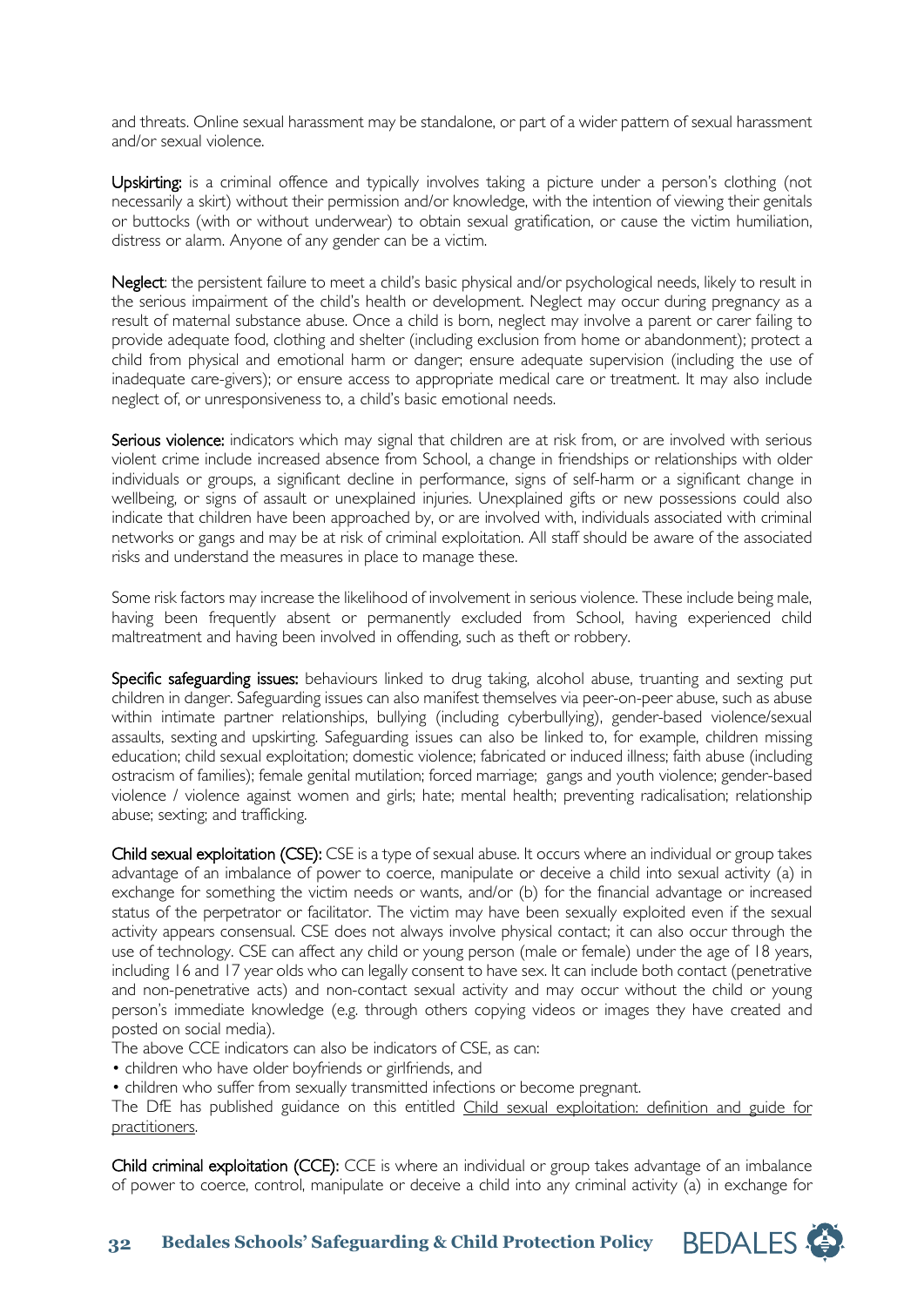something the victim needs or wants, and/or (b) for the financial or other advantage of the perpetrator or facilitator and/or (c) through violence or the threat of violence. The victim may have been criminally exploited even if the activity appears consensual. CCE does not always involve physical contact; it can also occur through the use of technology.

CCE can include children being forced to work in cannabis factories, being coerced into moving drugs or money across the country (county lines, see below), forced to shoplift or pickpocket, or to threaten other young people.

Some of the following can be indicators of CCE:

- children who appear with unexplained gifts or new possessions
- children who associate with other young people involved in exploitation
- children who suffer from changes in emotional wellbeing
- children who misuse drugs and alcohol
- children who go missing for periods of time or regularly come home late, and
- children who regularly miss school or education or do not take part in education.

County lines: County lines is a term used to describe gangs and organised criminal networks involved in exporting illegal drugs (primarily crack cocaine and heroin) into one or more importing areas within the UK, using dedicated mobile phone lines or other form of "deal line".

Exploitation is an integral part of the county lines offending model with children and vulnerable adults exploited to move and store drugs and money. Offenders will often use coercion, intimidation, violence (including sexual violence) and weapons to ensure compliance of victims. Children can be targeted and recruited into county lines in a number of locations including schools, further and higher educational institutions, pupil referral units, special educational needs schools, children's homes and care homes. Children are often recruited to move drugs and money between locations and are known to be exposed to techniques such as 'plugging', where drugs are concealed internally to avoid detection. Children can easily become trapped by this type of exploitation as county lines gangs create drug debts and can threaten serious violence and kidnap towards victims (and their families) if they attempt to leave the county lines network.

One of the ways of identifying potential involvement in county lines are missing episodes (both from home and School), when the victim may have been trafficked for the purpose of transporting drugs and a referral to the National Referral Mechanism should be considered. If a child is suspected to be at risk of or involved in county lines, a safeguarding referral should be considered alongside consideration of availability of local services/third sector providers who offer support to victims of county lines exploitation.

Further information on the signs of a child's involvement in county lines is available in guidance published by the Home Office.

Mental health: all staff should be aware that mental health problems can, in some cases, be an indicator that a child has suffered or is at risk of suffering abuse, neglect or exploitation.

Only appropriately trained professionals should attempt to make a diagnosis of a mental health problem. Staff, however, are well placed to observe children day-to-day and identify those whose behaviour suggests that they may be experiencing a mental health problem or be at risk of developing one.

Where children have suffered abuse and neglect, or potentially traumatic adverse childhood experiences, this can have a lasting impact throughout childhood, adolescence and into adulthood. It is key that staff are aware of how these children's experiences can impact on their mental health, behaviour and education. If staff have a mental health concern about a child that is also a safeguarding concern, immediate action should be taken, following this policy and speaking to the DSL or a deputy.

The DfE has published advice and guidance on Preventing and Tackling Bullying, and Mental Health and

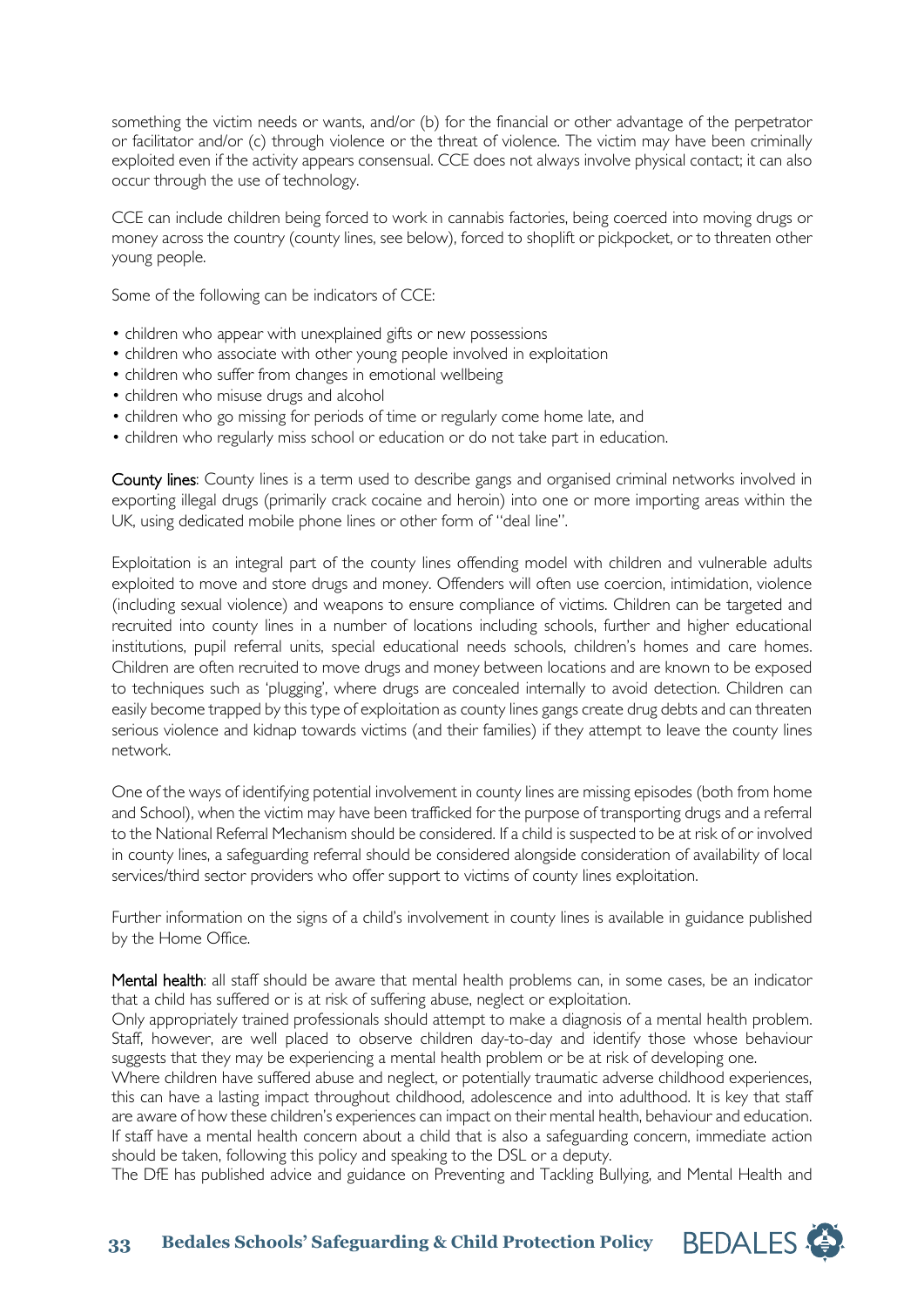Behaviour in Schools. In addition, Public Health England has produced a range of resources to support secondary and senior school teachers to promote positive health, wellbeing and resilience among young people including its guidance Promoting Children and Young People's Emotional Health and Wellbeing. Its resources include social media, forming positive relationships, smoking and alcohol.<sup>174</sup>

So called 'honour based' abuse: encompasses crimes which have been committed to protect or defend the honour of the family and/or the community, including Female Genital Mutilation (FGM), forced marriage, and practices such as breast ironing.

Abuse committed in the context of preserving "honour" often involves a wider network of family or community pressure and can include multiple perpetrators. It is important to be aware of this dynamic and additional risk factors when deciding what form of safeguarding action to take.

FGM comprises all procedures involving partial or total removal of the external female genitalia or other injury to the female genital organs. Guidance on the warning signs that FGM may be about to take place, or may have already taken place, can also be found on pages 38-41 of the Multi-agency statutory guidance [on FGM.](https://www.gov.uk/government/publications/multi-agency-statutory-guidance-on-female-genital-mutilation) To give an example of indications that a girl has already been subjected to FGM:

- A pupil may have difficulty walking, sitting or standing and may even look uncomfortable.
- A pupil may have frequent urinary, menstrual or stomach problems or spend longer than normal in the bathroom due to difficulties urinating.
- There may be prolonged or repeated absences from School and/or noticeable behaviour changes (e.g. withdrawal or depression) on the pupil's return.
- A pupil is reluctant to undergo medical examination.

Forced marriage: Forcing a person into a marriage is a crime in England and Wales. A forced marriage is one entered into without the full and free consent of one or both parties and where violence, threats or any other form of coercion is used to cause a person to enter into a marriage.<sup>181</sup> Threats can be physical or emotional and psychological. A lack of full and free consent can be where a person does not consent or where they cannot consent (if they have learning disabilities, for example). Nevertheless, some communities use religion and culture as a way to coerce a person into marriage. Schools and colleges can play an important role in safeguarding children from forced marriage. There are a range of potential indicators that a child may be at risk of forced marriage, details of which can be found on pages 13-14 of the [Multi-agency guidelines: Handling cases of forced marriage.](https://www.gov.uk/guidance/forced-marriage) School staff can also contact the Forced Marriage Unit if they need advice or information: Contact: 020 7008 0151 or email [fmu@fco.gov.uk.](mailto:fmu@fco.gov.uk)

Radicalisation: Radicalisation refers to the process by which a person comes to support terrorism and forms of extremism. Extremism is vocal or active opposition to fundamental British values, including democracy, the rule of law, individual liberty and mutual respect and tolerance of different faiths and beliefs. It can also call for the death of members of the armed forces, whether in this country or overseas. Terrorism is an action that endangers or causes serious violence to a person/people; causes serious damage to property; or seriously interferes or disrupts an electronic system. The use or threat must be designed to influence the government or to intimidate the public and is made for the purpose of advancing a political, religious or ideological cause.

There is no single way of identifying whether a child is likely to be susceptible to an extremist ideology. Background factors combined with specific influences such as family and friends may contribute to a child's vulnerability. Similarly, radicalisation can occur through many different methods (such as social media or the internet) and settings (such as within the home). As with other safeguarding risks, staff should be alert to changes in children's behaviour, which could indicate that they may be in need of help or protection. Staff should use their judgement in identifying children who might be at risk of radicalisation and act proportionately, which may include making a Prevent referral. Staff should contact the DSL or the Deputy DSL, who should be aware of the local procedures in place, before making a Prevent referral.

Special educational needs and/or disabilities: Pupils with SEND may not outwardly shown signs of abuse and/or may have difficulties in communication about abuse or neglect. These can include:

• assumptions that indicators of possible abuse such as behaviour, mood and injury relate to the

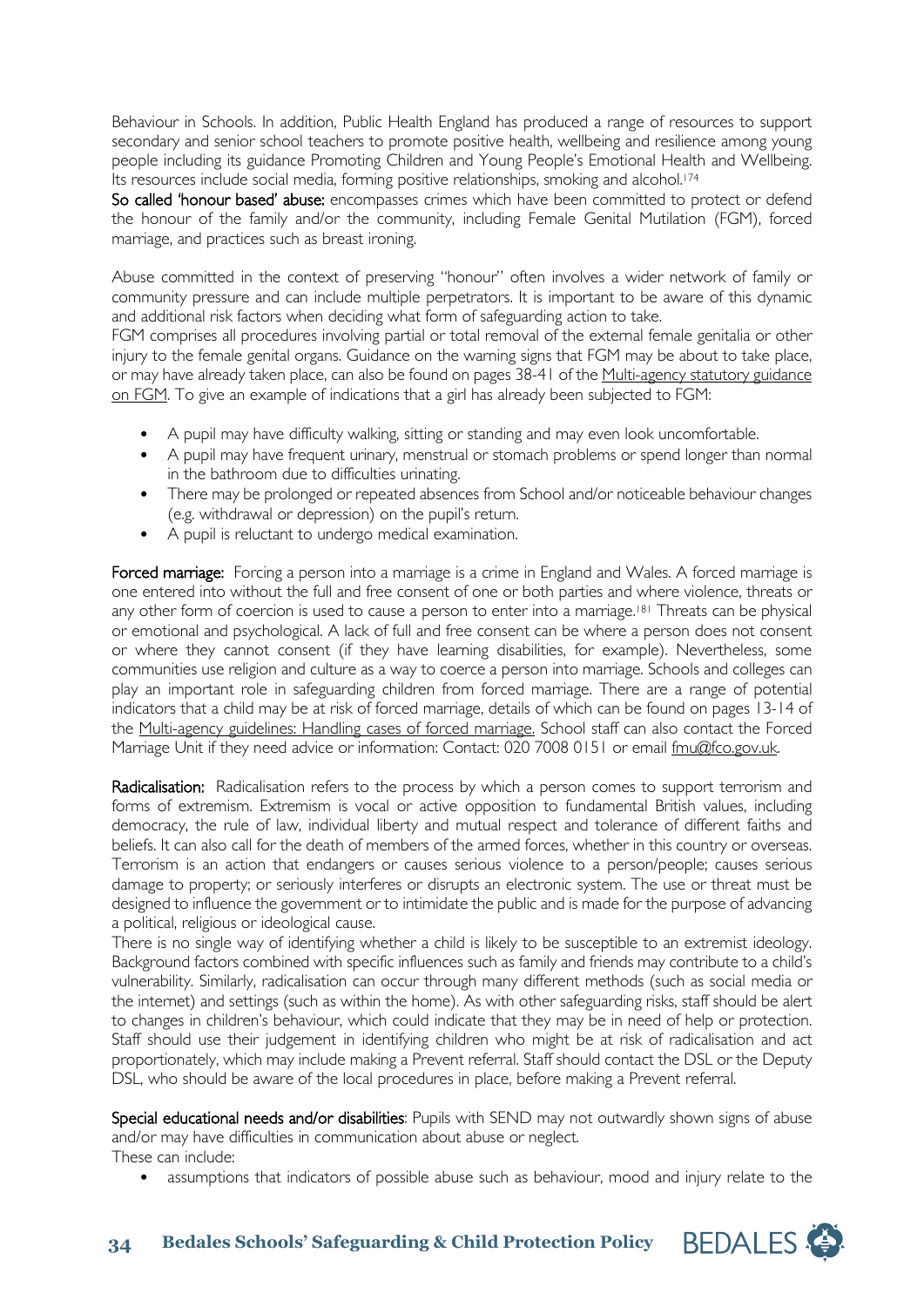child's disability without further exploration;

- the potential for children with SEN and disabilities being disproportionally impacted by behaviours such as bullying, without outwardly showing any signs; and
- communication barriers and difficulties in overcoming these barriers.

Staff will support such pupils in expressing any concerns they may have and will be particularly vigilant to any signs or indicators of abuse, discussing this with the DSL as appropriate.

Lesbian, gay, bi, trans or queer ("LGBTQ"): Children who are LGBTQ can be targeted by their peers. In some cases, a pupil who is perceived by their peers to be LGBTQ (whether they are or not) can be just as vulnerable as children who identify as LGBTQ.

Domestic abuse: Domestic abuse includes any incident or pattern of incidents of controlling, coercive, threatening behaviours, violence, or abuse between those aged 16 or over who are, or have been, intimate partners or family members regardless of gender or sexuality. The abuse can encompass, but is not limited to psychological, physical, sexual, financial and emotional.

All children can witness and be adversely affected by domestic abuse in the context of their home life where domestic abuse occurs between family members. Exposure to domestic abuse and/or violence can have serious, long lasting emotional and psychological impact on children. The School is mindful that children can often blame themselves for the abuse or may have had to leave the family home as a result of the abuse. Domestic Abuse may lead to other safeguarding concerns, and is therefore managed under this policy.

Homelessness: Being homeless, or at risk of homelessness presents a real risk to a child's welfare. The School should be aware of potential indicators of homelessness including: household debt, rent arrears, domestic abuse and anti-social behaviour, as well as a family being asked to leave a property. If staff are made aware, or suspect that a pupil may be at risk of homelessness they should talk to the DSL in the first instance. Whilst referrals to the Local Housing Authority should be progressed as appropriate, and in accordance with local procedures, this does not and should not replace a referral to Children's Services where a child has been harmed or is at risk of harm, in accordance with this policy.

Children who go missing from school: A child going missing from School is a potential indicator of abuse or neglect. Staff must follow the School's procedures for dealing with children who go missing, particularly on repeat occasions. The School's procedures for unauthorised absence and for dealing with children who go missing from education can be found in the Bedales Attendance, Student Supervision and Missing Child Policy, the Dunhurst Missing Child & School Attendance Policy and the Dunannie Missing Child Policy, which will be used when searching for, and if necessary, reporting, any pupil missing from education. The School shall inform the local authority of any pupil who is going to be added to or deleted from the School's admission register at non-standard transition points in accordance with the requirements of the Education (Pupil Registration) (England) Regulations 2006 (as amended). This will assist the local authority to:

- a) fulfil its duty to identify children of compulsory school age who are missing from education; and
- b) follow up with any child who might be in danger of not receiving an education and who might be at risk of abuse, neglect or radicalisation.

Where reasonably possible, the School will hold more than one emergency contact number for each pupil to provide the School with additional options to make contact with a responsible adult particularly when a child missing from education is also identified as a welfare and/or safeguarding concern. School attendance registers are carefully monitored by Houseparents to identify any trends, and concerns are raised with the Deputy Head, Pastoral and the Designated Safeguarding Lead. The School will inform the local authority (and the local authority where the child is normally resident) of any pupil who fails to attend School regularly, or has been absent without the School's permission for a continuous period of 10 School days or more, at such intervals as are agreed between the School and the local authority.

Action should be taken in accordance with this policy if any absence of a pupil from the School gives rise to a concern about their welfare.

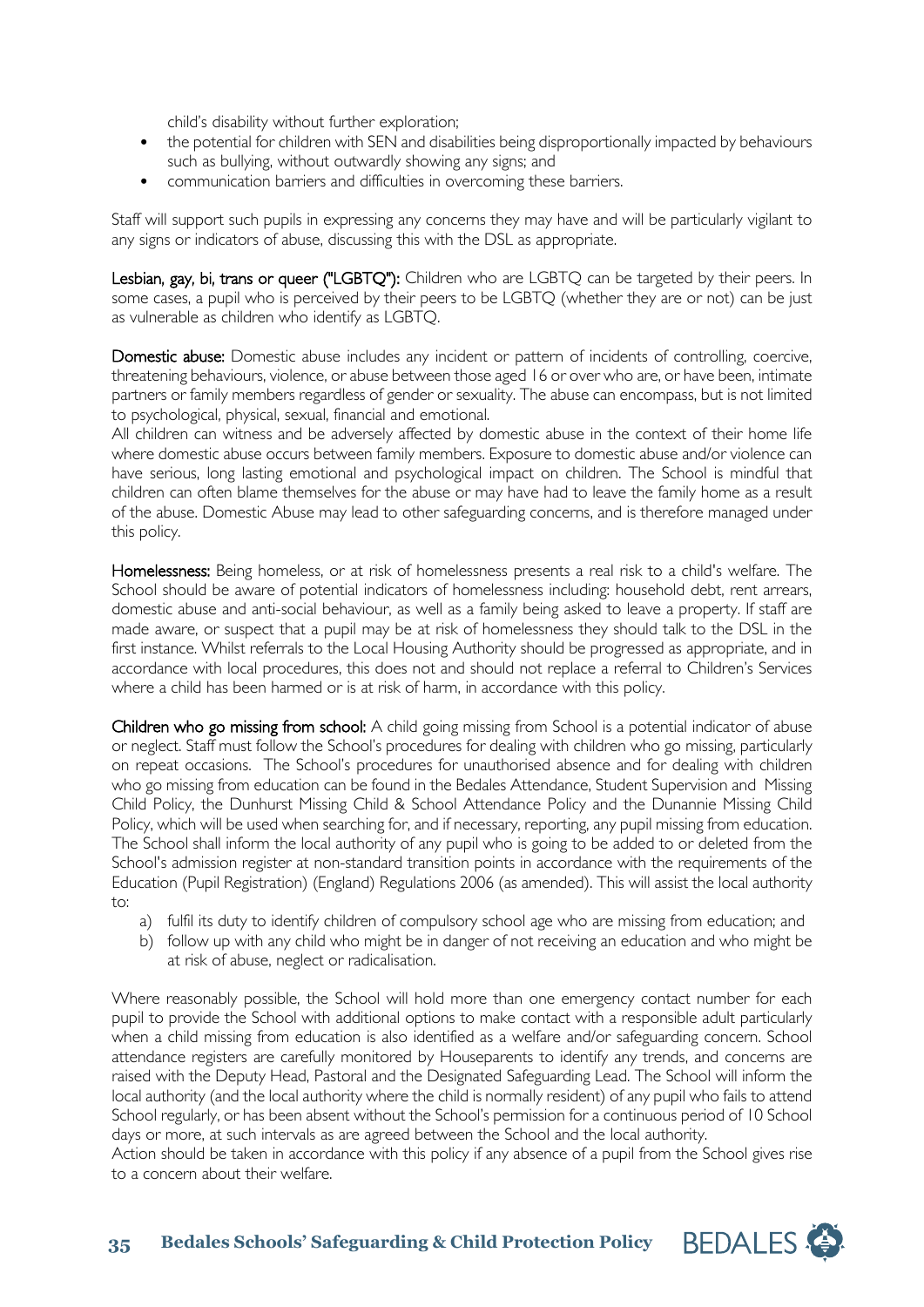Children and the court system: Children are sometimes required to give evidence in criminal courts, either for crimes committed against them or for crimes they have witnessed. There are two age appropriate guides to support children 5-11year olds and 12-17 year olds available on the gov.uk website.

The guides explain each step of the process and support and special measures that are available. There are diagrams illustrating the courtroom structure and the use of video links is explained.

Making child arrangements via the family courts following separation can be stressful and entrench conflict in families. This can be stressful for children. The Ministry of Justice has launched an online child [arrangements information tool](https://helpwithchildarrangements.service.justice.gov.uk/) with clear and concise information on the dispute resolution service. The School may refer some parents and carers to this service where appropriate.

Children with family members in prison: Approximately 200,000 children in England and Wales have a parent sent to prison each year. These children are at risk of poor outcomes including poverty, stigma, isolation and poor mental health. NICCO provides information designed to support professionals working with offenders and their children, to help mitigate negative consequences for those children.



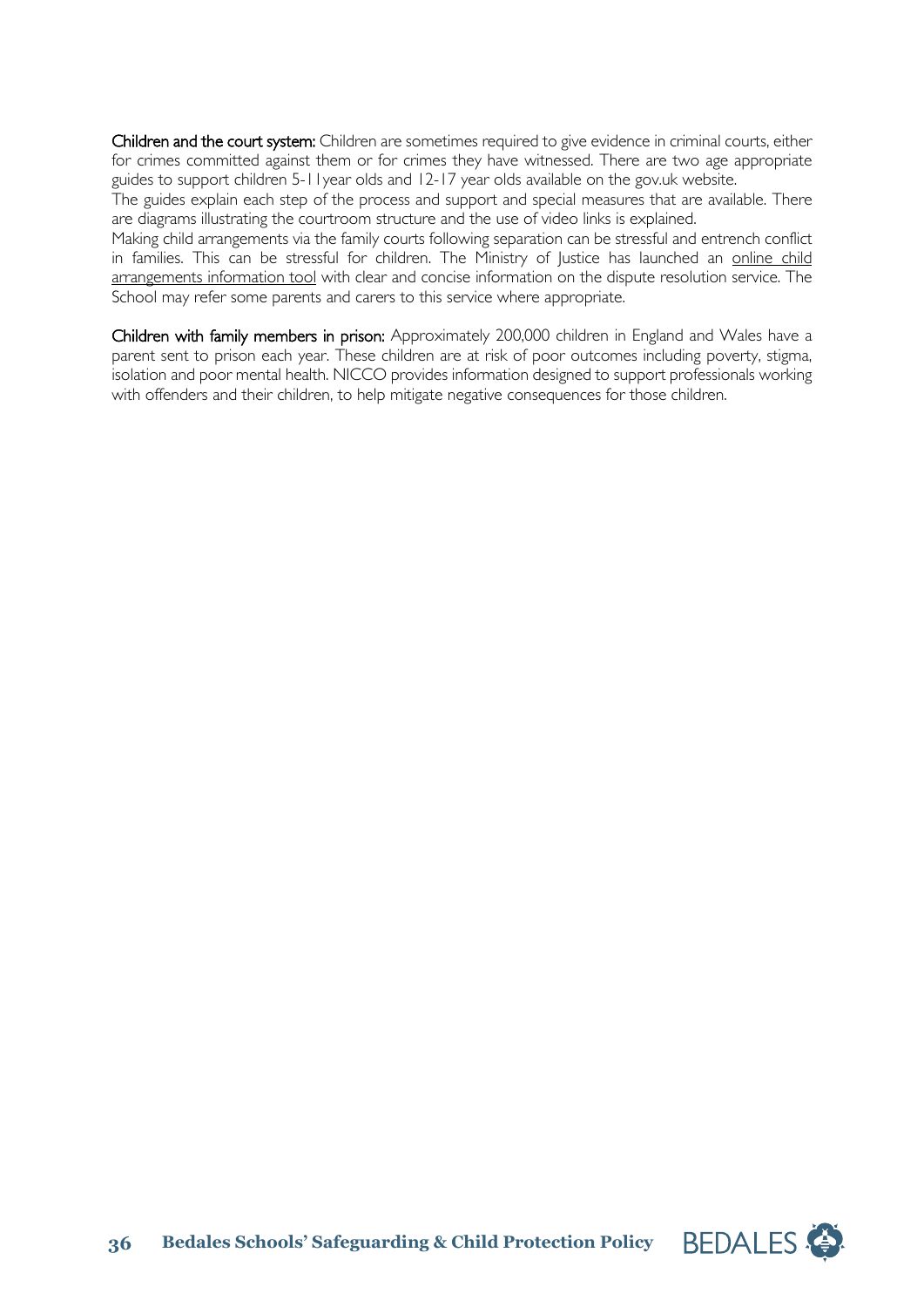# <span id="page-36-0"></span>Appendix 2 - Actions where there are Concerns about a Child – Guidance for Staff

A member of staff who is approached by a child should listen positively and try to reassure them. They cannot promise complete confidentiality and should explain that they may need to pass information to other professionals to help keep the child or other children safe. The degree of confidentiality should always be governed by the need to protect the child.

Additional consideration needs to be given to children with communication difficulties and for those whose preferred language is not English. It is important to communicate with them in a way that is appropriate to their age, understanding and preference.

All staff should know who the DSL team are and who to approach if the relevant member of the team is unavailable. Ultimately, all staff have the right to make a referral to the police or social care directly and should do this if, for whatever reason, there are difficulties following the agreed protocol, e.g. they are the only adult on the School premises at the time and have concerns about sending a child home.

#### Guiding principles, the seven R's

#### Receive

- Listen to what is being said, without displaying shock or disbelief
- Accept what is said and take it seriously
- Make a note of what has been said as soon as practicable

#### Reassure

- Reassure the pupil, but only so far as is honest and reliable
- Don't make promises you may not be able to keep e.g. 'I'll stay with you' or 'everything will be alright now' or 'I'll keep this confidential'
- Do reassure e.g. you could say: 'I believe you', 'I am glad you came to me', 'I am sorry this has happened', 'We are going to do something together to get help'

#### Respond

- Respond to the pupil only as far as is necessary for you to establish whether or not you need to refer this matter, but do not interrogate for full details
- Do not ask 'leading' questions i.e. 'did he touch your private parts?' or 'did she hurt you?' Such questions may invalidate your evidence (and the child's) in any later prosecution in court
- Do not criticise the alleged perpetrator; the pupil may care about him/her, and reconciliation may be possible
- Do not ask the pupil to repeat it all for another member of staff. Explain what you have to do next and whom you have to talk to. Reassure the pupil that it will be a senior member of staff

#### Report

- Share concerns with the designated safeguarding lead as soon as possible
- If you are not able to contact your designated safeguarding lead, and the child is at risk of immediate harm, contact the children's services department directly
- If you are dissatisfied with the level of response you receive following your concerns, you should press for re-consideration

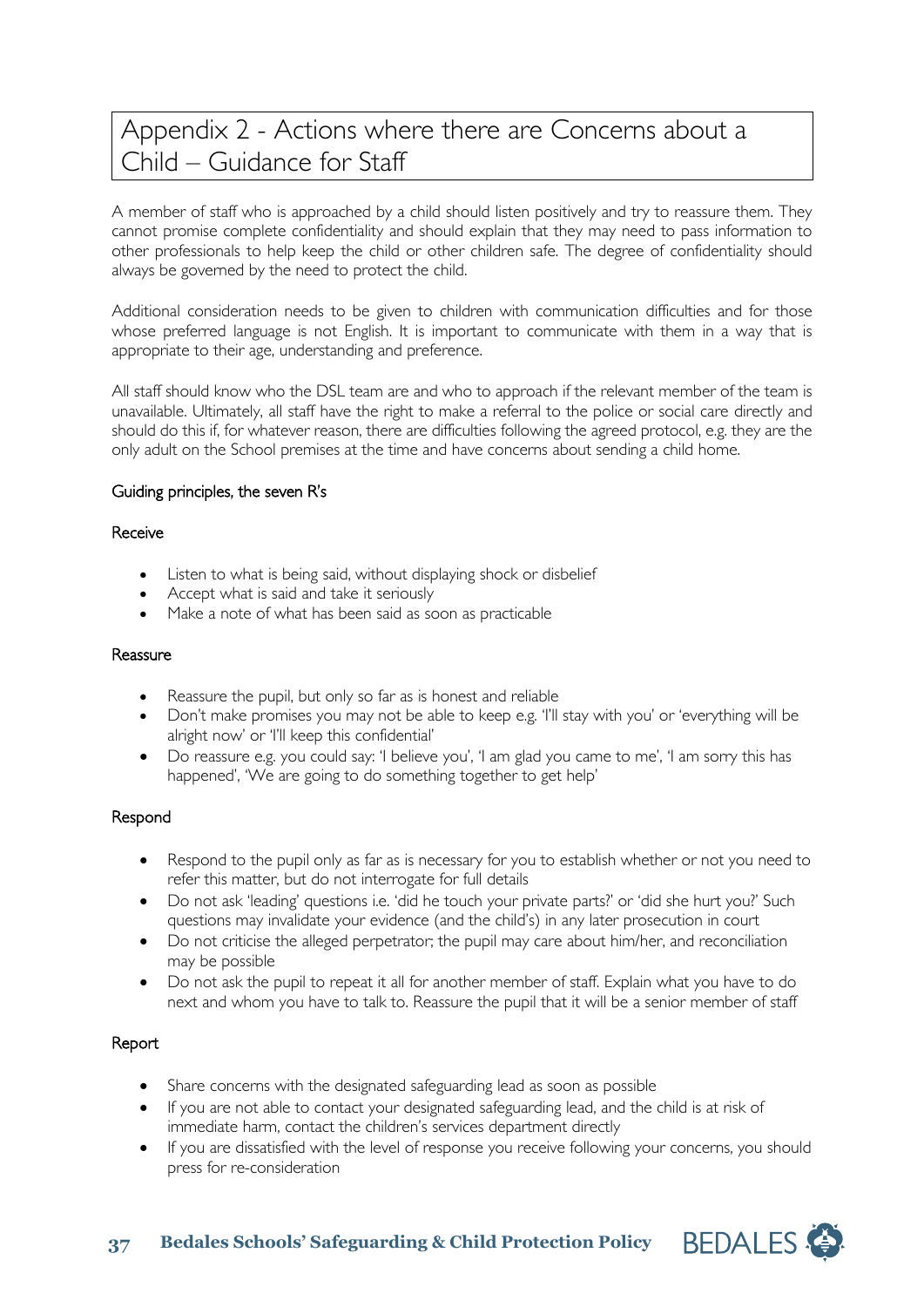#### Record

- If possible make some very brief notes at the time, and write them up as soon as possible
- Keep your original notes on file
- Record the date, time, place, persons present and noticeable nonverbal behaviour, and the words used by the child. If the child uses sexual 'pet' words, record the actual words used, rather than translating them into 'proper' words
- Complete a body map to indicate the position of any noticeable bruising
- Record facts and observable things, rather than your 'interpretations' or 'assumptions'

#### Remember

- Support the child: listen, reassure, and be available
- Complete confidentiality is essential. Share your knowledge only with appropriate professional colleagues
- Try to get some support for yourself if you need it

#### Review (led by DSL/DDSL)

- Has the action taken provided good outcomes for the child?
- Did the procedure work?
- Were any deficiencies or weaknesses are identified in the procedure? Have these been remedied?
- Is further training required?

#### What happens next?

Staff should provide details of any safeguarding concerns relating to specific students using [CPOMS](https://bedales.cpoms.net/auth/identity?origin=https://bedales.cpoms.net/) immediately, or before leaving work that day if it is not urgent. Colleagues can inform the safeguarding team of general concerns using the email address safeguarding@bedales.org.uk.

State the concern (eg physical, sexual, emotional abuse or harm, neglect or other concern). Describe the concern/incident as factually as possible. If you received information from another person, including a child, use their words as much as possible. Include who was involved, where it happened, exactly what happened etc. Remember to describe clearly any behavioural or physical signs you have observed.



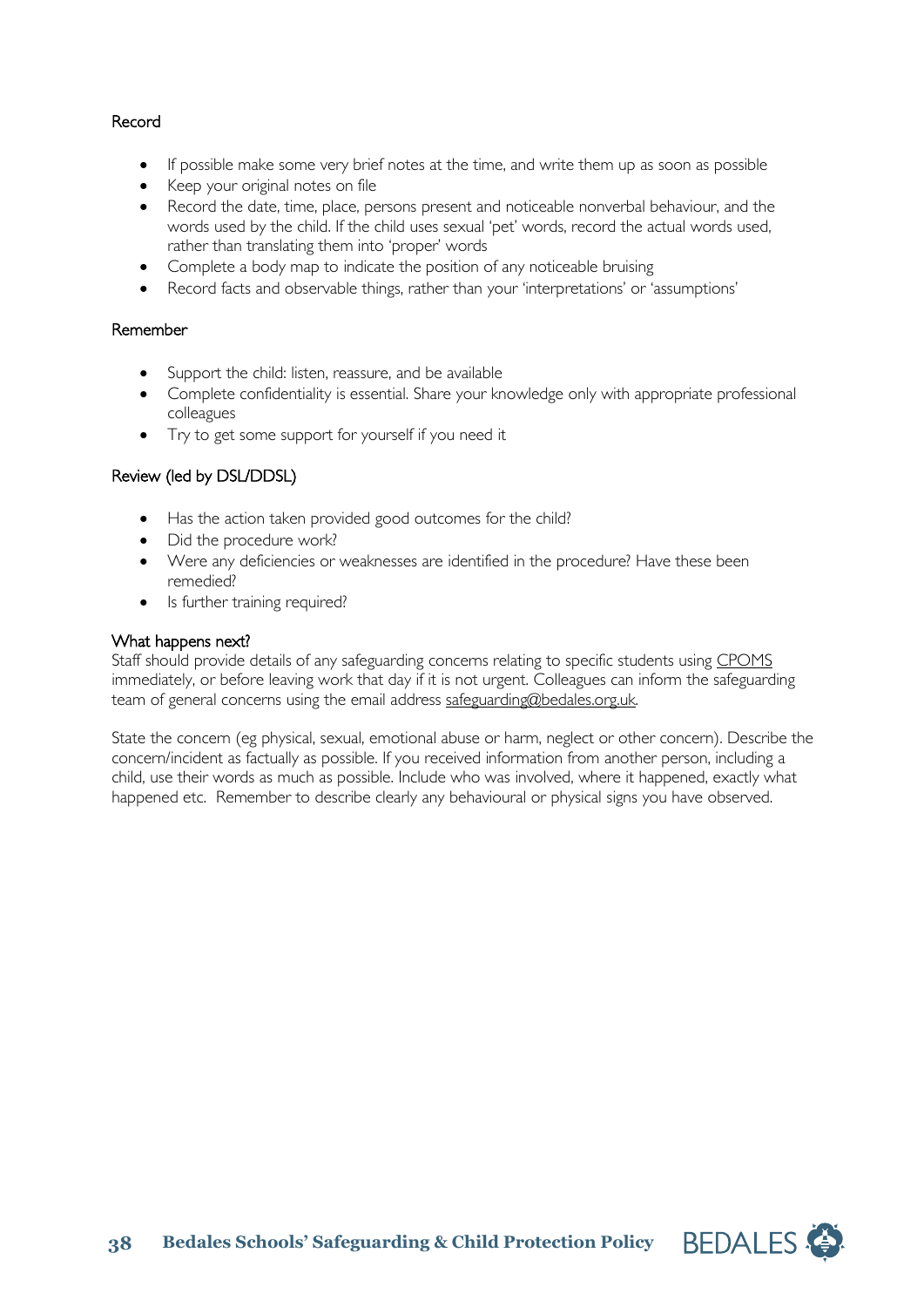

#### Actions where there are concerns about a child

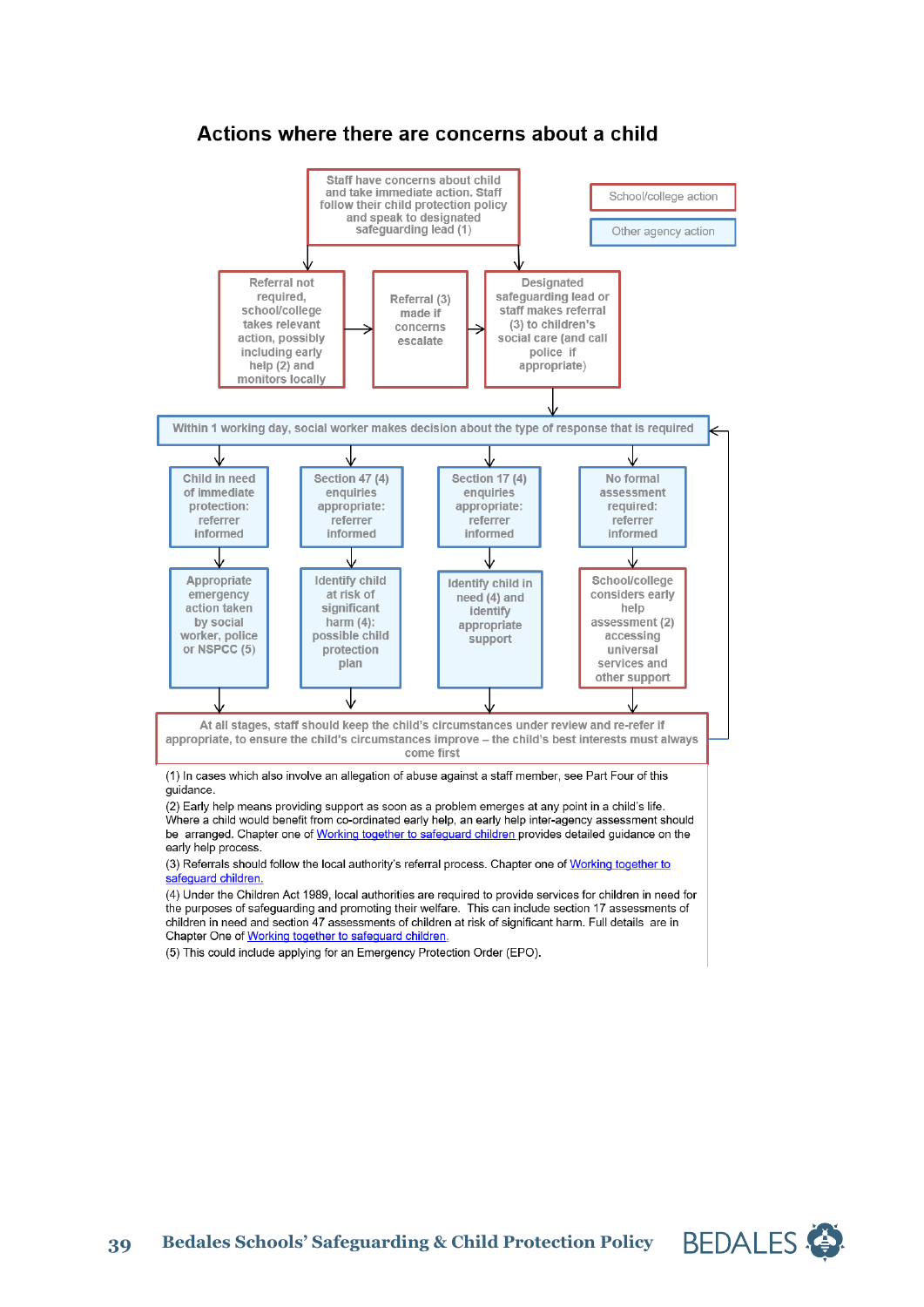# <span id="page-39-0"></span>Appendix 3 - Managing Allegations against other Pupils

At Bedales Schools we believe that all children have a right to attend school and learn in a safe environment. Children should be free from harm by adults in the School and other pupils.

We recognise that some pupils will sometimes negatively affect the learning and wellbeing of others and their behaviour will be dealt with under the School's Behaviour policy.

This policy follows the DfE guidance KCSIE (2020) which says that 'governing bodies should ensure that there are procedures in place to handle allegations against other children'. The guidance also states the importance of minimising the risks of peer-on- peer abuse.

Peer-on-peer abuse may include:

- bullying (including cyberbullying);
- physical abuse such as hitting, kicking, shaking, biting, hair pulling, or otherwise causing physical harm;
- sexual violence and sexual harassment;
- upskirting;
- sexting (also known as youth produced sexual imagery); and
- initiation/hazing type violence and rituals.

In most instances, the conduct of pupils towards each other will be covered by the School's behaviour policy. Some allegations may be of such a serious nature that they may raise safeguarding concerns. These allegations are most likely to include possible or actual physical abuse, emotional abuse, sexual abuse and sexual exploitation. It is also likely that incidents dealt with under this policy will involve older pupils and their behaviour towards younger pupils or those who are vulnerable.

A safeguarding concern may be raised if the allegation:-

• Is made against an older pupil and refers to their behaviour towards a younger pupil or a more vulnerable pupil

- Is of a serious nature, possibly including a criminal offence
- Raises risk factors for other pupils in the School
- Indicates that other pupils may have been affected by this pupil
- Indicates that young people outside the School may be affected by this pupil

At the senior school, older boarding students are trained and supervised in their role as 'dorm mentors' and there are clear expectations of the role. In addition, students aged 18 or over do not share dorms with students aged under 16.

#### The safeguarding implications of sexual activity between young people

The intervention of child protection agencies in situations involving sexual activity between children can require difficult professional judgments. Some situations are statutorily clear – for example, a child under the age of 13 cannot consent to sexual activity (the age of consent is 16); sexual intercourse without consent is rape (as defined in law); creating or sharing sexual images or videos of under 18s is illegal, including children making or sharing these themselves. Upskirting is a criminal offence and must be reported to the police.

But it will not necessarily be appropriate to initiate safeguarding procedures where sexual activity involving children and young people below the age of legal consent (16 years) comes to notice.

Decisions about whether or not to refer a matter to children's services will be made on a case by case basis, and always following an assessment of the extent to which a child is suffering, or is likely to suffer, significant harm. As part of decision-making, the following key specific considerations will be included:

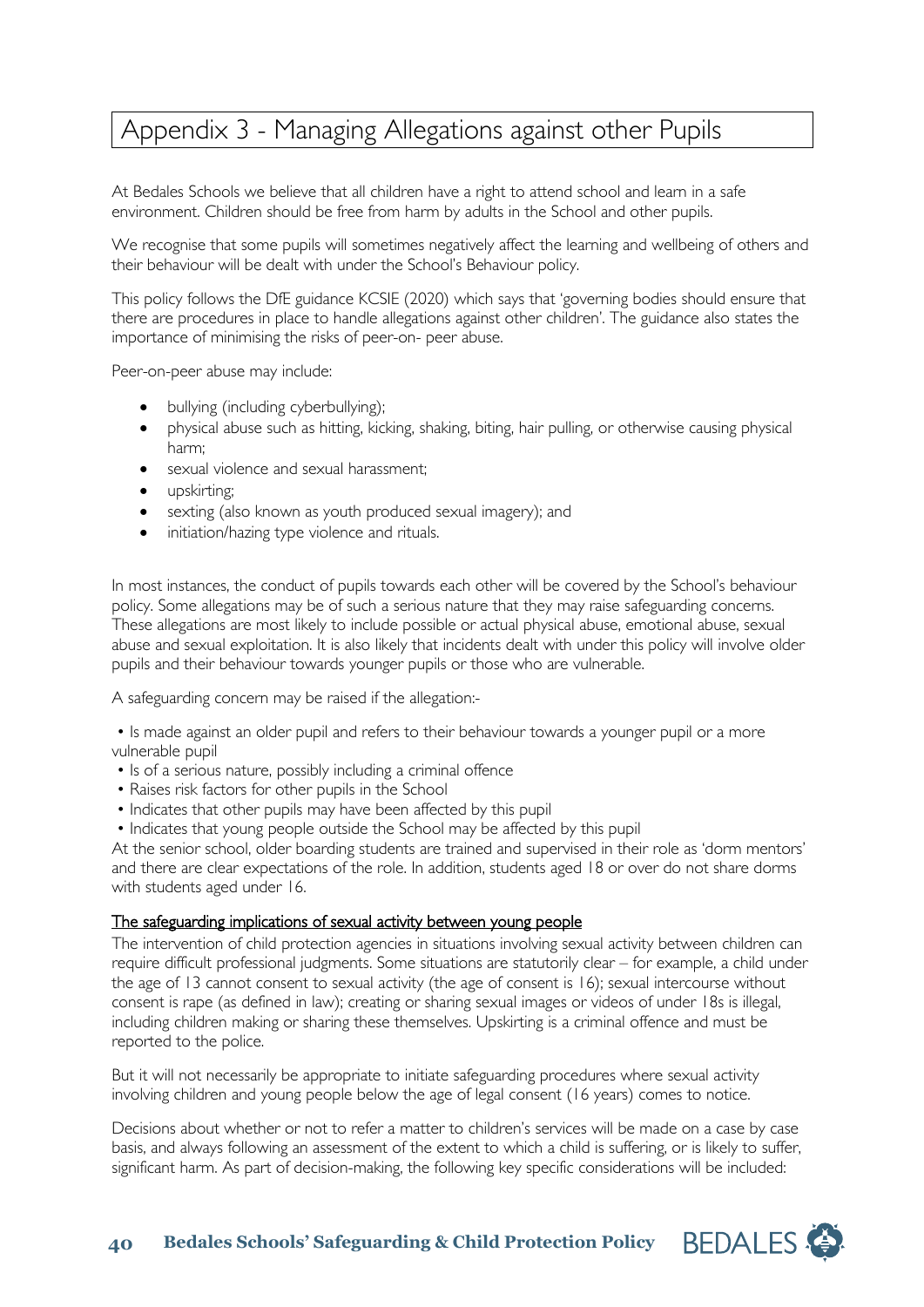- The age, maturity and understanding of the children;
- Any disability or special needs of the children;
- Their social and family circumstance:
- Any evidence in the behaviour or presentation of the children that might suggest they have been harmed;
- Any evidence of pressure to engage in sexual activity;
- Any indication of sexual exploitation;
- There are also contextual factors. Gender, sexuality, race and levels of sexual knowledge can all be used to exert power. A sexual predator may sometimes be a woman or girl and the victim a boy

Staff will refer to the Three Schools Peer-on-peer sexual behaviour: guidance, risk-assessment and procedures document in the first instance, which makes use of the Brook Traffic Light tool and the Hackett Continuum of sexual behaviours.

Examples of safeguarding issues against a pupil could include:

#### Physical Abuse

- Violence, particularly pre-planned
- Forcing others to use drugs or alcohol

#### Emotional Abuse

- Blackmail or extortion
- Threats and intimidation

#### Sexual Abuse

- Indecent exposure, indecent touching or serious sexual assaults
- Forcing others to watch pornography or take part in sexting

#### Sexual Exploitation

- Encouraging other children to engage in inappropriate sexual behaviour (for example having an older boyfriend/girlfriend, associating with unknown adults or other sexually exploited children, staying out overnight)
- Photographing or videoing other children performing indecent acts

#### Procedure:-

When an allegation is made by a pupil against another pupil, members of staff should consider whether the complaint raises a safeguarding concern. If one child is more than one year older than another or there is or may be a safeguarding concern the designated safeguarding lead (DSL) should be informed.

A factual record should be made of the allegation and any related communications and meetings, but no attempt at this stage should be made to investigate the circumstances

The DSL should contact the children's reception team (CRT) to discuss the case

The DSL will follow through the outcomes of the discussion and make a referral where appropriate. A referral will be immediate, or the police will be contacted, if a child is felt to be in immediate danger or is at risk of harm.

If the allegation indicates that a potential criminal offence has taken place, CRT will refer the case to the multi-agency agency safeguarding hub where the police will become involved

Parents, of both the pupil being complained about and the alleged victim, should be informed and kept updated on the progress of the referral

The DSL will make sure a record of the concern, the discussion and any outcome is stored in all

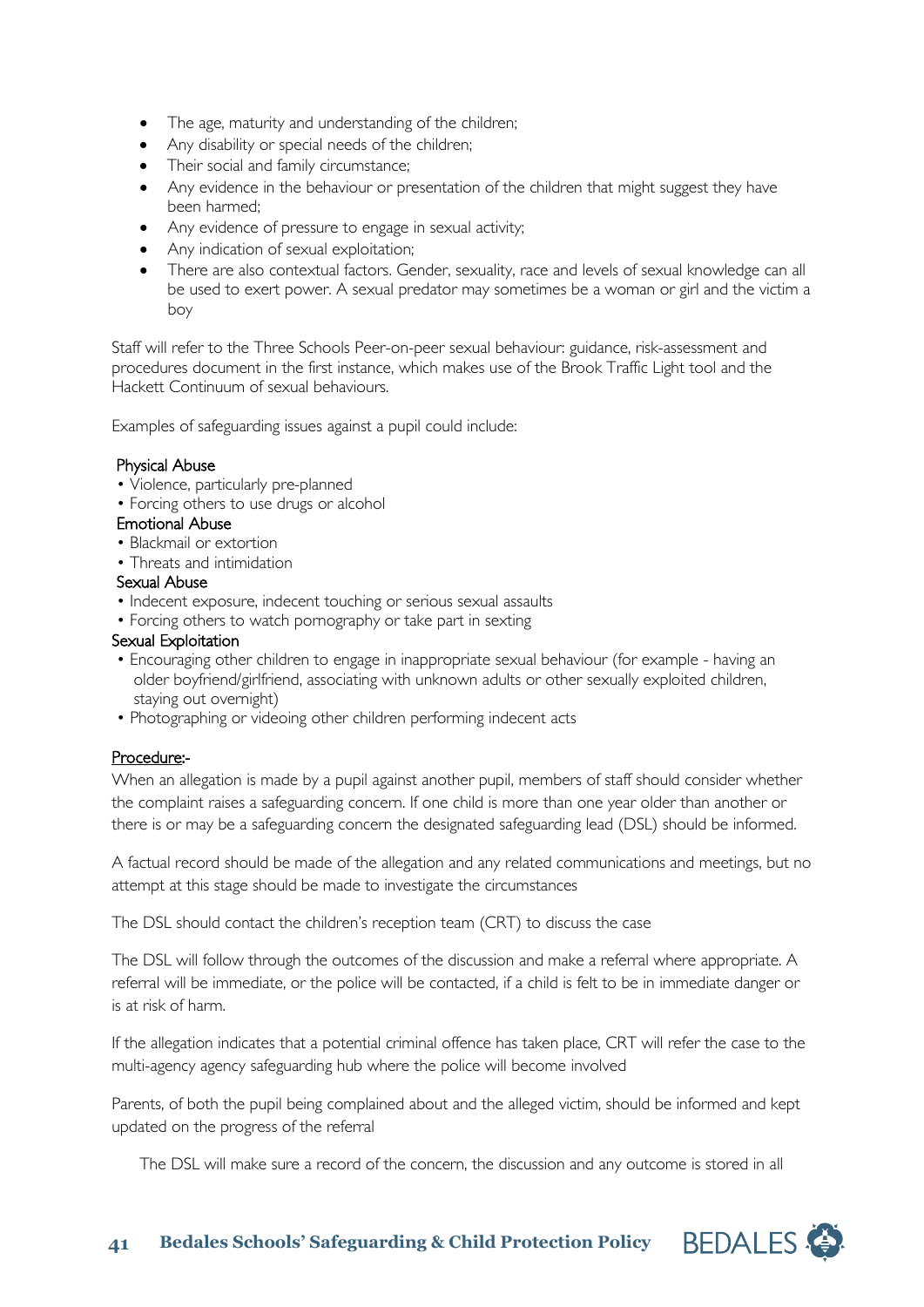relevant pupils' files

It may be appropriate to exclude the pupil being complained about for a period of time according to the School's Behaviour Policy and procedures

Where neither social services nor the police accept the complaint, a thorough School investigation should take place into the matter using the School's usual disciplinary procedures

In situations where the School considers a safeguarding risk is present, a risk assessment should be prepared along with a preventative, supervision plan. Such a plan may include changes to sleeping arrangements, contact with certain individuals being prevented or supervised, counselling arrangements and improvements for children to be listened to.

The plan should be monitored and a date set for a follow-up evaluation with everyone concerned



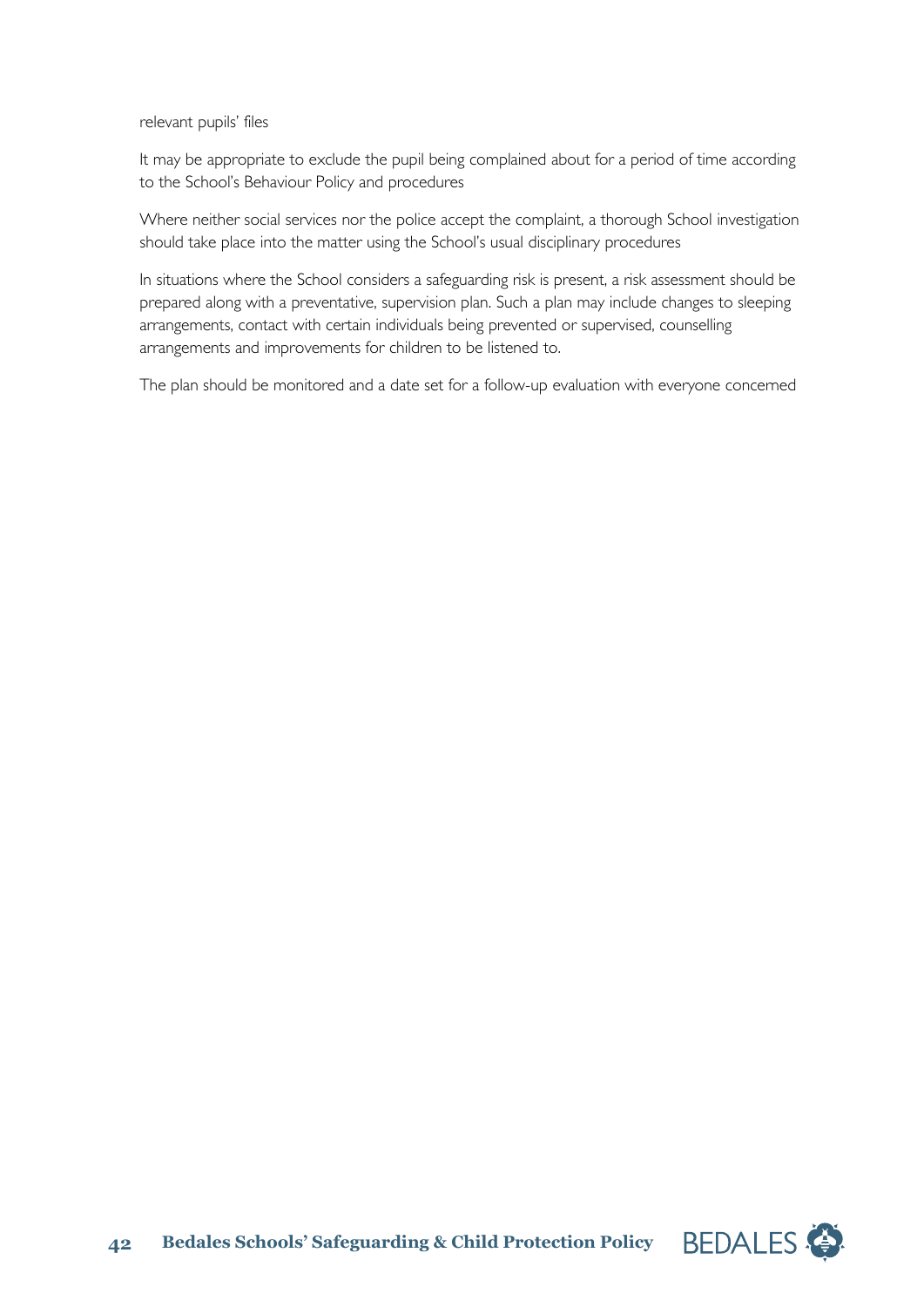# <span id="page-42-0"></span>Appendix 4 - Dealing with Allegations against Staff

Please refer to the Safeguarding Allegations Procedure document for full details on managing concerns, complaints and allegations against staff members, including low-level concerns.

HM Government statutory guidance [Working Together to Safeguard Children \(2018\)](https://www.gov.uk/government/publications/working-together-to-safeguard-children--2) Chapter 2, Organisational Responsibilities, explains how to manage allegations against people who work with children. This covers paid and unpaid employees, contractors, volunteers and those in positions of leadership and management. This will include any person who manages access to an establishment where children are present.

It is important to know what is meant by the term 'allegation'.

An allegation is where someone who works or volunteers with children under 18 years of age has: -

- behaved in a way that has harmed a child, or may have harmed a child or
- committed a criminal offence against or related to a child or
- behaved towards a child or children in a way that indicates they may pose a risk of harm to children (These behaviours can refer to things that happen both inside and outside of the workplace).
- Behaved or may have behaved in a way that indicates they may not be suitable to work with children.

Following an allegation, a LADO referral must always be made within one working day. This still needs to happen even if there is evidence that the incident did not occur. Allegations about past events must be referred in the same way as things that have happened in the present day.

Where an issue does not meet the definition of an allegation a LADO referral is not needed. However, it will still need to be taken seriously and addressed as a complaint or a practice concern.

For example, where a parent comments that their child is always being treated unfairly by a member of staff or volunteer but there is no direct allegation of harm or of a criminal offence being committed against the child, they may be reminded of their right to make a complaint. The complaints procedure may be a useful way of dealing with this. Likewise if a member of staff or volunteer is reported by colleagues to be breaching policy in their day to day work, but again, there is no direct allegation or harm or of a criminal offence being committed against a child, this would still need to be addressed as a practice concern so that it does not keep happening.

The School's safeguarding allegations procedure states what a concern, complaint and an allegation is. The Head of School is responsible for dealing with allegations or suspicions of abuse about someone who works with children. This person should be trained in managing allegations and should know who to contact if any concerns are raised.

If there is a perceived conflict of interest when referring concerns to the Head of Bedales or the Chair of Governors, it is advisable to contact the LADO directly. Contact details are available at the front of this document.

Staff and volunteers receive training and cards that indicate who the responsible person is and how to contact them.

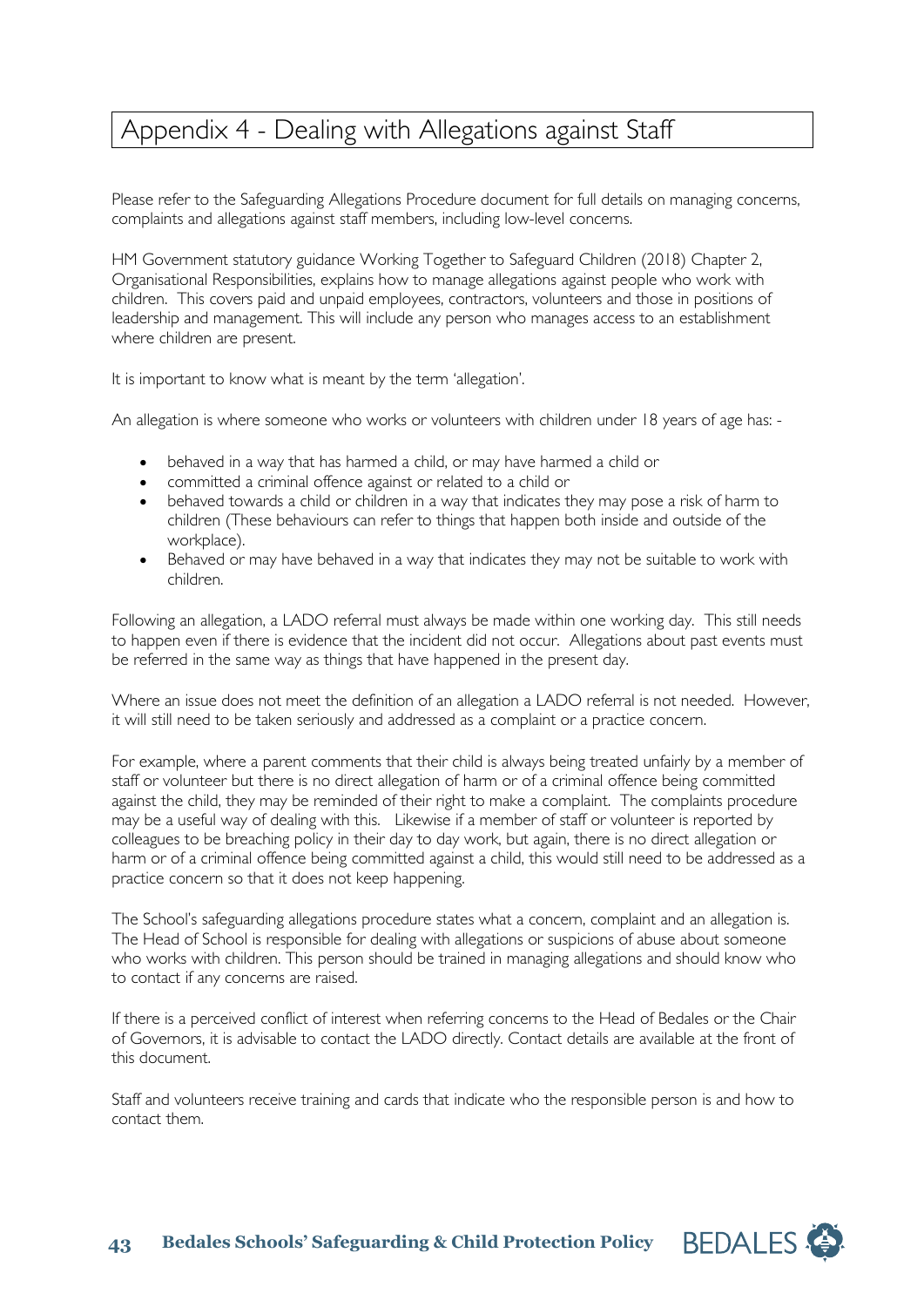#### <span id="page-43-0"></span>Concerns regarding non-recent child protection issues at Bedales

Allegations of non-recent abuse and allegations against former members of staff or children should be referred to the police immediately.

If a member of staff is notified of an allegation of non-recent abuse, they are required to notify the police immediately.

<span id="page-43-1"></span>Appendix 5 - Responsibilities of The Designated Safeguarding Lead (DSL)

(please read in conjunction with DSL role description in KCSIE (2020) and the School's safeguarding training plan)

As well as adhering to the responsibilities of all staff listed above, the DSL's role includes:

• Being the person most likely to have the full safeguarding picture and, therefore, the most appropriate person to advise on the response to safeguarding concerns

• Take lead responsibility for safeguarding and child protection, including online safety

• Assist the Governing Body in fulfilling their responsibilities under section 175 or 157 of the Education Act 2002

• Attend initial training for the role and refresh this at least every year. By attending the initial refresher training and then demonstrating evidence of continuing professional development thereafter

• Ensure every member of staff knows who the DSL is, is aware of the DSL role and has their contact details

• Ensure all staff and volunteers understand their responsibilities in being alert to the signs of abuse and responsibility for referring any concerns to the DSL

• Ensure that whole School training occurs annually so that staff and volunteers can fulfil their responsibilities

• Ensure any members of staff joining the School outside of this training schedule receive induction post appointment

• Keep written records of child protection concerns securely and separately from the main pupil file and use these records to assess the likelihood of risk

• Ensure that copies of safeguarding records are transferred securely and with confirmation of receipt (separate from pupil files) when a child transfers school

• Ensure that where a pupil transfers school and is on a child protection plan or is a child looked after, the information is passed to the new school immediately and securely, with confirmation of receipt, and that the child's social worker is informed. The DSL should consider sharing information in advance of transferring the child protection file if that may be in the child's interests, including with the SENCO.

• Link with the HSCP to make sure staff are aware of training opportunities and the latest local policies on safeguarding

• Contact the LADO on any matter that the DSL considers cannot be dealt with properly internally

• Develop, implement and review procedures in our school that enable the identification and reporting of all cases, or suspected cases, of abuse

## <span id="page-43-2"></span>The Safeguarding Committee

The Safeguarding Committee meets twice a year. Its purpose is to ensure that those in key positions of responsibility prioritise safeguarding by:

- reviewing and updating practices and policies
- run through scenarios and test cases
- planning for improvements
- sharing national changes that impact on safeguarding
- being well-informed and have a good understanding of safeguarding and therefore able to ensure those they line manage are too
- being directly accountable to Governors for their practices in relation to safeguarding

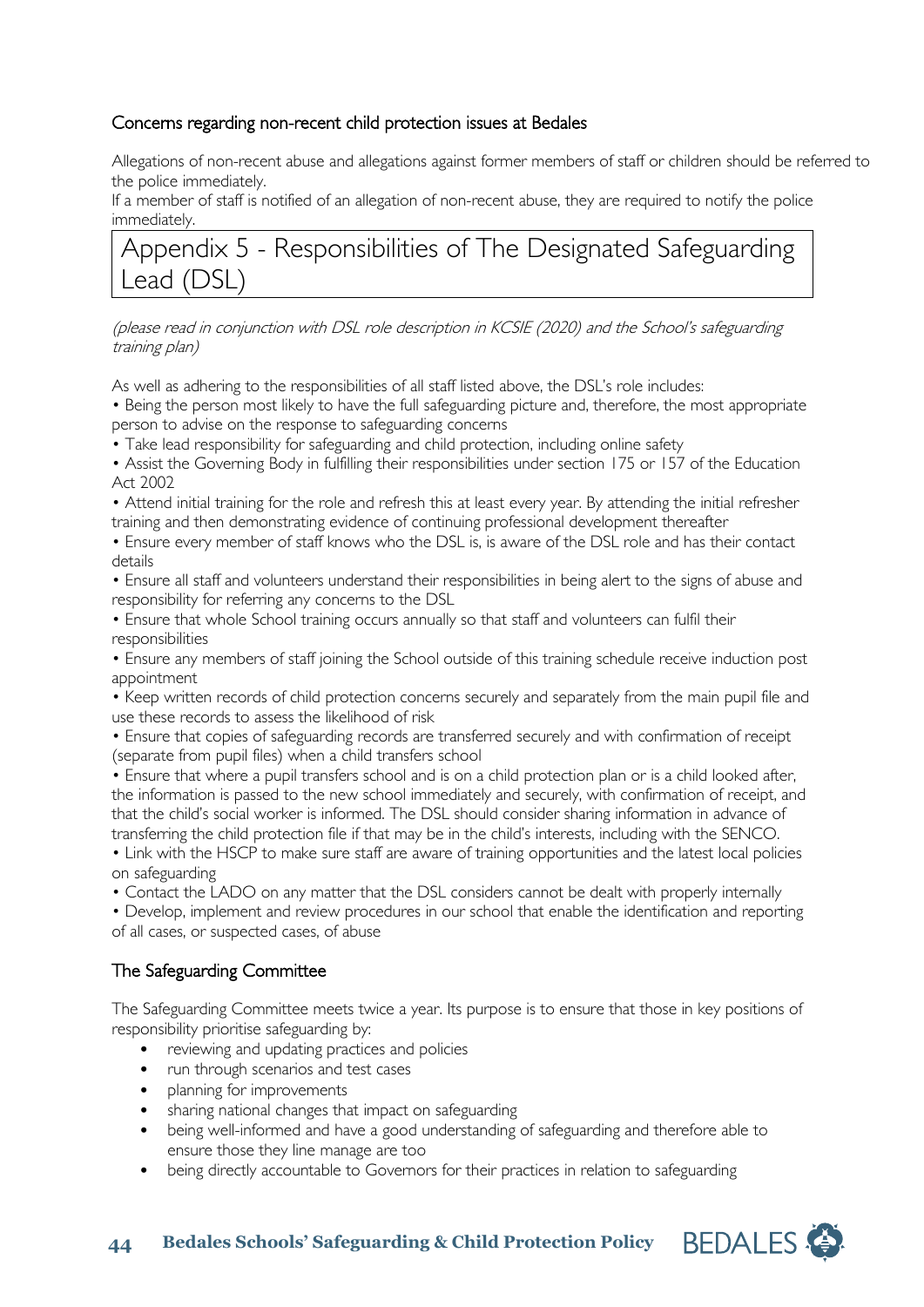Its members are: Bursar (data protection), DDSLs (Bedales, Dunhurst, Dunannie), Head of Boarding, Head of IT – (IT practices such as AUP, filtering, monitoring), Health Centre Nurse (information-sharing, referrals and use of Health Centre by outside practitioners), H+S (particularly in Boarding Houses and site security), HR (recruitment), DSL (chair), Safeguarding Lead Governor; Head of Wellbeing.

# <span id="page-44-0"></span>Appendix 6 - Briefing Sheet for Temporary and Supply Staff

#### For supply staff and those on short contracts in Bedales Schools

While working at Bedales Schools, you have a duty of care towards the pupils here. This means that at all times you should act in a way that is consistent with their safety and welfare. In addition, if at any time you have a concern about a child or young person, particularly if you think they may be at risk of abuse or neglect, it is your responsibility to share that concern with the School Designated Safeguarding Lead (DSL) or Deputy DSLs (contact details are on Key Contacts page).

This is not an exhaustive list but you may have become concerned as a result of:

- observing a physical injury, which you think may have been non-accidental
- observing something in the appearance of a child or young person which suggests they are not being sufficiently well cared for
- observing behavior that leads you to be concerned about a child or young person
- a child or young person telling you that they have been subjected to some form of abuse

In any of the circumstances listed here, you must write down what you saw or heard, date and sign your account, and give it to the DSL. This may be the beginning of a legal process – it is important to understand that legal action against a perpetrator can be seriously damaged by any suggestion that the child has been led in any way.

If a child talks to you about abuse, you should follow these guidelines:

- Rather than directly questioning the child, just listen and be supportive
- Never stop a child who is freely recalling significant events, but don't push the child to tell you more than they wish
- Make it clear that you may need to pass on information to staff in other agencies who may be able to help – do not promise confidentiality. You are obliged to share any information relating to abuse or neglect
- Write an account of the conversation immediately, as close to verbatim as possible. Put the date and timings on it, and mention anyone else who was present. Then sign it, and give your record to the designated person/child protection officer, who should contact children's social care if appropriate

The School has a policy on safeguarding children and young people which you can find, together with the local procedures to be followed by all staff, on our website.

#### Remember, if you have a concern, discuss it with the DSL.

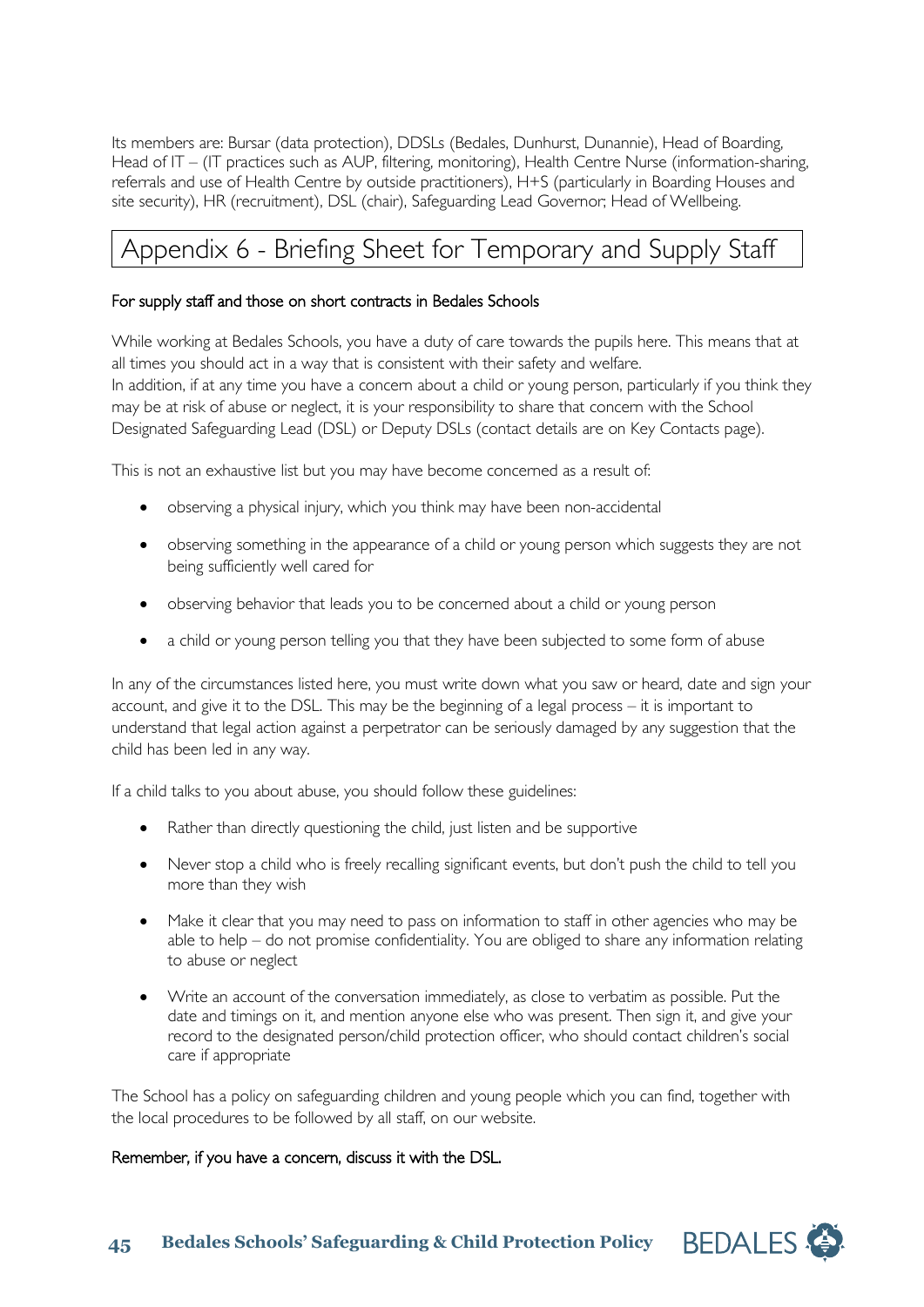